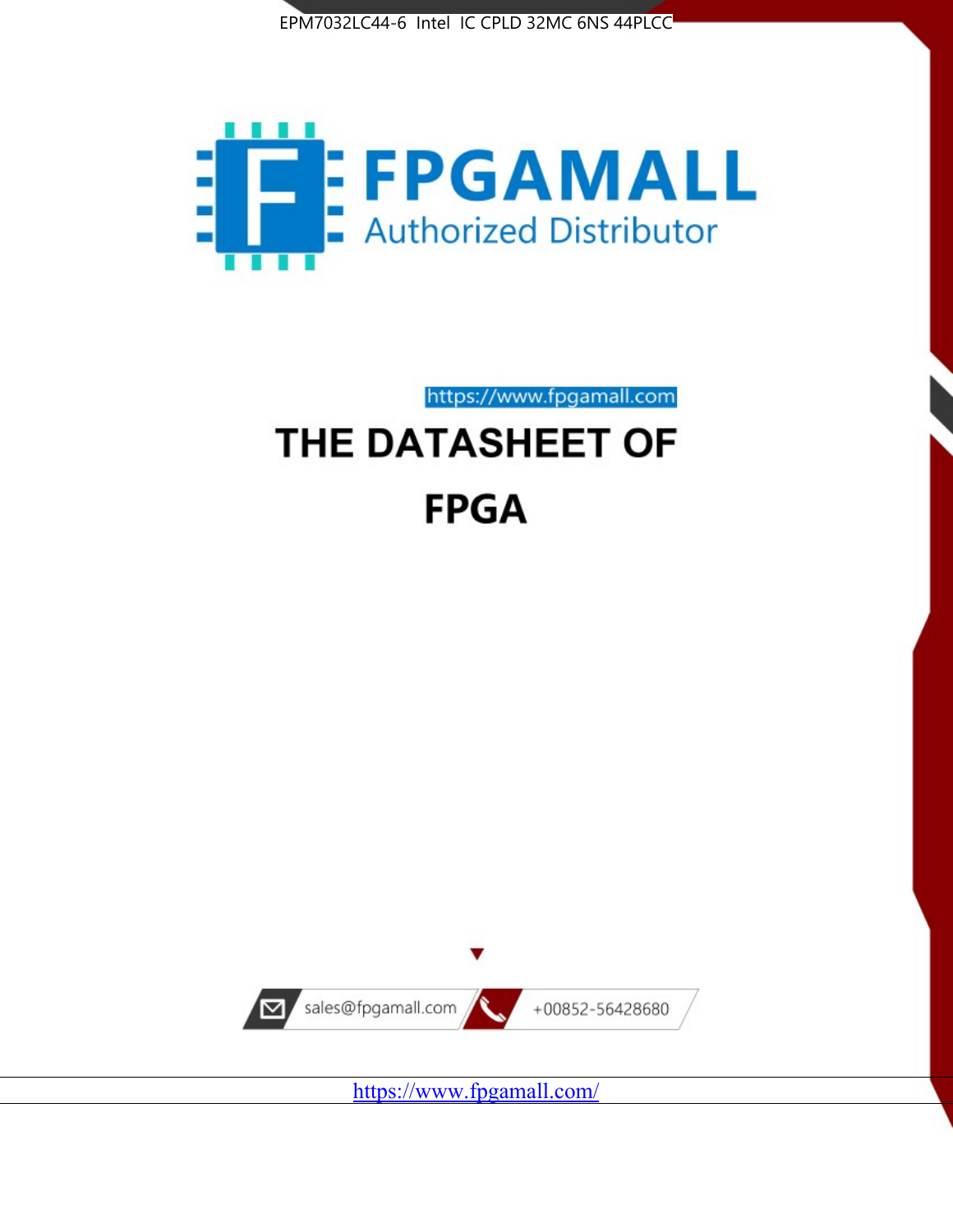

MAX 7000B devices, see the *MAX 7000A Programmable Logic Device Family Data Sheet* or the *MAX 7000B Programmable Logic Device Family Data Sheet*.

| Table 1. MAX 7000 Device Features |                |                |                |                 |                 |                   |                 |  |
|-----------------------------------|----------------|----------------|----------------|-----------------|-----------------|-------------------|-----------------|--|
| <b>Feature</b>                    | <b>EPM7032</b> | <b>EPM7064</b> | <b>EPM7096</b> | <b>EPM7128E</b> | <b>EPM7160E</b> | <b>EPM7192E</b>   | <b>EPM7256E</b> |  |
| Usable<br>gates                   | 600            | 1,250          | 1,800          | 2,500           | 3,200           | 3,750             | 5,000           |  |
| Macrocells                        | 32             | 64             | 96             | 128             | 160             | 192               | 256             |  |
| Logic array<br>blocks             | 2              | 4              | 6              | 8               | 10              | $12 \overline{ }$ | 16              |  |
| Maximum<br>user I/O pins          | 36             | 68             | 76             | 100             | 104             | 124               | 164             |  |
| $t_{PD}$ (ns)                     | 6              | 6              | 7.5            | 7.5             | 10              | 12                | 12              |  |
| $t_{\text{SU}}$ (ns)              | 5              | 5              | 6              | 6               | 7               | 7                 | $\overline{7}$  |  |
| $t_{FSU}$ (ns)                    | 2.5            | 2.5            | 3              | 3               | 3               | 3                 | 3               |  |
| $t_{CO1}$ (ns)                    | 4              | 4              | 4.5            | 4.5             | 5               | 6                 | 6               |  |
| $f_{CNT}$ (MHz)                   | 151.5          | 151.5          | 125.0          | 125.0           | 100.0           | 90.9              | 90.9            |  |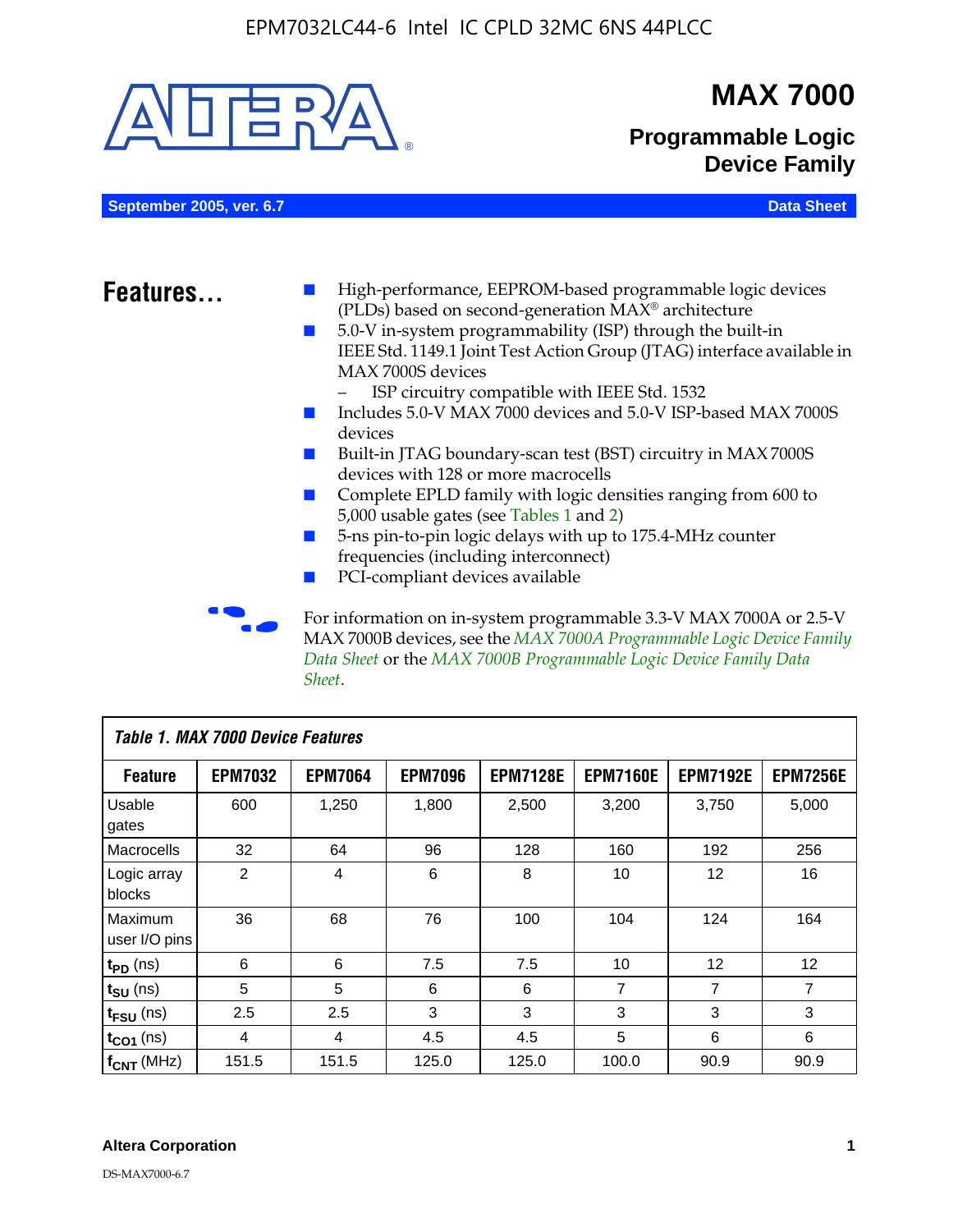| Table 2. MAX 7000S Device Features |                 |                 |                 |                 |                   |                 |  |  |
|------------------------------------|-----------------|-----------------|-----------------|-----------------|-------------------|-----------------|--|--|
| <b>Feature</b>                     | <b>EPM7032S</b> | <b>EPM7064S</b> | <b>EPM7128S</b> | <b>EPM7160S</b> | <b>EPM7192S</b>   | <b>EPM7256S</b> |  |  |
| Usable gates                       | 600             | 1,250           | 2,500           | 3,200           | 3,750             | 5,000           |  |  |
| Macrocells                         | 32              | 64              | 128             | 160             | 192               | 256             |  |  |
| Logic array<br>blocks              | $\overline{2}$  | $\overline{4}$  | 8               | 10              | $12 \overline{ }$ | 16              |  |  |
| Maximum<br>user I/O pins           | 36              | 68              | 100             | 104             | 124               | 164             |  |  |
| $t_{PD}$ (ns)                      | 5               | 5               | 6               | 6               | 7.5               | 7.5             |  |  |
| $t_{SU}$ (ns)                      | 2.9             | 2.9             | 3.4             | 3.4             | 4.1               | 3.9             |  |  |
| $t_{\text{FSU}}$ (ns)              | 2.5             | 2.5             | 2.5             | 2.5             | 3                 | 3               |  |  |
| $t_{CO1}$ (ns)                     | 3.2             | 3.2             | 4               | 3.9             | 4.7               | 4.7             |  |  |
| $f_{CNT}$ (MHz)                    | 175.4           | 175.4           | 147.1           | 149.3           | 125.0             | 128.2           |  |  |

### **...and More Features**

- Open-drain output option in MAX 7000S devices
- Programmable macrocell flipflops with individual clear, preset, clock, and clock enable controls
- Programmable power-saving mode for a reduction of over 50% in each macrocell
- Configurable expander product-term distribution, allowing up to 32 product terms per macrocell
- 44 to 208 pins available in plastic J-lead chip carrier (PLCC), ceramic pin-grid array (PGA), plastic quad flat pack (PQFP), power quad flat pack (RQFP), and 1.0-mm thin quad flat pack (TQFP) packages
- Programmable security bit for protection of proprietary designs
- 3.3-V or 5.0-V operation
	- MultiVolt<sup>TM</sup> I/O interface operation, allowing devices to interface with 3.3-V or 5.0-V devices (MultiVolt I/O operation is not available in 44-pin packages)
	- Pin compatible with low-voltage MAX 7000A and MAX 7000B devices
- Enhanced features available in MAX 7000E and MAX 7000S devices
	- Six pin- or logic-driven output enable signals
	- Two global clock signals with optional inversion
	- Enhanced interconnect resources for improved routability
	- Fast input setup times provided by a dedicated path from I/O pin to macrocell registers
	- Programmable output slew-rate control
- Software design support and automatic place-and-route provided by Altera's development system for Windows-based PCs and Sun SPARCstation, and HP 9000 Series 700/800 workstations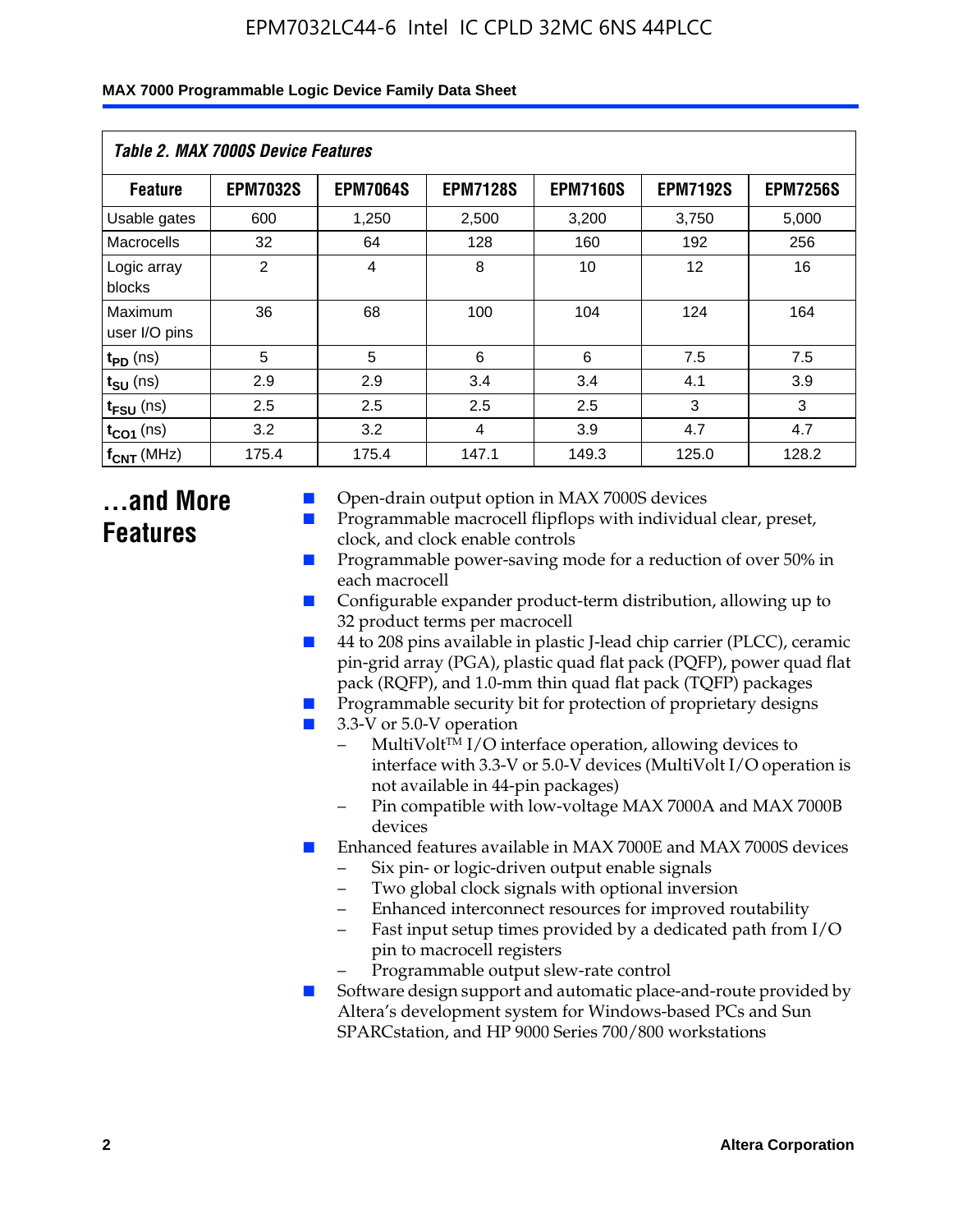|                               | MAX 7000 Programmable Logic Device Family Data Sheet                                                                                                                                                                                                                                                                                                                                                                                                                                                                                                                                                                                                                                                  |
|-------------------------------|-------------------------------------------------------------------------------------------------------------------------------------------------------------------------------------------------------------------------------------------------------------------------------------------------------------------------------------------------------------------------------------------------------------------------------------------------------------------------------------------------------------------------------------------------------------------------------------------------------------------------------------------------------------------------------------------------------|
|                               | Additional design entry and simulation support provided by EDIF<br>200 and 300 netlist files, library of parameterized modules (LPM),<br>Verilog HDL, VHDL, and other interfaces to popular EDA tools from<br>manufacturers such as Cadence, Exemplar Logic, Mentor Graphics,<br>OrCAD, Synopsys, and VeriBest<br>Programming support<br>Altera's Master Programming Unit (MPU) and programming<br>hardware from third-party manufacturers program all<br>MAX 7000 devices<br>The BitBlaster <sup>™</sup> serial download cable, ByteBlasterMV <sup>™</sup><br>-<br>parallel port download cable, and MasterBlaster™<br>serial/universal serial bus (USB) download cable program MAX<br>7000S devices |
| General<br><b>Description</b> | The MAX 7000 family of high-density, high-performance PLDs is based<br>on Altera's second-generation MAX architecture. Fabricated with<br>advanced CMOS technology, the EEPROM-based MAX 7000 family<br>provides 600 to 5,000 usable gates, ISP, pin-to-pin delays as fast as 5 ns,<br>and counter speeds of up to 175.4 MHz. MAX 7000S devices in the -5, -6,<br>-7, and -10 speed grades as well as MAX 7000 and MAX 7000E devices in<br>-5, -6, -7, -10P, and -12P speed grades comply with the PCI Special Interest<br>Group (PCI SIG) PCI Local Bus Specification, Revision 2.2. See Table 3                                                                                                     |

| Table 3. MAX 7000 Speed Grades |              |              |              |              |              |                    |              |              |              |              |
|--------------------------------|--------------|--------------|--------------|--------------|--------------|--------------------|--------------|--------------|--------------|--------------|
| <b>Device</b>                  |              |              |              |              |              | <b>Speed Grade</b> |              |              |              |              |
|                                | -5           | -6           | $-7$         | $-10P$       | $-10$        | $-12P$             | $-12$        | $-15$        | $-15T$       | $-20$        |
| EPM7032                        |              | $\checkmark$ | $\checkmark$ |              | $\checkmark$ |                    | $\checkmark$ | $\checkmark$ | $\checkmark$ |              |
| EPM7032S                       | $\checkmark$ | $\checkmark$ | $\checkmark$ |              | $\checkmark$ |                    |              |              |              |              |
| <b>EPM7064</b>                 |              | $\checkmark$ | $\checkmark$ |              | $\checkmark$ |                    | $\checkmark$ | $\checkmark$ |              |              |
| <b>EPM7064S</b>                | $\checkmark$ | $\checkmark$ | $\checkmark$ |              | $\checkmark$ |                    |              |              |              |              |
| <b>EPM7096</b>                 |              |              | $\checkmark$ |              | $\checkmark$ |                    | $\checkmark$ | $\checkmark$ |              |              |
| <b>EPM7128E</b>                |              |              | $\checkmark$ | $\checkmark$ | $\checkmark$ |                    | $\checkmark$ | $\checkmark$ |              | $\checkmark$ |
| <b>EPM7128S</b>                |              | $\checkmark$ | $\checkmark$ |              | $\checkmark$ |                    |              | $\checkmark$ |              |              |
| <b>EPM7160E</b>                |              |              |              | $\checkmark$ | $\checkmark$ |                    | $\checkmark$ | $\checkmark$ |              | $\checkmark$ |
| <b>EPM7160S</b>                |              | $\checkmark$ | $\checkmark$ |              | $\checkmark$ |                    |              | $\checkmark$ |              |              |
| <b>EPM7192E</b>                |              |              |              |              |              | $\checkmark$       | $\checkmark$ | $\checkmark$ |              |              |
| <b>EPM7192S</b>                |              |              | $\checkmark$ |              | $\checkmark$ |                    |              | $\checkmark$ |              |              |
| <b>EPM7256E</b>                |              |              |              |              |              | $\checkmark$       | $\checkmark$ | $\checkmark$ |              | $\checkmark$ |
| <b>EPM7256S</b>                |              |              | $\checkmark$ |              | $\checkmark$ |                    |              | $\checkmark$ |              |              |

for available speed grades.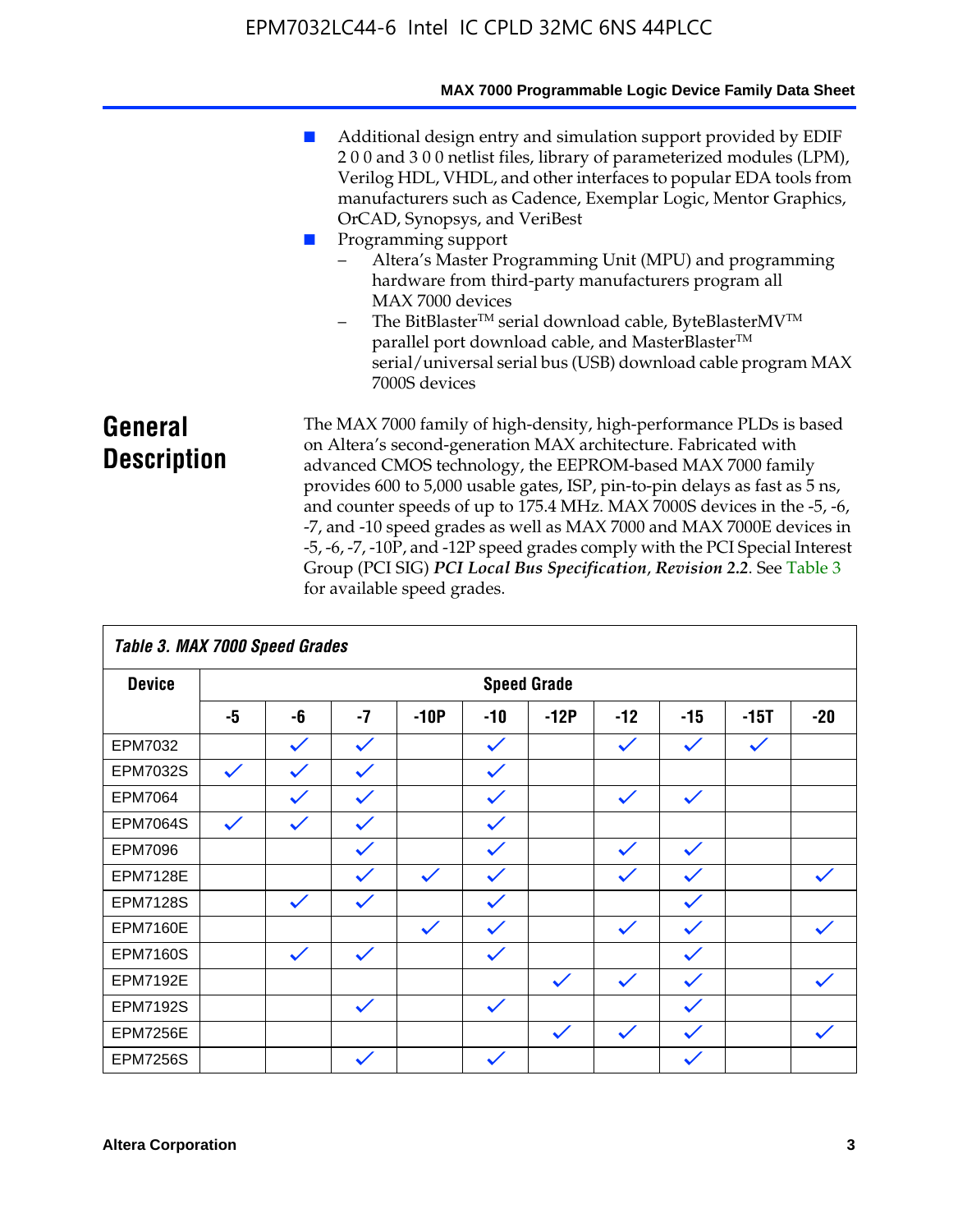#### **MAX 7000 Programmable Logic Device Family Data Sheet**

The MAX 7000E devices—including the EPM7128E, EPM7160E, EPM7192E, and EPM7256E devices—have several enhanced features: additional global clocking, additional output enable controls, enhanced interconnect resources, fast input registers, and a programmable slew rate.

In-system programmable MAX 7000 devices—called MAX 7000S devices—include the EPM7032S, EPM7064S, EPM7128S, EPM7160S, EPM7192S, and EPM7256S devices. MAX 7000S devices have the enhanced features of MAX 7000E devices as well as JTAG BST circuitry in devices with 128 or more macrocells, ISP, and an open-drain output option. See Table 4.

| Table 4. MAX 7000 Device Features |                                                    |                                           |                                           |  |  |  |  |
|-----------------------------------|----------------------------------------------------|-------------------------------------------|-------------------------------------------|--|--|--|--|
| <b>Feature</b>                    | <b>EPM7032</b><br><b>EPM7064</b><br><b>EPM7096</b> | All<br><b>MAX 7000E</b><br><b>Devices</b> | All<br><b>MAX 7000S</b><br><b>Devices</b> |  |  |  |  |
| ISP via JTAG interface            |                                                    |                                           |                                           |  |  |  |  |
| <b>JTAG BST circuitry</b>         |                                                    |                                           | $\checkmark$ (1)                          |  |  |  |  |
| Open-drain output option          |                                                    |                                           |                                           |  |  |  |  |
| Fast input registers              |                                                    |                                           |                                           |  |  |  |  |
| Six global output enables         |                                                    |                                           |                                           |  |  |  |  |
| Two global clocks                 |                                                    |                                           |                                           |  |  |  |  |
| Slew-rate control                 |                                                    |                                           |                                           |  |  |  |  |
| MultiVolt interface (2)           |                                                    |                                           |                                           |  |  |  |  |
| Programmable register             |                                                    |                                           |                                           |  |  |  |  |
| Parallel expanders                |                                                    |                                           |                                           |  |  |  |  |
| Shared expanders                  |                                                    |                                           |                                           |  |  |  |  |
| Power-saving mode                 |                                                    |                                           |                                           |  |  |  |  |
| Security bit                      |                                                    |                                           |                                           |  |  |  |  |
| PCI-compliant devices available   |                                                    |                                           |                                           |  |  |  |  |

*Notes:*

(1) Available only in EPM7128S, EPM7160S, EPM7192S, and EPM7256S devices only.

(2) The MultiVolt I/O interface is not available in 44-pin packages.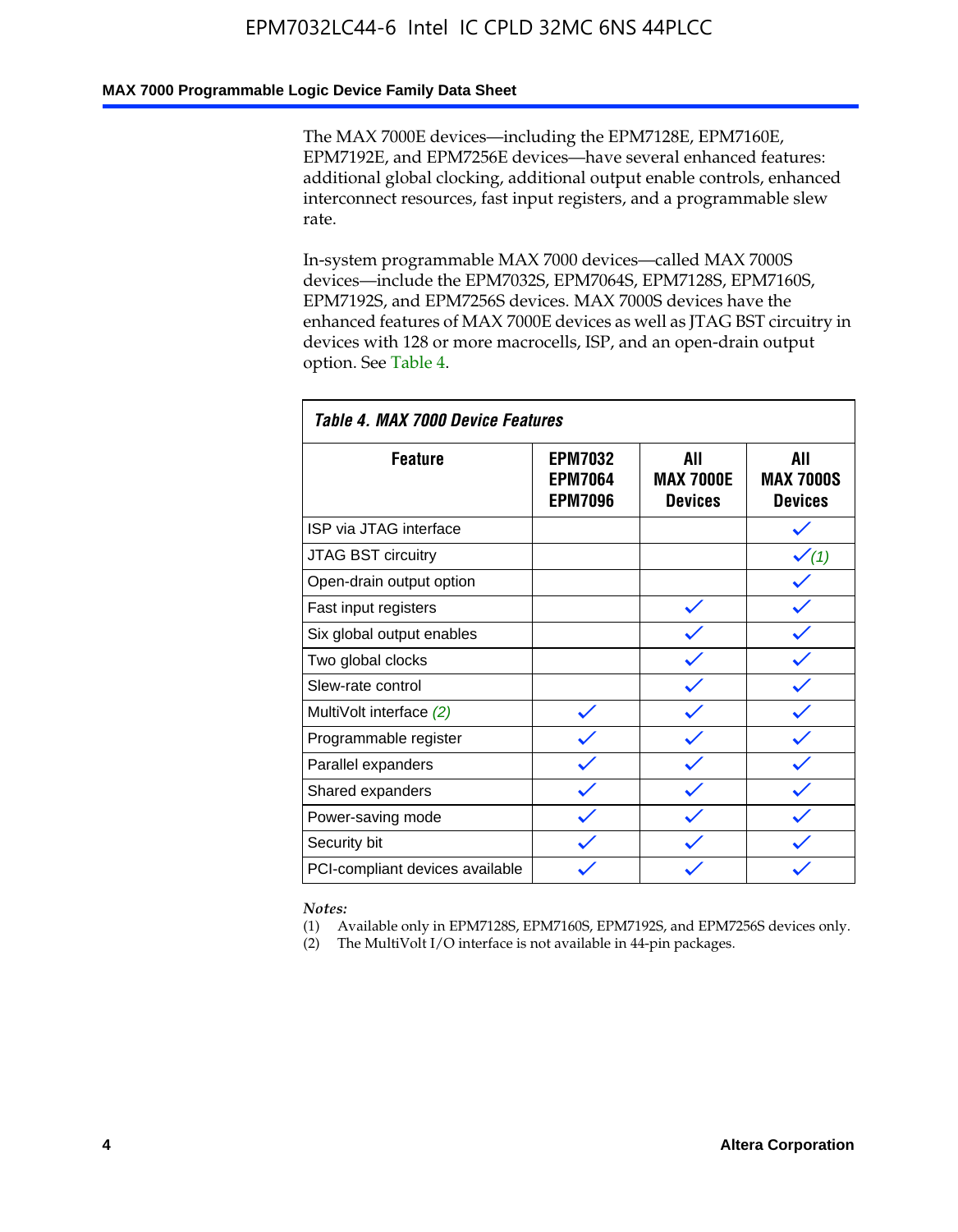#### **MAX 7000 Programmable Logic Device Family Data Sheet**

The MAX 7000 architecture supports 100% TTL emulation and high-density integration of SSI, MSI, and LSI logic functions. The MAX 7000 architecture easily integrates multiple devices ranging from PALs, GALs, and 22V10s to MACH and pLSI devices. MAX 7000 devices are available in a wide range of packages, including PLCC, PGA, PQFP, RQFP, and TQFP packages. See Table 5.

| Table 5. MAX 7000 Maximum User I/O Pins<br><i>Note</i> $(1)$ |                           |                           |                           |                           |                           |                               |                        |                            |                       |                                     |                               |                               |
|--------------------------------------------------------------|---------------------------|---------------------------|---------------------------|---------------------------|---------------------------|-------------------------------|------------------------|----------------------------|-----------------------|-------------------------------------|-------------------------------|-------------------------------|
| <b>Device</b>                                                | 44-<br>Pin<br><b>PLCC</b> | 44-<br>Pin<br><b>PQFP</b> | 44-<br><b>Pin</b><br>TQFP | 68-<br>Pin<br><b>PLCC</b> | 84-<br>Pin<br><b>PLCC</b> | $100 -$<br>Pin<br><b>PQFP</b> | $100 -$<br>Pin<br>TQFP | 160-<br>Pin<br><b>PQFP</b> | $160 -$<br>Pin<br>PGA | $192 -$<br><b>Pin</b><br><b>PGA</b> | $208 -$<br>Pin<br><b>PQFP</b> | $208 -$<br>Pin<br><b>ROFP</b> |
| EPM7032                                                      | 36                        | 36                        | 36                        |                           |                           |                               |                        |                            |                       |                                     |                               |                               |
| <b>EPM7032S</b>                                              | 36                        |                           | 36                        |                           |                           |                               |                        |                            |                       |                                     |                               |                               |
| <b>EPM7064</b>                                               | 36                        |                           | 36                        | 52                        | 68                        | 68                            |                        |                            |                       |                                     |                               |                               |
| <b>EPM7064S</b>                                              | 36                        |                           | 36                        |                           | 68                        |                               | 68                     |                            |                       |                                     |                               |                               |
| EPM7096                                                      |                           |                           |                           | 52                        | 64                        | 76                            |                        |                            |                       |                                     |                               |                               |
| <b>EPM7128E</b>                                              |                           |                           |                           |                           | 68                        | 84                            |                        | 100                        |                       |                                     |                               |                               |
| <b>EPM7128S</b>                                              |                           |                           |                           |                           | 68                        | 84                            | 84(2)                  | 100                        |                       |                                     |                               |                               |
| <b>EPM7160E</b>                                              |                           |                           |                           |                           | 64                        | 84                            |                        | 104                        |                       |                                     |                               |                               |
| <b>EPM7160S</b>                                              |                           |                           |                           |                           | 64                        |                               | 84(2)                  | 104                        |                       |                                     |                               |                               |
| <b>EPM7192E</b>                                              |                           |                           |                           |                           |                           |                               |                        | 124                        | 124                   |                                     |                               |                               |
| <b>EPM7192S</b>                                              |                           |                           |                           |                           |                           |                               |                        | 124                        |                       |                                     |                               |                               |
| <b>EPM7256E</b>                                              |                           |                           |                           |                           |                           |                               |                        | 132(2)                     |                       | 164                                 |                               | 164                           |
| <b>EPM7256S</b>                                              |                           |                           |                           |                           |                           |                               |                        |                            |                       |                                     | 164 $(2)$                     | 164                           |

#### *Notes:*

(1) When the JTAG interface in MAX 7000S devices is used for either boundary-scan testing or for ISP, four I/O pins become JTAG pins.

(2) Perform a complete thermal analysis before committing a design to this device package. For more information, see the *Operating Requirements for Altera Devices Data Sheet*.

> MAX 7000 devices use CMOS EEPROM cells to implement logic functions. The user-configurable MAX 7000 architecture accommodates a variety of independent combinatorial and sequential logic functions. The devices can be reprogrammed for quick and efficient iterations during design development and debug cycles, and can be programmed and erased up to 100 times.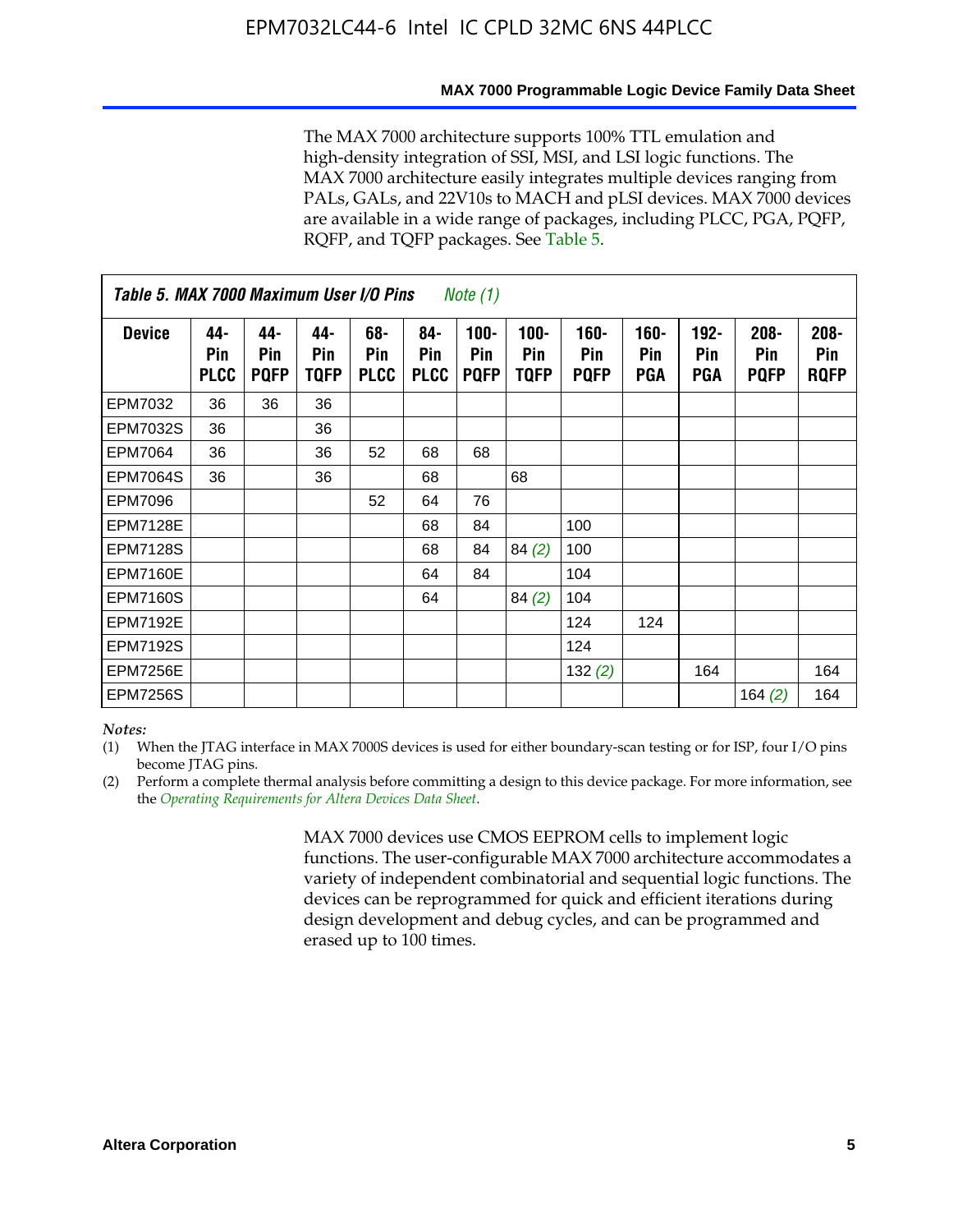#### **MAX 7000 Programmable Logic Device Family Data Sheet**

MAX 7000 devices contain from 32 to 256 macrocells that are combined into groups of 16 macrocells, called logic array blocks (LABs). Each macrocell has a programmable-AND/fixed-OR array and a configurable register with independently programmable clock, clock enable, clear, and preset functions. To build complex logic functions, each macrocell can be supplemented with both shareable expander product terms and highspeed parallel expander product terms to provide up to 32 product terms per macrocell.

The MAX 7000 family provides programmable speed/power optimization. Speed-critical portions of a design can run at high speed/full power, while the remaining portions run at reduced speed/low power. This speed/power optimization feature enables the designer to configure one or more macrocells to operate at 50% or lower power while adding only a nominal timing delay. MAX 7000E and MAX 7000S devices also provide an option that reduces the slew rate of the output buffers, minimizing noise transients when non-speed-critical signals are switching. The output drivers of all MAX 7000 devices (except 44-pin devices) can be set for either 3.3-V or 5.0-V operation, allowing MAX 7000 devices to be used in mixed-voltage systems.

The MAX 7000 family is supported byAltera development systems, which are integrated packages that offer schematic, text—including VHDL, Verilog HDL, and the Altera Hardware Description Language (AHDL) and waveform design entry, compilation and logic synthesis, simulation and timing analysis, and device programming. The [software provides](http://www.altera.com/literature/ds/dsmii.pdf)  [EDIF 2 0 0 and 3 0 0, LPM, VHDL, Verilog HDL, and other in](http://www.altera.com/literature/ds/dsmii.pdf)terfaces for [additional design entry and simulation support from other industry](http://www.altera.com/literature/ds/quartus.pdf)standard PC- and UNIX-workstation-based EDA tools. The software runs on Windows-based PCs, as well as Sun SPARCstation, and HP 9000 Series 700/800 workstations.

For more information on development tools, see the **MAX+PLUS II** *Programmable Logic Development System & Software Data Sheet* and the *Quartus Programmable Logic Development System & Software Data Sheet*.

The MAX 7000 architecture includes the following elements:

### **Functional Description**

- Logic array blocks
- **Macrocells**
- Expander product terms (shareable and parallel)
- Programmable interconnect array
- I/O control blocks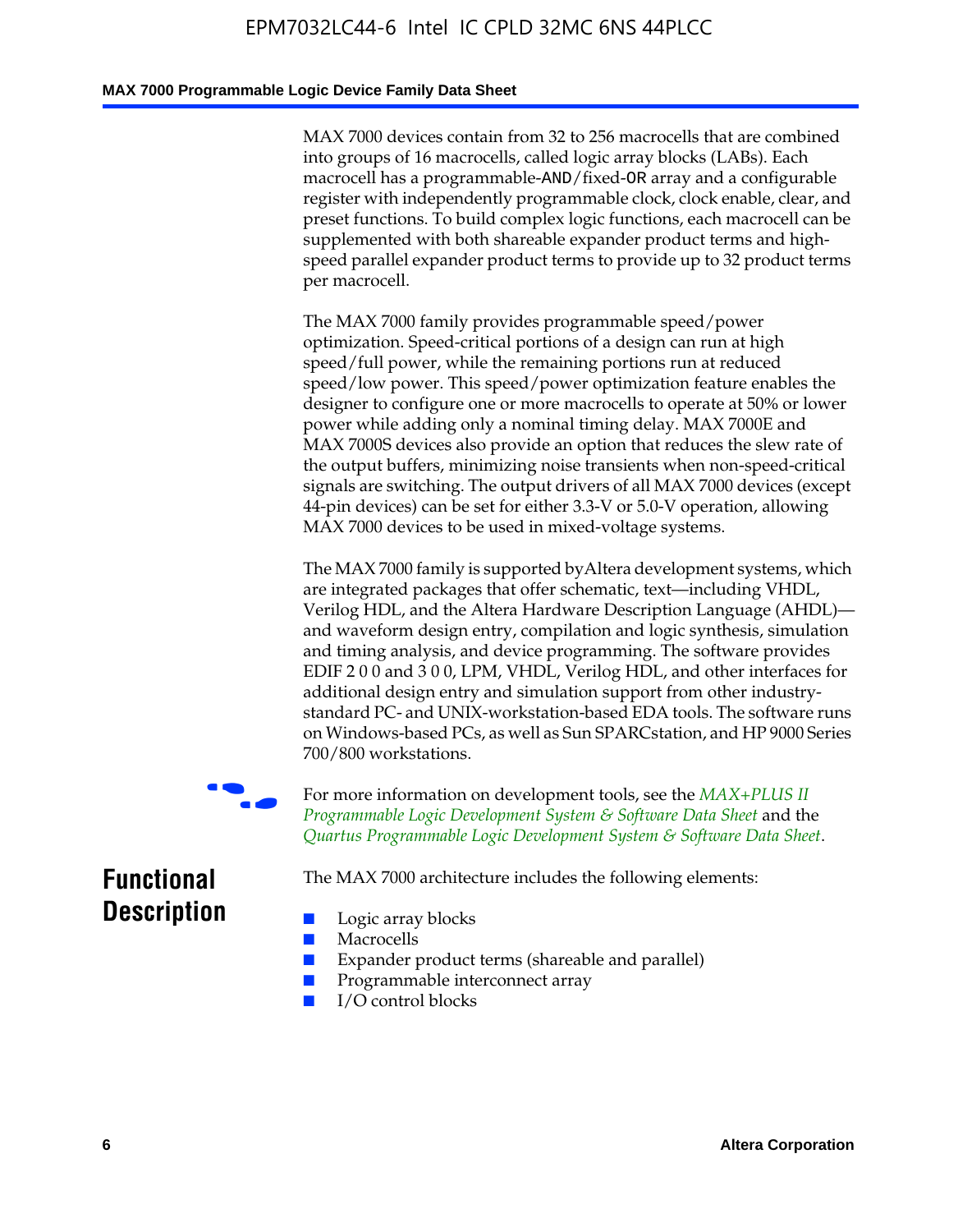#### **MAX 7000 Programmable Logic Device Family Data Sheet**

The MAX 7000 architecture includes four dedicated inputs that can be used as general-purpose inputs or as high-speed, global control signals (clock, clear, and two output enable signals) for each macrocell and I/O pin. Figure 1 shows the architecture of EPM7032, EPM7064, and EPM7096 devices.



*Figure 1. EPM7032, EPM7064 & EPM7096 Device Block Diagram*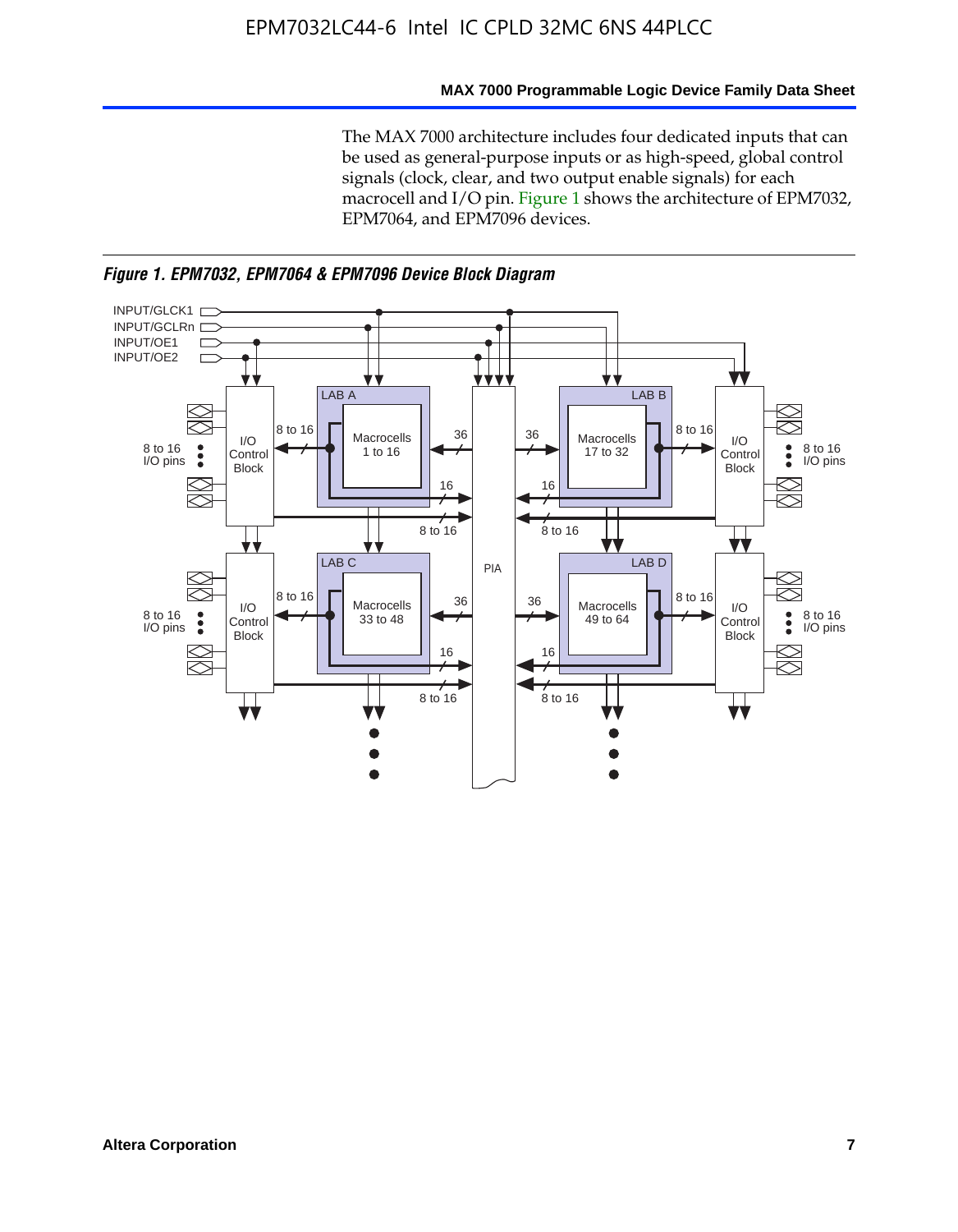#### **MAX 7000 Programmable Logic Device Family Data Sheet**





Figure 2 shows the architecture of MAX 7000E and MAX 7000S devices.

*Figure 2. MAX 7000E & MAX 7000S Device Block Diagram*

#### **Logic Array Blocks**

The MAX 7000 device architecture is based on the linking of highperformance, flexible, logic array modules called logic array blocks (LABs). LABs consist of 16-macrocell arrays, as shown in Figures 1 and 2. Multiple LABs are linked together via the programmable interconnect array (PIA), a global bus that is fed by all dedicated inputs, I/O pins, and macrocells.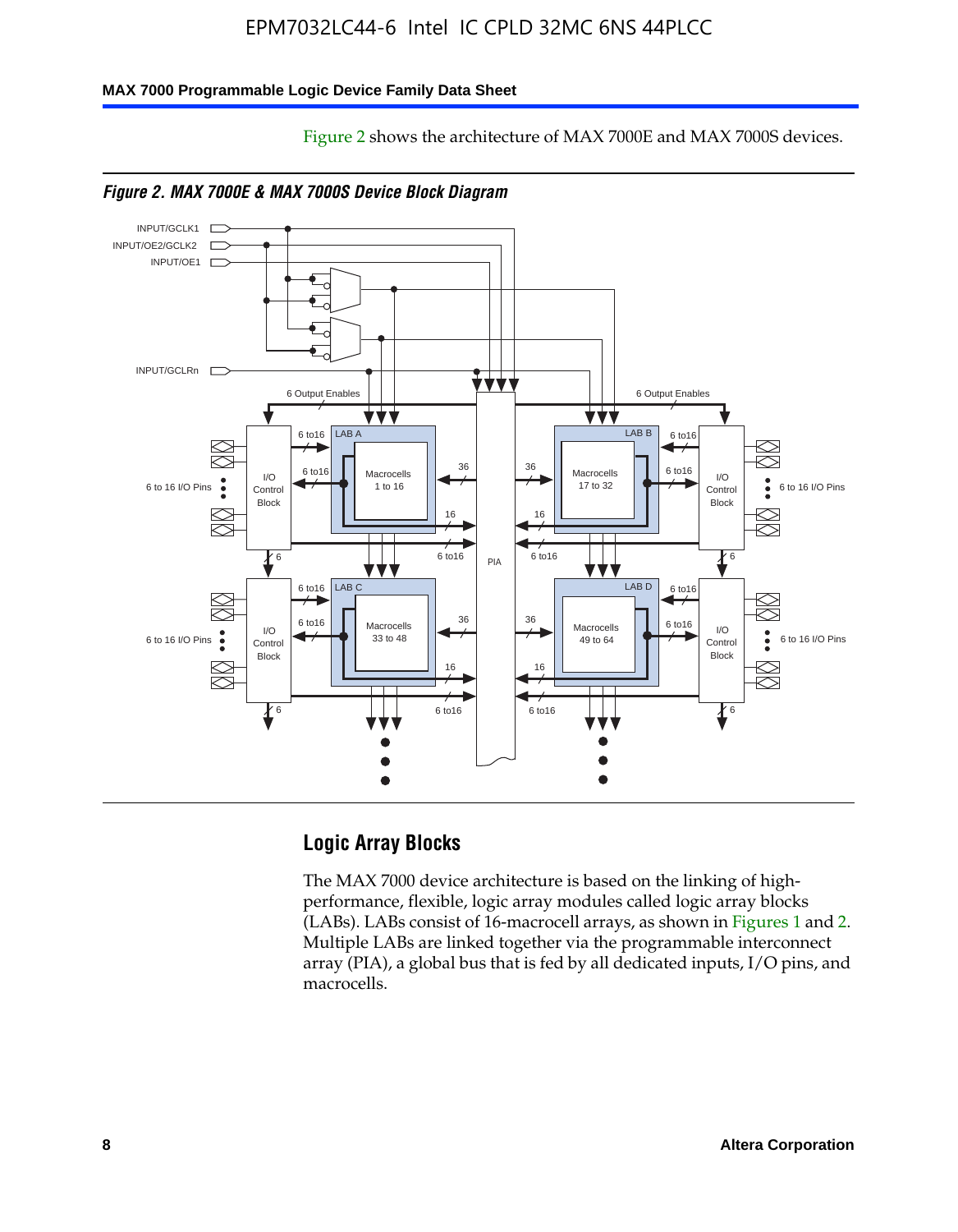#### **MAX 7000 Programmable Logic Device Family Data Sheet**

Each LAB is fed by the following signals:

- 36 signals from the PIA that are used for general logic inputs
- Global controls that are used for secondary register functions
- Direct input paths from I/O pins to the registers that are used for fast setup times for MAX 7000E and MAX 7000S devices

#### **Macrocells**

The MAX 7000 macrocell can be individually configured for either sequential or combinatorial logic operation. The macrocell consists of three functional blocks: the logic array, the product-term select matrix, and the programmable register. The macrocell of EPM7032, EPM7064, and EPM7096 devices is shown in Figure 3.

*Figure 3. EPM7032, EPM7064 & EPM7096 Device Macrocell*

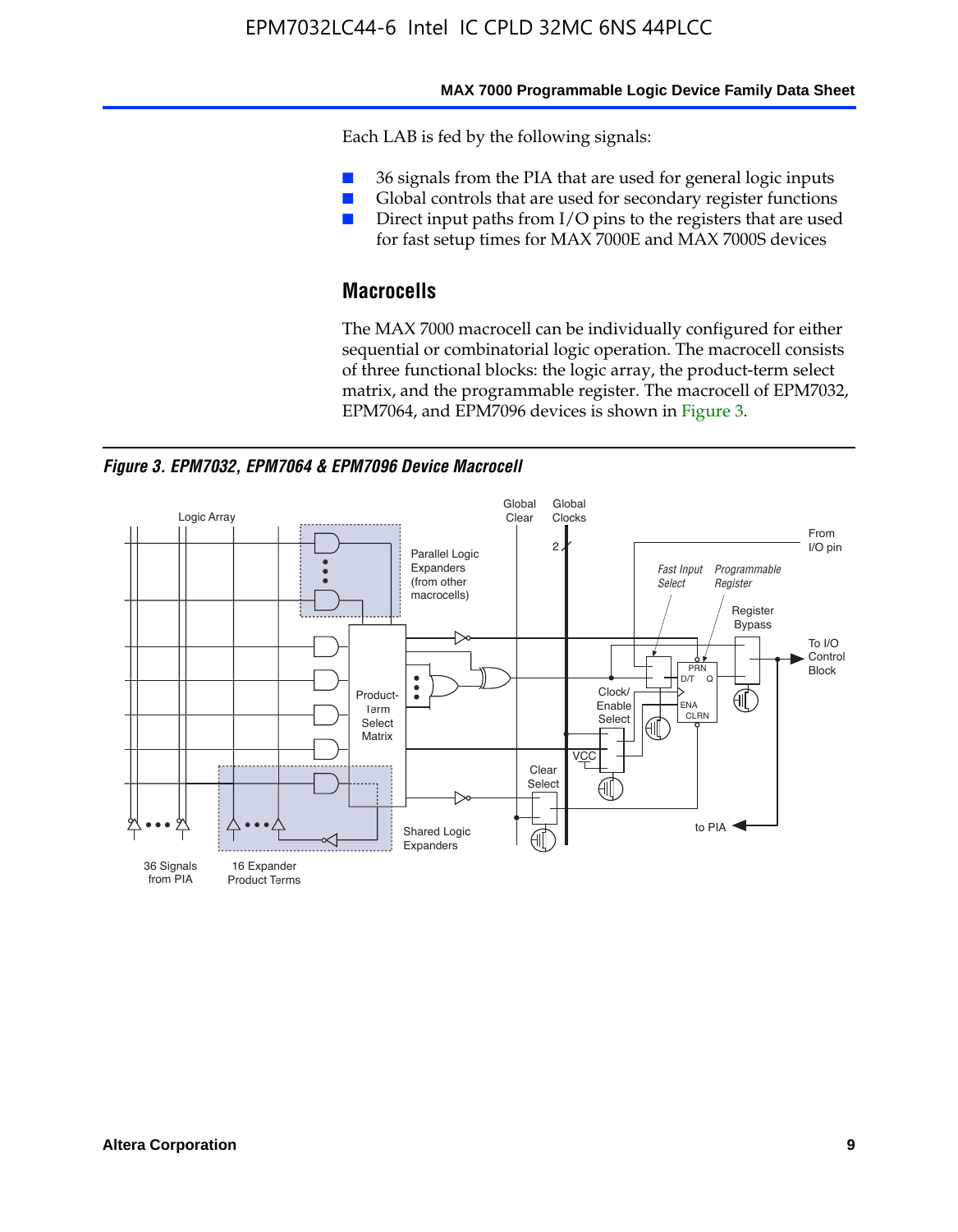#### **MAX 7000 Programmable Logic Device Family Data Sheet**



Figure 4 shows a MAX 7000E and MAX 7000S device macrocell.

Combinatorial logic is implemented in the logic array, which provides five product terms per macrocell. The product-term select matrix allocates these product terms for use as either primary logic inputs (to the OR and XOR gates) to implement combinatorial functions, or as secondary inputs to the macrocell's register clear, preset, clock, and clock enable control functions. Two kinds of expander product terms ("expanders") are available to supplement macrocell logic resources:

- Shareable expanders, which are inverted product terms that are fed back into the logic array
- Parallel expanders, which are product terms borrowed from adjacent macrocells

The Altera development system automatically optimizes product-term allocation according to the logic requirements of the design.

For registered functions, each macrocell flipflop can be individually programmed to implement D, T, JK, or SR operation with programmable clock control. The flipflop can be bypassed for combinatorial operation. During design entry, the designer specifies the desired flipflop type; the Altera development software then selects the most efficient flipflop operation for each registered function to optimize resource utilization.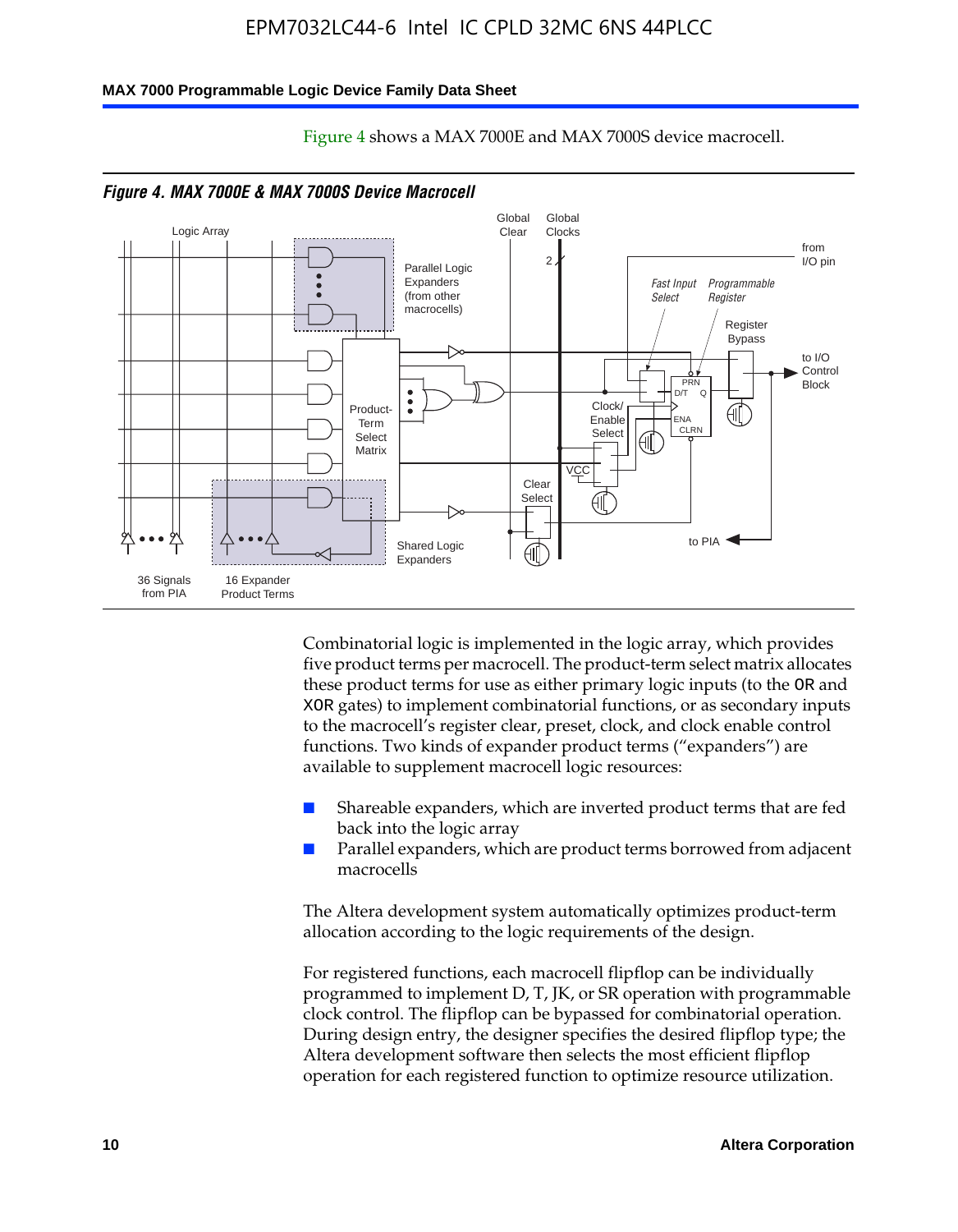#### **MAX 7000 Programmable Logic Device Family Data Sheet**

Each programmable register can be clocked in three different modes:

- By a global clock signal. This mode achieves the fastest clock-tooutput performance.
- By a global clock signal and enabled by an active-high clock enable. This mode provides an enable on each flipflop while still achieving the fast clock-to-output performance of the global clock.
- By an array clock implemented with a product term. In this mode, the flipflop can be clocked by signals from buried macrocells or I/O pins.

In EPM7032, EPM7064, and EPM7096 devices, the global clock signal is available from a dedicated clock pin, GCLK1, as shown in Figure 1. In MAX 7000E and MAX 7000S devices, two global clock signals are available. As shown in Figure 2, these global clock signals can be the true or the complement of either of the global clock pins, GCLK1 or GCLK2.

Each register also supports asynchronous preset and clear functions. As shown in Figures 3 and 4, the product-term select matrix allocates product terms to control these operations. Although the product-term-driven preset and clear of the register are active high, active-low control can be obtained by inverting the signal within the logic array. In addition, each register clear function can be individually driven by the active-low dedicated global clear pin (GCLRn). Upon power-up, each register in the device will be set to a low state.

All MAX 7000E and MAX 7000S I/O pins have a fast input path to a macrocell register. This dedicated path allows a signal to bypass the PIA and combinatorial logic and be driven to an input D flipflop with an extremely fast (2.5 ns) input setup time.

#### **Expander Product Terms**

Although most logic functions can be implemented with the five product terms available in each macrocell, the more complex logic functions require additional product terms. Another macrocell can be used to supply the required logic resources; however, the MAX 7000 architecture also allows both shareable and parallel expander product terms ("expanders") that provide additional product terms directly to any macrocell in the same LAB. These expanders help ensure that logic is synthesized with the fewest possible logic resources to obtain the fastest possible speed.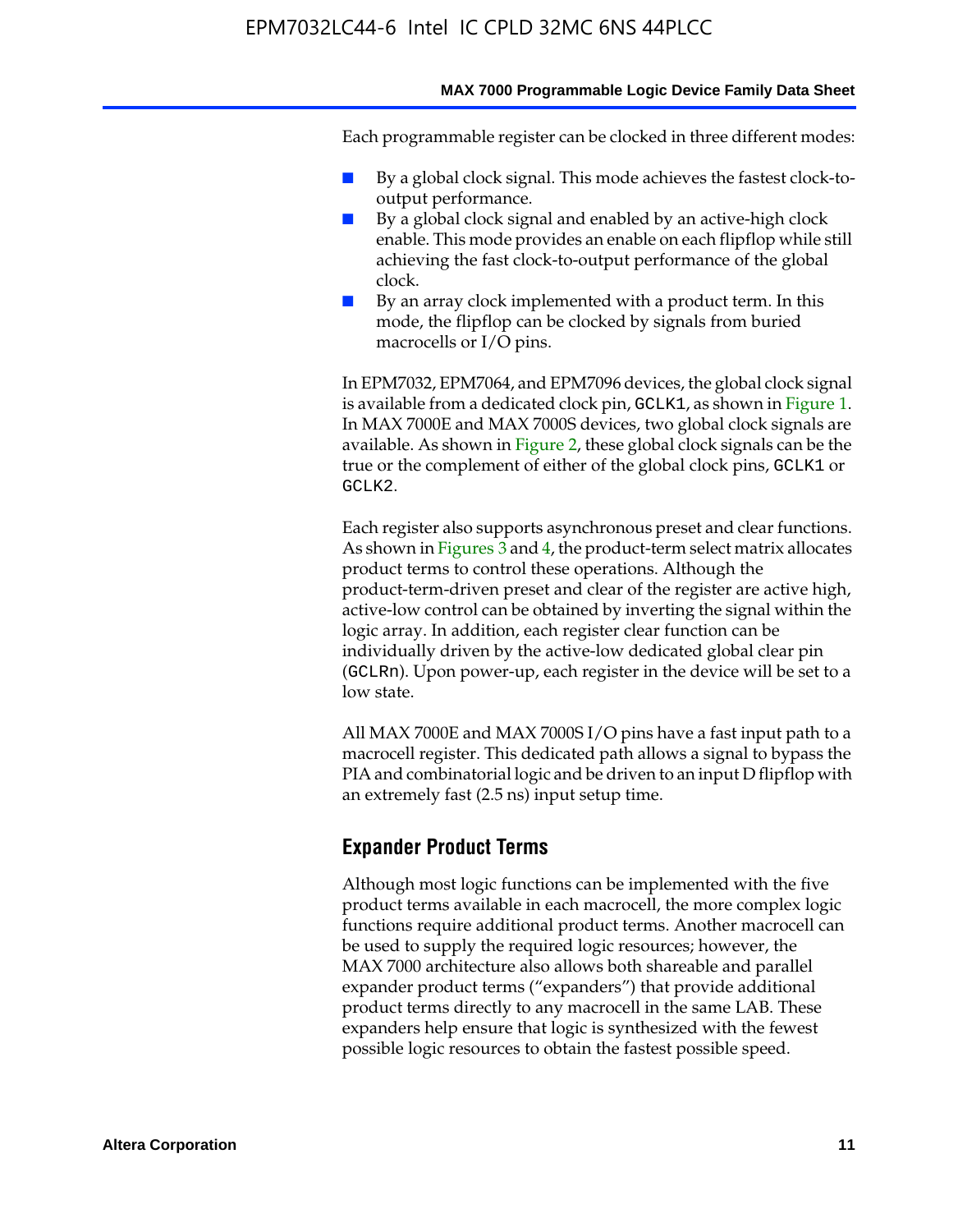#### **MAX 7000 Programmable Logic Device Family Data Sheet**

#### *Shareable Expanders*

Each LAB has 16 shareable expanders that can be viewed as a pool of uncommitted single product terms (one from each macrocell) with inverted outputs that feed back into the logic array. Each shareable expander can be used and shared by any or all macrocells in the LAB to build complex logic functions. A small delay ( $t_{SEXP}$ ) is incurred when shareable expanders are used. Figure 5 shows how shareable expanders can feed multiple macrocells.

#### *Figure 5. Shareable Expanders*



*Shareable expanders can be shared by any or all macrocells in an LAB.*

#### *Parallel Expanders*

Parallel expanders are unused product terms that can be allocated to a neighboring macrocell to implement fast, complex logic functions. Parallel expanders allow up to 20 product terms to directly feed the macrocell OR logic, with five product terms provided by the macrocell and 15 parallel expanders provided by neighboring macrocells in the LAB.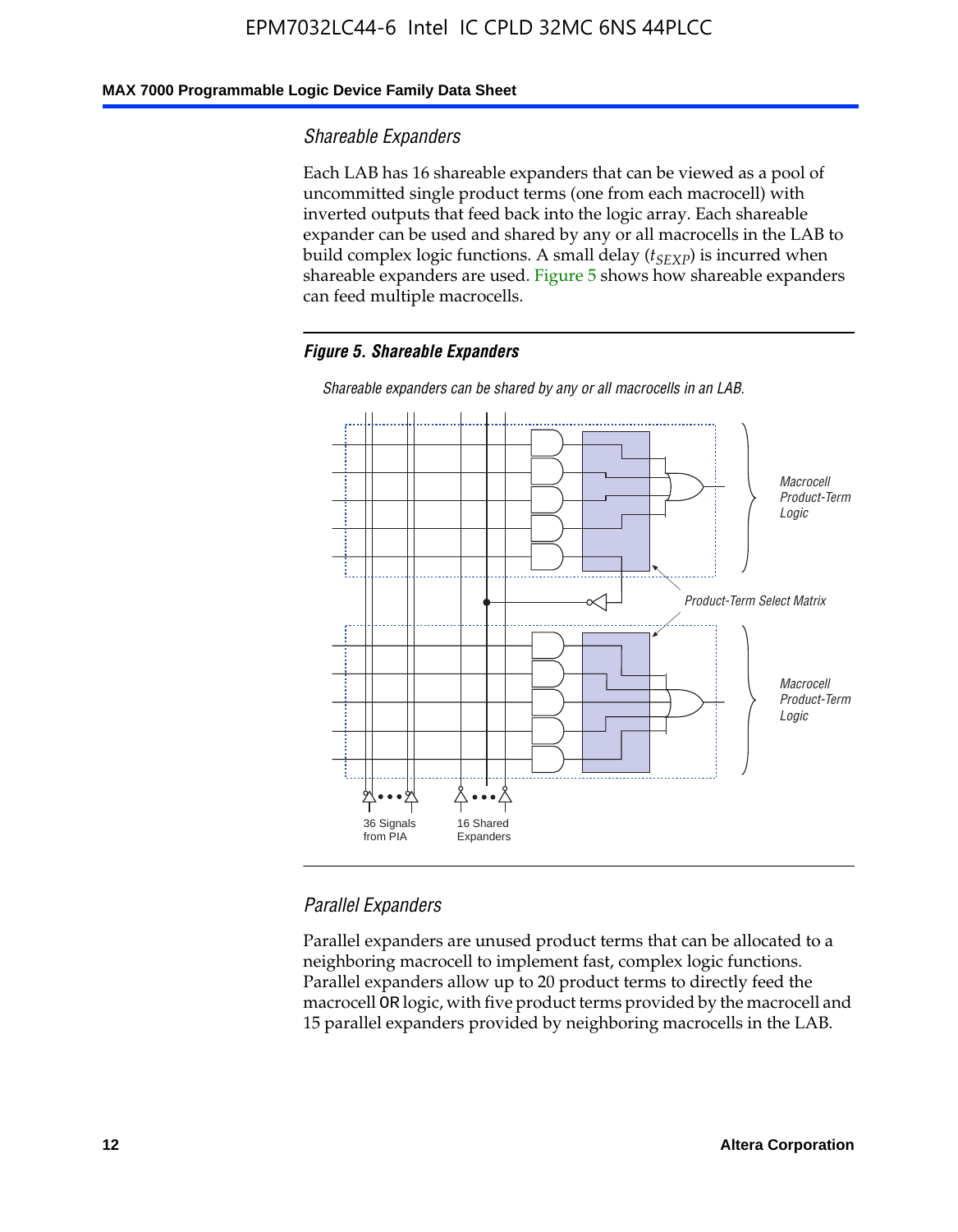#### **MAX 7000 Programmable Logic Device Family Data Sheet**

The compiler can allocate up to three sets of up to five parallel expanders automatically to the macrocells that require additional product terms. Each set of five parallel expanders incurs a small, incremental timing delay (*t<sub>PEXP</sub>*). For example, if a macrocell requires 14 product terms, the Compiler uses the five dedicated product terms within the macrocell and allocates two sets of parallel expanders; the first set includes five product terms and the second set includes four product terms, increasing the total delay by  $2 \times t_{PFXP}$ .

Two groups of 8 macrocells within each LAB (e.g., macrocells 1 through 8 and 9 through 16) form two chains to lend or borrow parallel expanders. A macrocell borrows parallel expanders from lowernumbered macrocells. For example, macrocell 8 can borrow parallel expanders from macrocell 7, from macrocells 7 and 6, or from macrocells 7, 6, and 5. Within each group of 8, the lowest-numbered macrocell can only lend parallel expanders and the highest-numbered macrocell can only borrow them. Figure 6 shows how parallel expanders can be borrowed from a neighboring macrocell.

#### *Figure 6. Parallel Expanders*

*Unused product terms in a macrocell can be allocated to a neighboring macrocell.*

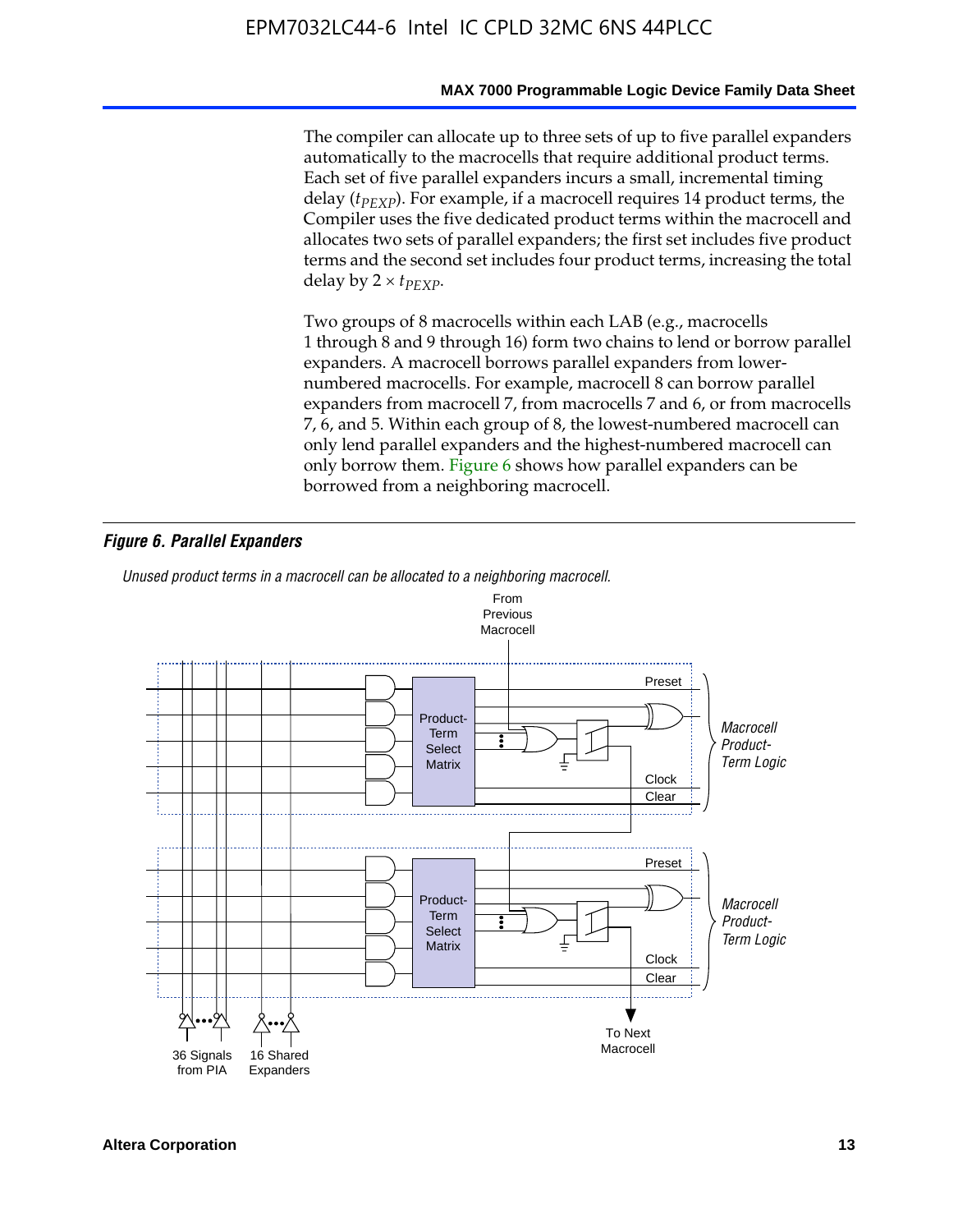#### **MAX 7000 Programmable Logic Device Family Data Sheet**

#### **Programmable Interconnect Array**

Logic is routed between LABs via the programmable interconnect array (PIA). This global bus is a programmable path that connects any signal source to any destination on the device. All MAX 7000 dedicated inputs, I/O pins, and macrocell outputs feed the PIA, which makes the signals available throughout the entire device. Only the signals required by each LAB are actually routed from the PIA into the LAB. Figure 7 shows how the PIA signals are routed into the LAB. An EEPROM cell controls one input to a 2-input AND gate, which selects a PIA signal to drive into the LAB.





While the routing delays of channel-based routing schemes in masked or FPGAs are cumulative, variable, and path-dependent, the MAX 7000 PIA has a fixed delay. The PIA thus eliminates skew between signals and makes timing performance easy to predict.

#### **I/O Control Blocks**

The I/O control block allows each I/O pin to be individually configured for input, output, or bidirectional operation. All I/O pins have a tri-state buffer that is individually controlled by one of the global output enable signals or directly connected to ground or  $V_{CC}$ . Figure 8 shows the I/O control block for the MAX 7000 family. The I/O control block of EPM7032, EPM7064, and EPM7096 devices has two global output enable signals that are driven by two dedicated active-low output enable pins (OE1 and OE2). The I/O control block of MAX 7000E and MAX 7000S devices has six global output enable signals that are driven by the true or complement of two output enable signals, a subset of the I/O pins, or a subset of the I/O macrocells.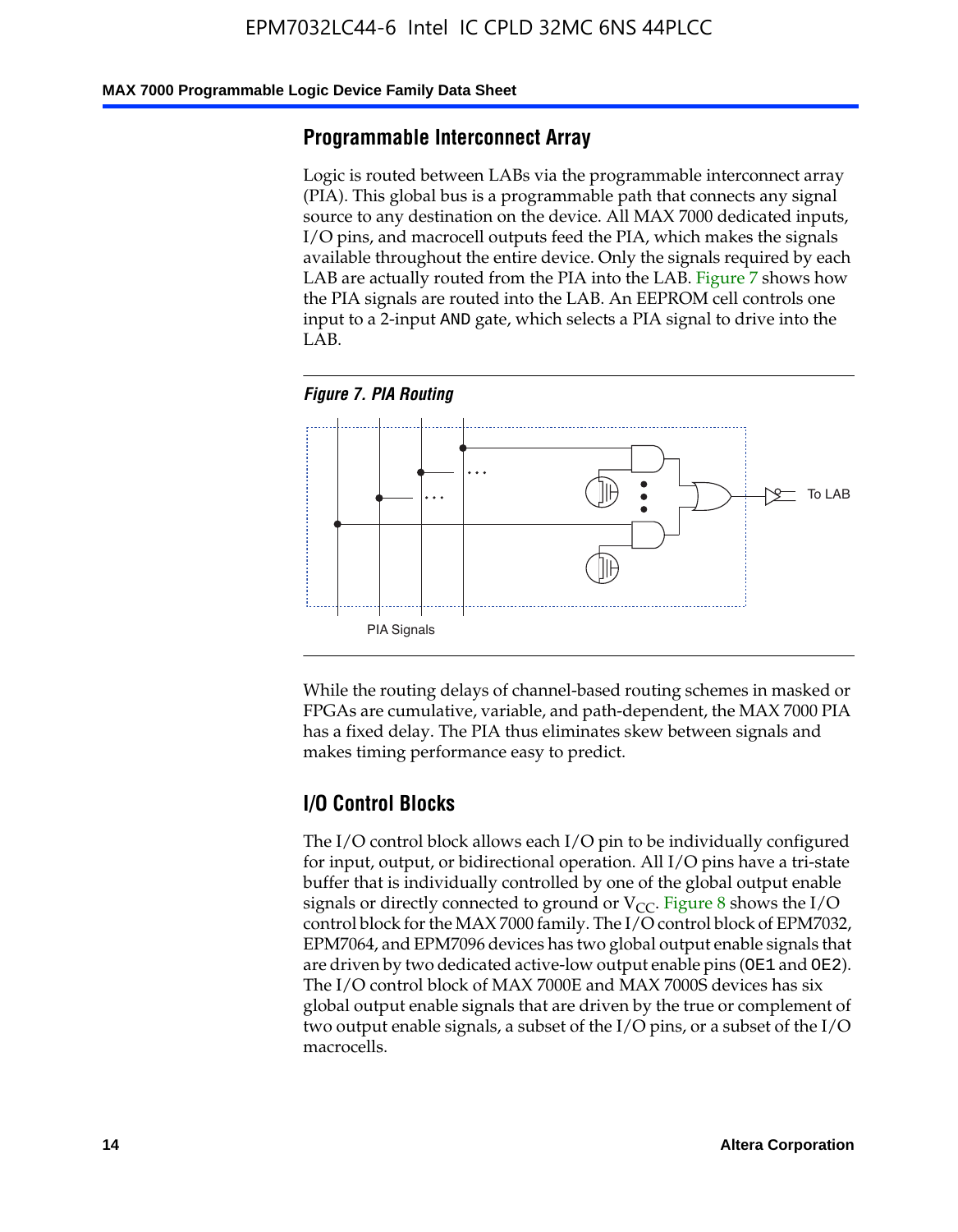#### *Figure 8. I/O Control Block of MAX 7000 Devices*

#### **EPM7032, EPM7064 & EPM7096 Devices**







#### *Note:*

(1) The open-drain output option is available only in MAX 7000S devices.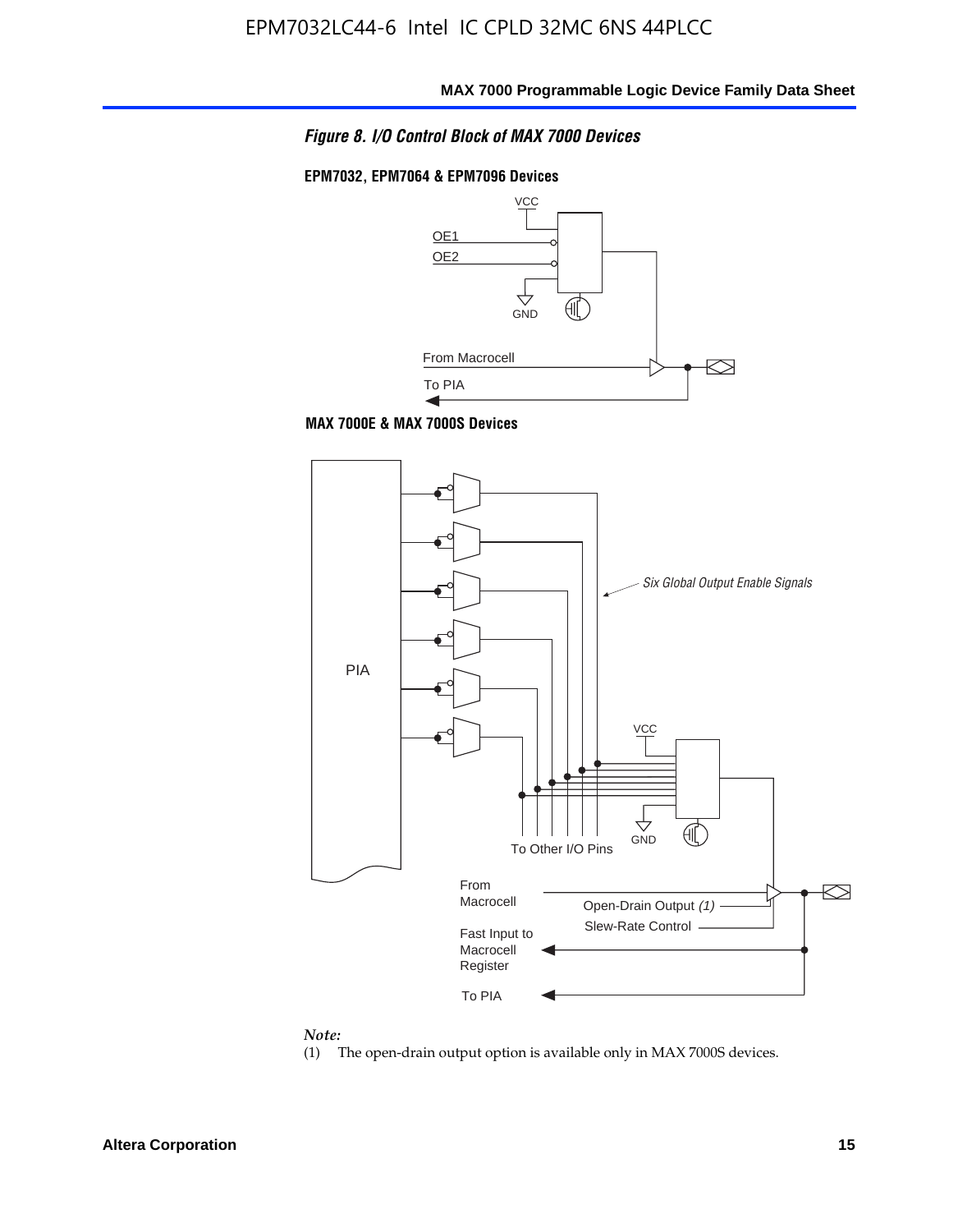When the tri-state buffer control is connected to ground, the output is tri-stated (high impedance) and the I/O pin can be used as a dedicated input. When the tri-state buffer control is connected to  $V_{CC}$ , the output is enabled.

The MAX 7000 architecture provides dual I/O feedback, in which macrocell and pin feedbacks are independent. When an I/O pin is configured as an input, the associated macrocell can be used for buried logic.

### **In-System Programmability (ISP)**

MAX 7000S devices are in-system programmable via an industry-standard 4-pin Joint Test Action Group (JTAG) interface (IEEE Std. 1149.1-1990). ISP allows quick, efficient iterations during design development and debugging cycles. The MAX 7000S architecture internally generates the high programming voltage required to program EEPROM cells, allowing in-system programming with only a single 5.0 V power supply. During in-system programming, the I/O pins are tri-stated and pulled-up to eliminate board conflicts. The pull-up value is nominally 50 k¾.

ISP simplifies the manufacturing flow by allowing devices to be mounted on a printed circuit board with standard in-circuit test equipment before they are programmed. MAX 7000S devices can be programmed by downloading the information via in-circuit testers (ICT), embedded processors, or the Altera MasterBlaster, ByteBlasterMV, ByteBlaster, BitBlaster download cables. (The ByteBlaster cable is obsolete and is replaced by the ByteBlasterMV cable, which can program and configure 2.5-V, 3.3-V, and 5.0-V devices.) Programming the devices after they are placed on the board eliminates lead damage on high-pin-count packages (e.g., QFP packages) due to device handling and allows devices to be reprogrammed after a system has already shipped to the field. For example, product upgrades can be performed in the field via software or modem.

In-system programming can be accomplished with either an adaptive or constant algorithm. An adaptive algorithm reads information from the unit and adapts subsequent programming steps to achieve the fastest possible programming time for that unit. Because some in-circuit testers cannot support an adaptive algorithm, Altera offers devices tested with a constant algorithm. Devices tested to the constant algorithm have an "F" suffix in the ordering code.

The Jam™ Standard Test and Programming Language (STAPL) can be used to program MAX 7000S devices with in-circuit testers, PCs, or embedded processor.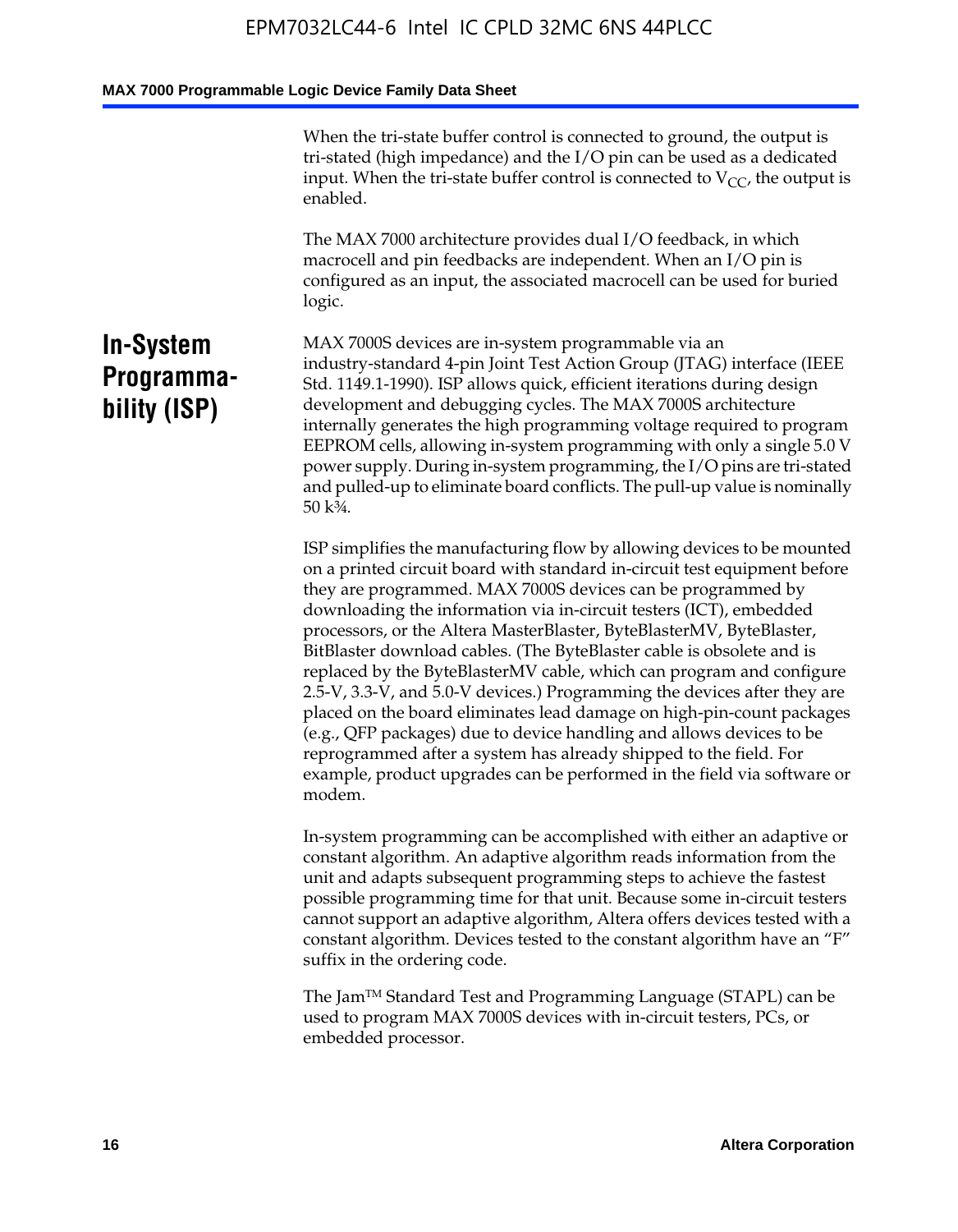For more information on using the Jam language, refer to *AN* 122: Using *Jam STAPL for ISP & ICR via an Embedded Processor*.

The ISP circuitry in MAX 7000S devices is compatible with IEEE Std. 1532 specification. The IEEE Std. 1532 is a standard developed to allow concurrent ISP between multiple PLD vendors.

### **Programming Sequence**

During in-system programming, instructions, addresses, and data are shifted into the MAX 7000S device through the TDI input pin. Data is shifted out through the TDO output pin and compared against the expected data.

Programming a pattern into the device requires the following six ISP stages. A stand-alone verification of a programmed pattern involves only stages 1, 2, 5, and 6.

- 1. *Enter ISP*. The enter ISP stage ensures that the I/O pins transition smoothly from user mode to ISP mode. The enter ISP stage requires 1 ms.
- 2. *Check ID*. Before any program or verify process, the silicon ID is checked. The time required to read this silicon ID is relatively small compared to the overall programming time.
- 3. *Bulk Erase*. Erasing the device in-system involves shifting in the instructions to erase the device and applying one erase pulse of 100 ms.
- 4. *Program*. Programming the device in-system involves shifting in the address and data and then applying the programming pulse to program the EEPROM cells. This process is repeated for each EEPROM address.
- 5. *Verify*. Verifying an Altera device in-system involves shifting in addresses, applying the read pulse to verify the EEPROM cells, and shifting out the data for comparison. This process is repeated for each EEPROM address.
- 6. *Exit ISP*. An exit ISP stage ensures that the I/O pins transition smoothly from ISP mode to user mode. The exit ISP stage requires 1 ms.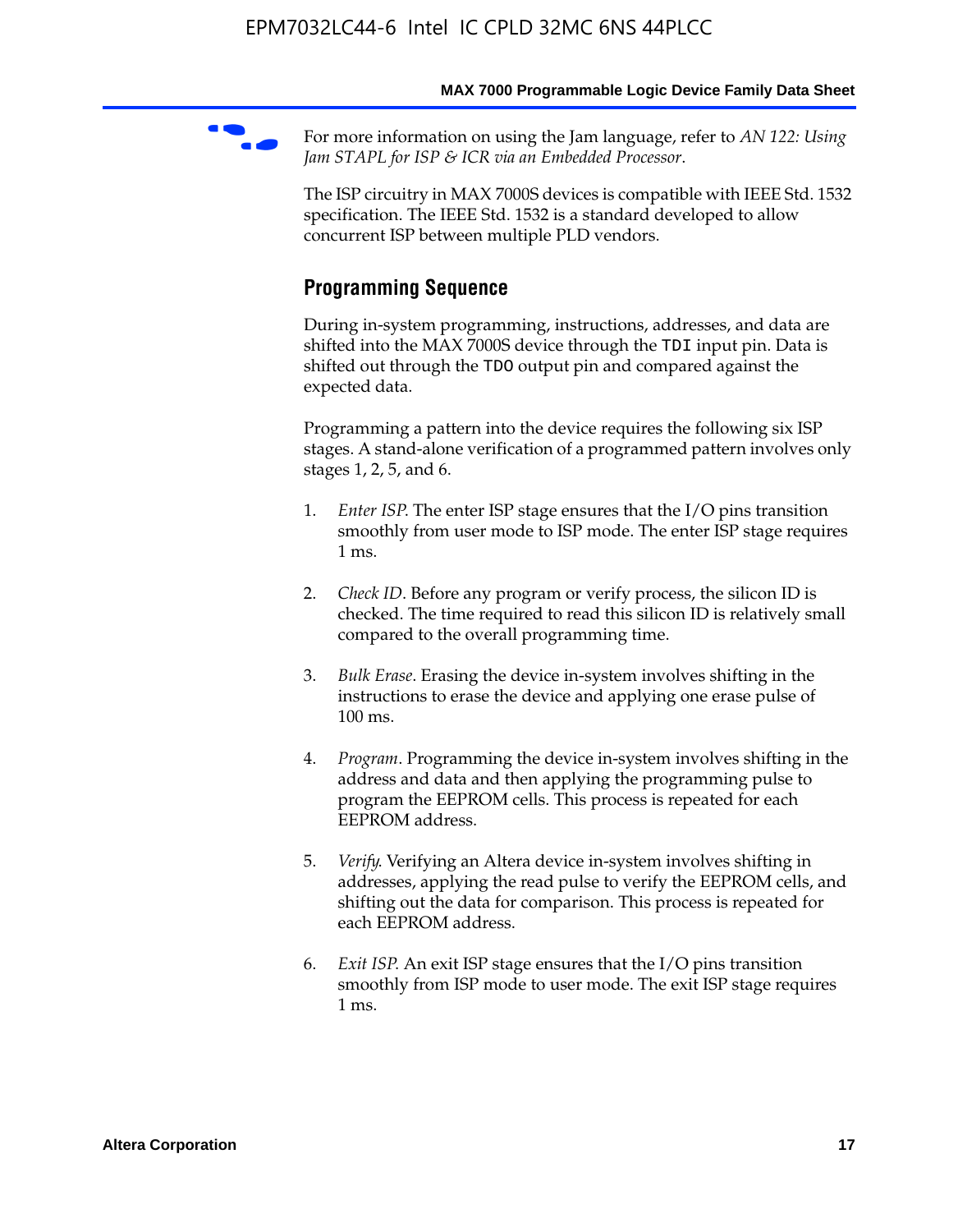#### **Programming Times**

The time required to implement each of the six programming stages can be broken into the following two elements:

- A pulse time to erase, program, or read the EEPROM cells.
- A shifting time based on the test clock (TCK) frequency and the number of TCK cycles to shift instructions, address, and data into the device.

By combining the pulse and shift times for each of the programming stages, the program or verify time can be derived as a function of the TCK frequency, the number of devices, and specific target device(s). Because different ISP-capable devices have a different number of EEPROM cells, both the total fixed and total variable times are unique for a single device.

#### *Programming a Single MAX 7000S Device*

The time required to program a single MAX 7000S device in-system can be calculated from the following formula:

$$
t_{PROG} = t_{PPULSE} + \frac{C_{ycle_{PTCK}}}{f_{TCK}}
$$
  
where:  $t_{PROG}$  = Programming time  
 $t_{PPULSE}$  = Sum of the fixed times to erase, program, and  
verify the EEPROM cells  
 $C_{ycle_{PTCK}}$  = Number of TCK cycles to program a device  
 $f_{TCK}$  = TCK frequency

The ISP times for a stand-alone verification of a single MAX 7000S device can be calculated from the following formula:

|                  | $t_{VER} = t_{VPULSE} + \frac{Cycle_{VTCK}}{f_{TCK}}$ |                                                                                                                                 |
|------------------|-------------------------------------------------------|---------------------------------------------------------------------------------------------------------------------------------|
| where: $t_{VFR}$ | $t_{VPULSE}$                                          | = Verify time<br>$=$ Sum of the fixed times to verify the EEPROM cells<br>$CycleVTCK$ = Number of TCK cycles to verify a device |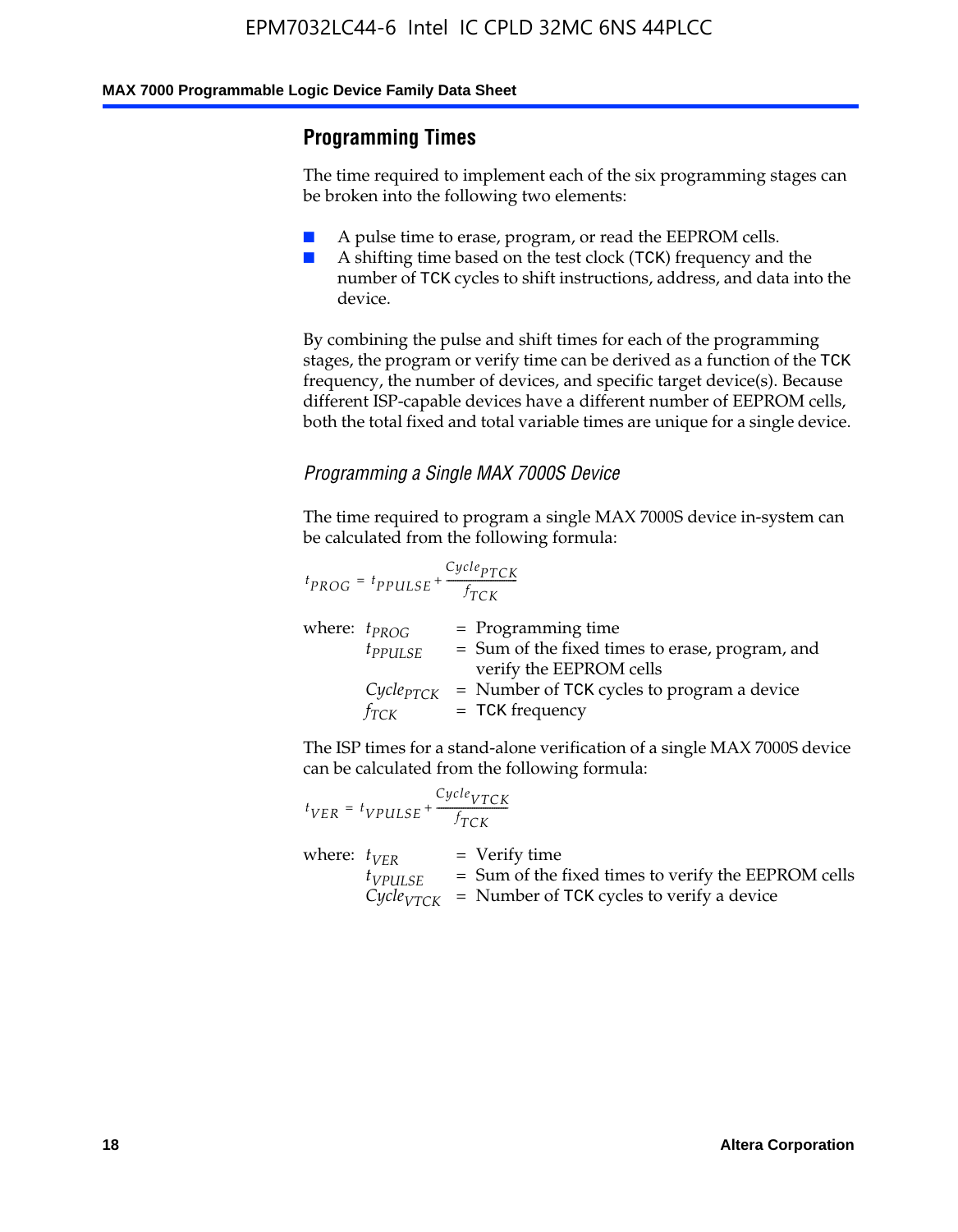#### **MAX 7000 Programmable Logic Device Family Data Sheet**

The programming times described in Tables 6 through 8 are associated with the worst-case method using the enhanced ISP algorithm.

| Table 6. MAX 7000S t <sub>PULSE</sub> & Cycle <sub>TCK</sub> Values |                               |                       |                 |                                 |  |  |  |
|---------------------------------------------------------------------|-------------------------------|-----------------------|-----------------|---------------------------------|--|--|--|
| <b>Device</b>                                                       |                               | <b>Programming</b>    |                 | <b>Stand-Alone Verification</b> |  |  |  |
|                                                                     | <i>t<sub>PPULSE</sub></i> (S) | Cycle <sub>PTCK</sub> | $t_{VPULSE}(s)$ | Cycle <sub>VTCK</sub>           |  |  |  |
| EPM7032S                                                            | 4.02                          | 342,000               | 0.03            | 200,000                         |  |  |  |
| <b>EPM7064S</b>                                                     | 4.50                          | 504.000               | 0.03            | 308,000                         |  |  |  |
| <b>EPM7128S</b>                                                     | 5.11                          | 832,000               | 0.03            | 528,000                         |  |  |  |
| <b>EPM7160S</b>                                                     | 5.35                          | 1,001,000             | 0.03            | 640,000                         |  |  |  |
| <b>EPM7192S</b>                                                     | 5.71                          | 1,192,000             | 0.03            | 764,000                         |  |  |  |
| <b>EPM7256S</b>                                                     | 6.43                          | 1,603,000             | 0.03            | 1,024,000                       |  |  |  |

Tables 7 and 8 show the in-system programming and stand alone verification times for several common test clock frequencies.

| Table 7. MAX 7000S In-System Programming Times for Different Test Clock Frequencies |               |       |       |       |                |                |                |               |              |
|-------------------------------------------------------------------------------------|---------------|-------|-------|-------|----------------|----------------|----------------|---------------|--------------|
| <b>Device</b><br>† <sub>TCK</sub>                                                   |               |       |       |       |                |                |                |               | <b>Units</b> |
|                                                                                     | <b>10 MHz</b> | 5 MHz | 2 MHz | 1 MHz | <b>500 kHz</b> | <b>200 kHz</b> | <b>100 kHz</b> | <b>50 kHz</b> |              |
| <b>EPM7032S</b>                                                                     | 4.06          | 4.09  | 4.19  | 4.36  | 4.71           | 5.73           | 7.44           | 10.86         | s            |
| <b>EPM7064S</b>                                                                     | 4.55          | 4.60  | 4.76  | 5.01  | 5.51           | 7.02           | 9.54           | 14.58         | s            |
| <b>EPM7128S</b>                                                                     | 5.19          | 5.27  | 5.52  | 5.94  | 6.77           | 9.27           | 13.43          | 21.75         | s            |
| <b>EPM7160S</b>                                                                     | 5.45          | 5.55  | 5.85  | 6.35  | 7.35           | 10.35          | 15.36          | 25.37         | s            |
| <b>EPM7192S</b>                                                                     | 5.83          | 5.95  | 6.30  | 6.90  | 8.09           | 11.67          | 17.63          | 29.55         | s            |
| <b>EPM7256S</b>                                                                     | 6.59          | 6.75  | 7.23  | 8.03  | 9.64           | 14.45          | 22.46          | 38.49         | s            |

| Table 8. MAX 7000S Stand-Alone Verification Times for Different Test Clock Frequencies |                  |       |       |       |                |                |                |               |   |
|----------------------------------------------------------------------------------------|------------------|-------|-------|-------|----------------|----------------|----------------|---------------|---|
| <b>Device</b>                                                                          | † <sub>TCK</sub> |       |       |       |                |                |                |               |   |
|                                                                                        | <b>10 MHz</b>    | 5 MHz | 2 MHz | 1 MHz | <b>500 kHz</b> | <b>200 kHz</b> | <b>100 kHz</b> | <b>50 kHz</b> |   |
| <b>EPM7032S</b>                                                                        | 0.05             | 0.07  | 0.13  | 0.23  | 0.43           | 1.03           | 2.03           | 4.03          | s |
| <b>EPM7064S</b>                                                                        | 0.06             | 0.09  | 0.18  | 0.34  | 0.64           | 1.57           | 3.11           | 6.19          | s |
| <b>EPM7128S</b>                                                                        | 0.08             | 0.14  | 0.29  | 0.56  | 1.09           | 2.67           | 5.31           | 10.59         | s |
| <b>EPM7160S</b>                                                                        | 0.09             | 0.16  | 0.35  | 0.67  | 1.31           | 3.23           | 6.43           | 12.83         | s |
| <b>EPM7192S</b>                                                                        | 0.11             | 0.18  | 0.41  | 0.79  | 1.56           | 3.85           | 7.67           | 15.31         | s |
| <b>EPM7256S</b>                                                                        | 0.13             | 0.24  | 0.54  | 1.06  | 2.08           | 5.15           | 10.27          | 20.51         | s |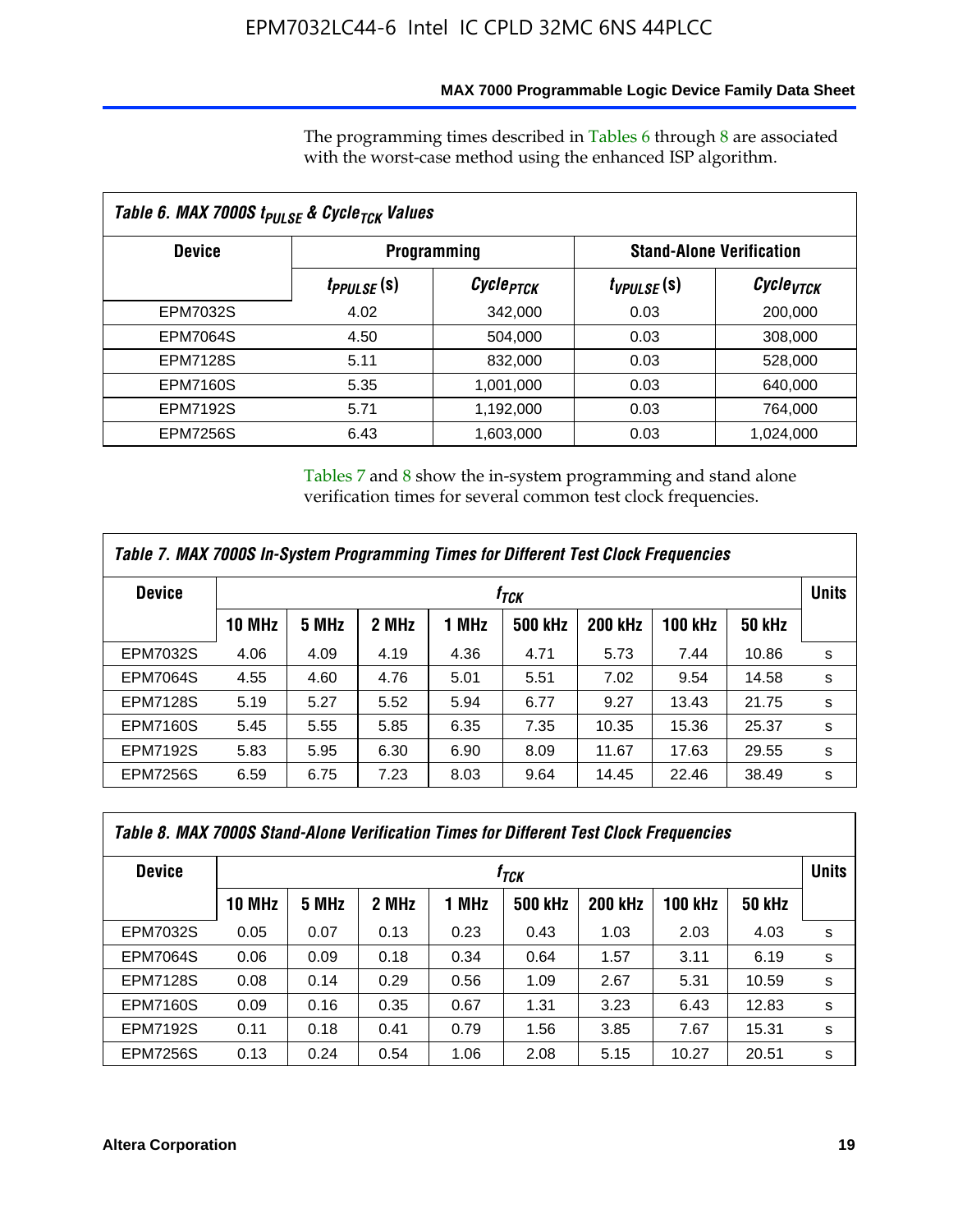## **Programmable Speed/Power Control**

MAX 7000 devices offer a power-saving mode that supports low-power operation across user-defined signal paths or the entire device. This feature allows total power dissipation to be reduced by 50% or more, because most logic applications require only a small fraction of all gates to operate at maximum frequency.

The designer can program each individual macrocell in a MAX 7000 device for either high-speed (i.e., with the Turbo  $Bit^{TM}$  option turned on) or low-power (i.e., with the Turbo Bit option turned off) operation. As a result, speed-critical paths in the design can run at high speed, while the remaining paths can operate at reduced power. Macrocells that run at low power incur a nominal timing delay adder  $(t_{LPA})$  for the  $t_{LAD}$ ,  $t_{LAC}$ ,  $t_{IC}$ ,  $t_{EN}$ , and  $t_{SEXP}$ ,  $t_{ACL}$ , and  $t_{CPPW}$  parameters.

### **Output Configuration**

MAX 7000 device outputs can be programmed to meet a variety of system-level requirements.

### **MultiVolt I/O Interface**

MAX 7000 devices—except 44-pin devices—support the MultiVolt I/O interface feature, which allows MAX 7000 devices to interface with systems that have differing supply voltages. The 5.0-V devices in all packages can be set for 3.3-V or 5.0-V I/O pin operation. These devices have one set of VCC pins for internal operation and input buffers (VCCINT), and another set for I/O output drivers (VCCIO).

The VCCINT pins must always be connected to a 5.0-V power supply. With a 5.0-V  $V_{\text{CCINT}}$  level, input voltage thresholds are at TTL levels, and are therefore compatible with both 3.3-V and 5.0-V inputs.

The VCCIO pins can be connected to either a 3.3-V or a 5.0-V power supply, depending on the output requirements. When the VCCIO pins are connected to a 5.0-V supply, the output levels are compatible with 5.0-V systems. When  $V_{\text{CGO}}$  is connected to a 3.3-V supply, the output high is 3.3 V and is therefore compatible with 3.3-V or 5.0-V systems. Devices operating with  $V_{\text{CCIO}}$  levels lower than 4.75 V incur a nominally greater timing delay of  $t_{OD2}$  instead of  $t_{OD1}$ .

### **Open-Drain Output Option (MAX 7000S Devices Only)**

MAX 7000S devices provide an optional open-drain (functionally equivalent to open-collector) output for each I/O pin. This open-drain output enables the device to provide system-level control signals (e.g., interrupt and write enable signals) that can be asserted by any of several devices. It can also provide an additional wired-OR plane.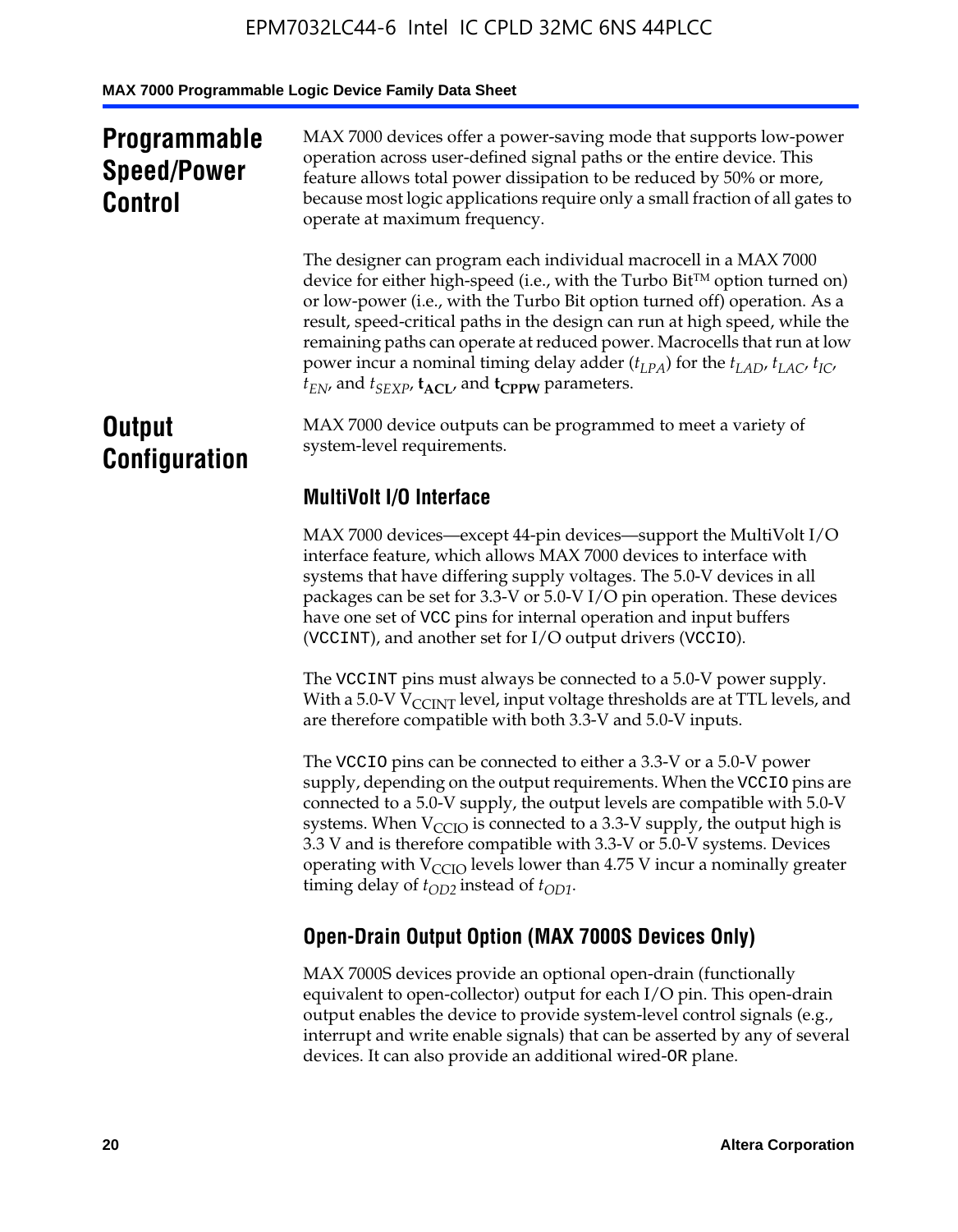By using an external 5.0-V pull-up resistor, output pins on MAX 7000S devices can be set to meet 5.0-V CMOS input voltages. When  $V_{\text{CCIO}}$  is 3.3 V, setting the open drain option will turn off the output pull-up transistor, allowing the external pull-up resistor to pull the output high enough to meet 5.0-V CMOS input voltages. When  $V_{\text{CCIO}}$  is 5.0 V, setting the output drain option is not necessary because the pull-up transistor will already turn off when the pin exceeds approximately 3.8 V, allowing the external pull-up resistor to pull the output high enough to meet 5.0-V CMOS input voltages.

#### **Slew-Rate Control**

The output buffer for each MAX 7000E and MAX 7000S I/O pin has an adjustable output slew rate that can be configured for low-noise or high-speed performance. A faster slew rate provides high-speed transitions for high-performance systems. However, these fast transitions may introduce noise transients into the system. A slow slew rate reduces system noise, but adds a nominal delay of 4 to 5 ns. In MAX 7000E devices, when the Turbo Bit is turned off, the slew rate is set for low noise performance. For MAX 7000S devices, each I/O pin has an individual EEPROM bit that controls the slew rate, allowing designers to specify the slew rate on a pin-by-pin basis.

### **Programming with External Hardware**

[MAX](http://www.altera.com/literature/ds/dspghd.pdf) 7000 devices can be prog[rammed on Windows-based PCs with](http://www.altera.com/literature/ds/dspghd.pdf)  the Altera Logic Programmer card, the Master Programming Unit (MPU), and the appropriate device adapter. The MPU performs a continuity check to ensure adequate electrical contact between the adapter and the device.



For more information, see the *Altera Programming Hardware Data Sheet*.

The Altera development system can use text- or waveform-format test vectors created with the Text Editor or Waveform Editor to test the programmed device. For added design verification, designers can perform functional testing to compare the functional behavior of a MAX 7000 device with the results of simulation. Moreover, Data I/O, BP Microsystems, and other programming hardware manufacturers also provide programming support for Altera devices.



For more information, see the *Programming Hardware Manufacturers*.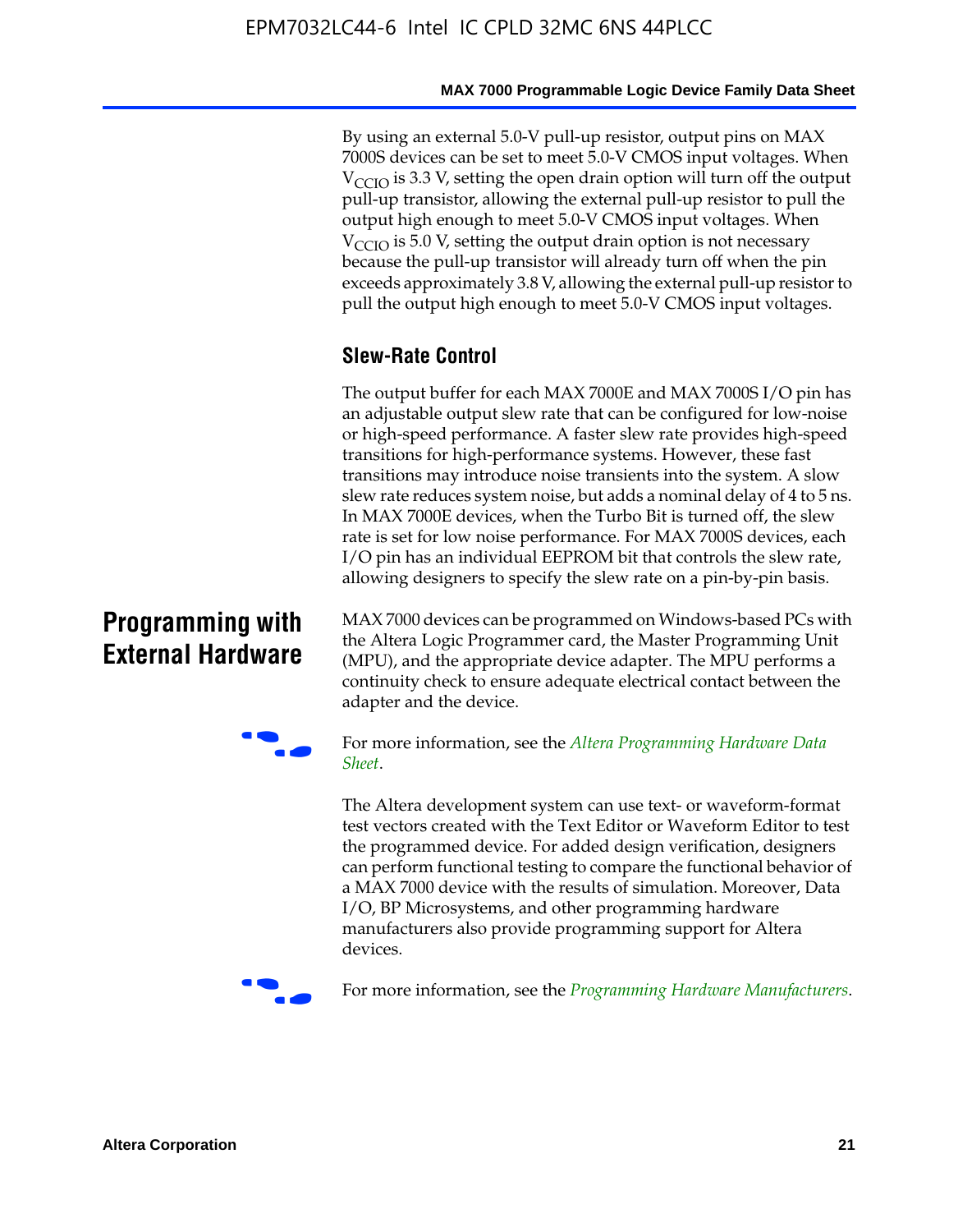#### **MAX 7000 Programmable Logic Device Family Data Sheet**

## **IEEE Std. 1149.1 (JTAG) Boundary-Scan Support**

 $\mathsf{r}$ 

MAX 7000 devices support JTAG BST circuitry as specified by IEEE Std. 1149.1-1990. Table 9 describes the JTAG instructions supported by the MAX 7000 family. The pin-out tables (see the Altera web site (**http://www.altera.com**) or the *Altera Digital Library* for pin-out information) show the location of the JTAG control pins for each device. If the JTAG interface is not required, the JTAG pins are available as user I/O pins.

| <b>Table 9. MAX 7000 JTAG Instructions</b> |                 |                                                                        |
|--------------------------------------------|-----------------|------------------------------------------------------------------------|
| <b>JTAG Instruction</b>                    | <b>Devices</b>  | <b>Description</b>                                                     |
| SAMPLE/PRELOAD                             | <b>EPM7128S</b> | Allows a snapshot of signals at the device pins to be captured and     |
|                                            | <b>EPM7160S</b> | examined during normal device operation, and permits an initial data   |
|                                            | <b>EPM7192S</b> | pattern output at the device pins.                                     |
|                                            | <b>EPM7256S</b> |                                                                        |
| <b>EXTEST</b>                              | <b>EPM7128S</b> | Allows the external circuitry and board-level interconnections to be   |
|                                            | <b>EPM7160S</b> | tested by forcing a test pattern at the output pins and capturing test |
|                                            | <b>EPM7192S</b> | results at the input pins.                                             |
|                                            | <b>EPM7256S</b> |                                                                        |
| <b>BYPASS</b>                              | EPM7032S        | Places the 1-bit bypass register between the TDI and TDO pins, which   |
|                                            | <b>EPM7064S</b> | allows the BST data to pass synchronously through a selected device    |
|                                            | <b>EPM7128S</b> | to adjacent devices during normal device operation.                    |
|                                            | <b>EPM7160S</b> |                                                                        |
|                                            | <b>EPM7192S</b> |                                                                        |
|                                            | <b>EPM7256S</b> |                                                                        |
| <b>IDCODE</b>                              | <b>EPM7032S</b> | Selects the IDCODE register and places it between TDI and TDO,         |
|                                            | <b>EPM7064S</b> | allowing the IDCODE to be serially shifted out of TDO.                 |
|                                            | <b>EPM7128S</b> |                                                                        |
|                                            | <b>EPM7160S</b> |                                                                        |
|                                            | <b>EPM7192S</b> |                                                                        |
|                                            | <b>EPM7256S</b> |                                                                        |
| <b>ISP</b> Instructions                    | <b>EPM7032S</b> | These instructions are used when programming MAX 7000S devices         |
|                                            | <b>EPM7064S</b> | via the JTAG ports with the MasterBlaster, ByteBlasterMV, BitBlaster   |
|                                            | <b>EPM7128S</b> | download cable, or using a Jam File (.jam), Jam Byte-Code file (.jbc), |
|                                            | <b>EPM7160S</b> | or Serial Vector Format file (.svf) via an embedded processor or test  |
|                                            | <b>EPM7192S</b> | equipment.                                                             |
|                                            | <b>EPM7256S</b> |                                                                        |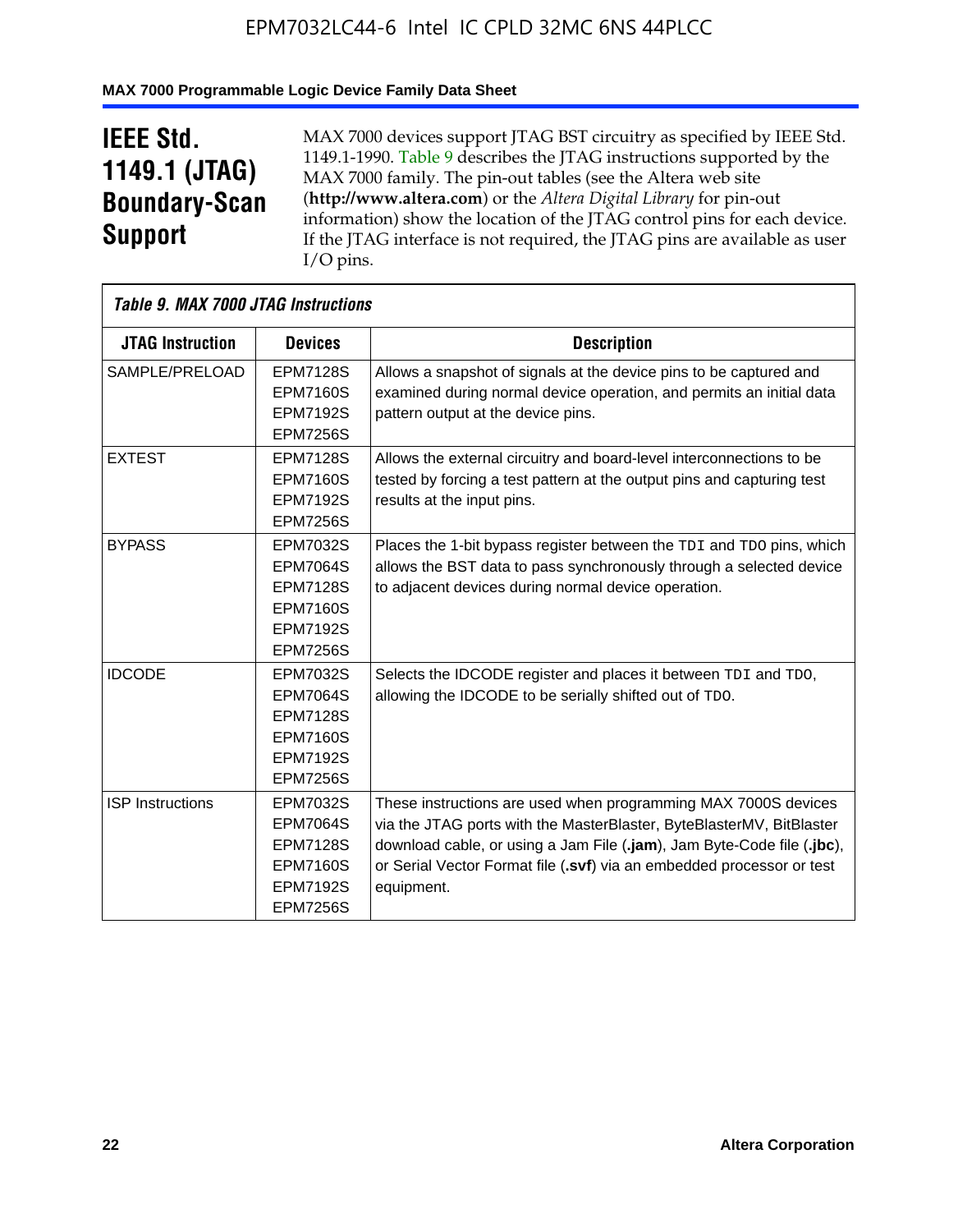The instruction register length of MAX 7000S devices is 10 bits. Tables 10 and 11 show the boundary-scan register length and device IDCODE information for MAX 7000S devices.

| Table 10. MAX 7000S Boundary-Scan Register Length |                                      |  |  |  |  |  |
|---------------------------------------------------|--------------------------------------|--|--|--|--|--|
| <b>Device</b>                                     | <b>Boundary-Scan Register Length</b> |  |  |  |  |  |
| <b>EPM7032S</b>                                   | 1 $(1)$                              |  |  |  |  |  |
| <b>EPM7064S</b>                                   | 1 $(1)$                              |  |  |  |  |  |
| <b>EPM7128S</b>                                   | 288                                  |  |  |  |  |  |
| <b>EPM7160S</b>                                   | 312                                  |  |  |  |  |  |
| <b>EPM7192S</b>                                   | 360                                  |  |  |  |  |  |
| <b>EPM7256S</b>                                   | 480                                  |  |  |  |  |  |

*Note:*

(1) This device does not support JTAG boundary-scan testing. Selecting either the EXTEST or SAMPLE/PRELOAD instruction will select the one-bit bypass register.

| Table 11, 32-Bit MAX 7000 Device IDCODE<br>Note (1) |                            |                              |                                                    |                  |  |  |  |
|-----------------------------------------------------|----------------------------|------------------------------|----------------------------------------------------|------------------|--|--|--|
| <b>Device</b>                                       |                            | <b>IDCODE (32 Bits)</b>      |                                                    |                  |  |  |  |
|                                                     | <b>Version</b><br>(4 Bits) | Part Number (16 Bits)        | <b>Manufacturer's</b><br><b>Identity (11 Bits)</b> | 1 (1 Bit)<br>(2) |  |  |  |
| EPM7032S                                            | 0000                       | 0010<br>0111<br>0000<br>0011 | 00001101110                                        | 1                |  |  |  |
| <b>EPM7064S</b>                                     | 0000                       | 0000<br>0110<br>0100<br>0111 | 00001101110                                        | 1                |  |  |  |
| <b>EPM7128S</b>                                     | 0000                       | 0001 0010<br>1000<br>0111    | 00001101110                                        | 1                |  |  |  |
| <b>EPM7160S</b>                                     | 0000                       | 0001<br>0110<br>0000<br>0111 | 00001101110                                        | $\mathbf{1}$     |  |  |  |
| <b>EPM7192S</b>                                     | 0000                       | 1001<br>0010<br>0111<br>0001 | 00001101110                                        | 1                |  |  |  |
| EPM7256S                                            | 0000                       | 0111<br>0010<br>0101<br>0110 | 00001101110                                        | 1                |  |  |  |

*Notes:*

(1) The most significant bit (MSB) is on the left.

(2) The least significant bit (LSB) for all JTAG IDCODEs is 1.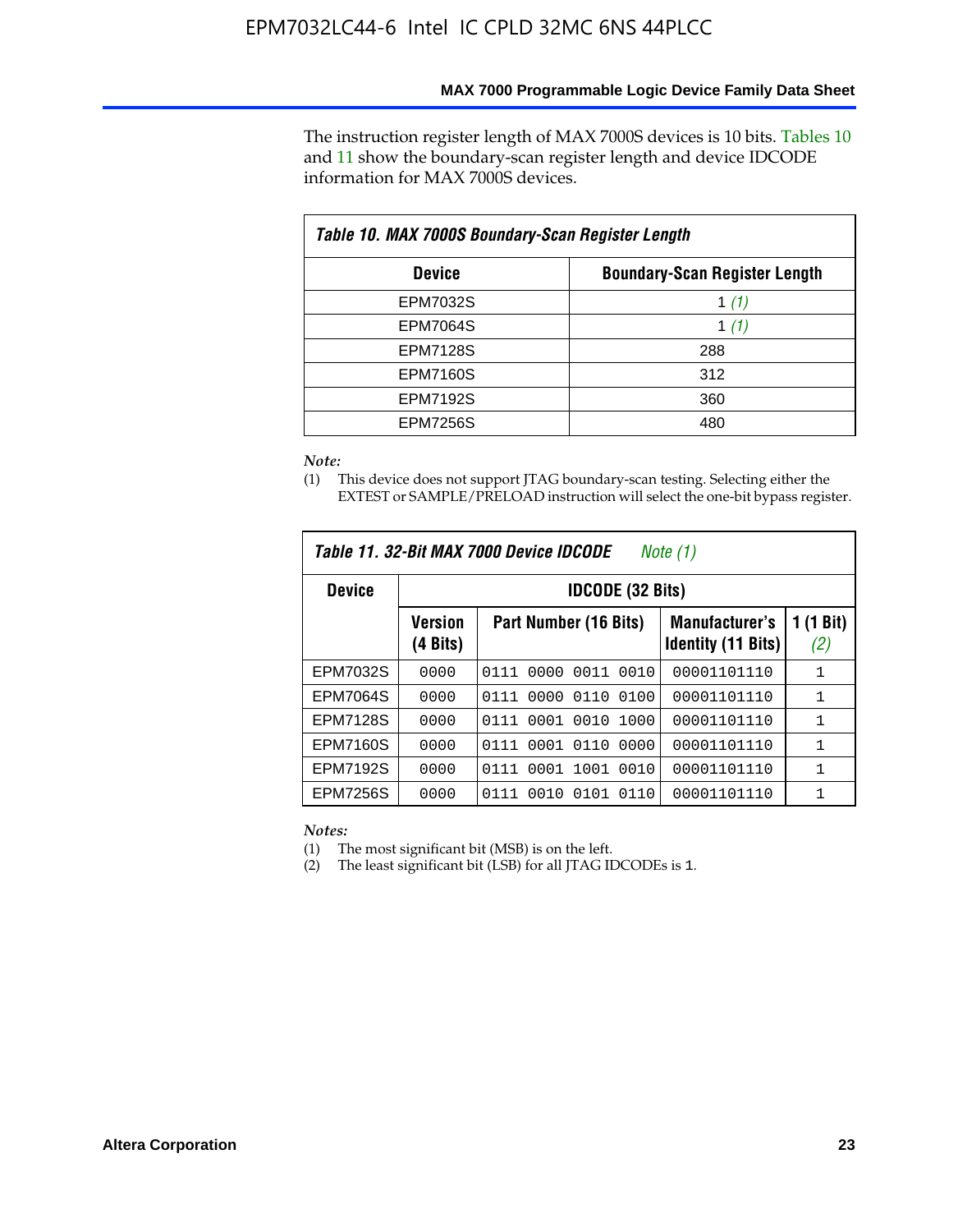#### **MAX 7000 Programmable Logic Device Family Data Sheet**

Figure 9 shows the timing requirements for the JTAG signals.



Table 12 shows the JTAG timing parameters and values for MAX 7000S devices.

|                   | Table 12. JTAG Timing Parameters & Values for MAX 7000S Devices |     |     |      |  |  |  |
|-------------------|-----------------------------------------------------------------|-----|-----|------|--|--|--|
| <b>Symbol</b>     | Parameter                                                       | Min | Max | Unit |  |  |  |
| t <sub>JCP</sub>  | TCK clock period                                                | 100 |     | ns   |  |  |  |
| t <sub>JCH</sub>  | TCK clock high time                                             | 50  |     | ns   |  |  |  |
| $t_{JCL}$         | <b>TCK clock low time</b>                                       | 50  |     | ns   |  |  |  |
| tjpsu             | JTAG port setup time                                            | 20  |     | ns   |  |  |  |
| t <sub>JPH</sub>  | JTAG port hold time                                             | 45  |     | ns   |  |  |  |
| tjpco             | JTAG port clock to output                                       |     | 25  | ns   |  |  |  |
| t <sub>JPZX</sub> | JTAG port high impedance to valid output                        |     | 25  | ns   |  |  |  |
| t <sub>JPXZ</sub> | JTAG port valid output to high impedance                        |     | 25  | ns   |  |  |  |
| tjssu             | Capture register setup time                                     | 20  |     | ns   |  |  |  |
| t <sub>JSH</sub>  | Capture register hold time                                      | 45  |     | ns   |  |  |  |
| tjsco             | Update register clock to output                                 |     | 25  | ns   |  |  |  |
| t <sub>JSZX</sub> | Update register high impedance to valid output                  |     | 25  | ns   |  |  |  |
| tjsxz             | Update register valid output to high impedance                  |     | 25  | ns   |  |  |  |



For more information, see *Application Note 39* (IEEE 1149.1 (JTAG) *Boundary-Scan Testing in Altera Devices)*.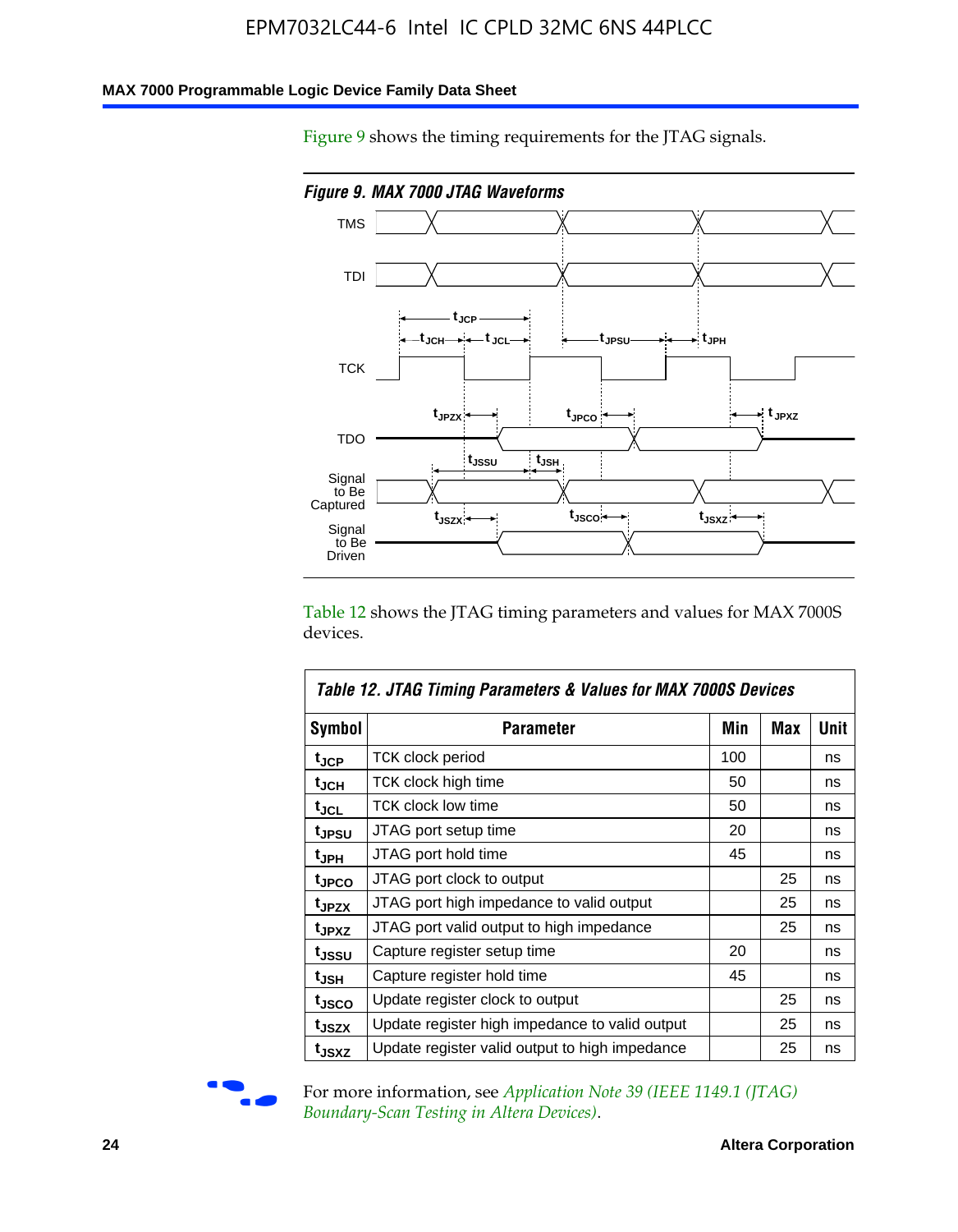#### **MAX 7000 Programmable Logic Device Family Data Sheet**

**Design Security** All MAX 7000 devices contain a programmable security bit that controls access to the data programmed into the device. When this bit is programmed, a proprietary design implemented in the device cannot be copied or retrieved. This feature provides a high level of design security because programmed data within EEPROM cells is invisible. The security bit that controls this function, as well as all other programmed data, is reset only when the device is reprogrammed.

#### **Generic Testing** Each MAX 7000 device is functionally tested. Complete testing of each programmable EEPROM bit and all internal logic elements ensures 100% programming yield. AC test measurements are taken under conditions equivalent to those shown in Figure 10. Test patterns can be used and then erased during early stages of the production flow.

#### *Figure 10. MAX 7000 AC Test Conditions*

*Power supply transients can affect AC measurements. Simultaneous transitions of multiple outputs should be avoided for accurate measurement. Threshold tests must not be performed under AC conditions. Large-amplitude, fast ground-current transients normally occur as the device outputs discharge the load capacitances. When these transients flow through the parasitic inductance between the device ground pin and the test system ground, significant reductions in observable noise immunity can result. Numbers in brackets are for 2.5-V devices and outputs. Numbers without brackets are for 3.3-V devices and outputs.*



### **QFP Carrier & Development Socket**

MAX 7000 and MAX 7000E devices in QFP packages with 10[0 or more](http://www.altera.com/literature/ds/dsqfp.pdf)  [pins are shipped in special plas](http://www.altera.com/literature/ds/dsqfp.pdf)tic carriers to protect the QFP leads. The carrier is used with a prototype development socket and special programming hardware available from Altera. This carrier technology makes it possible to program, test, erase, and reprogram a device without exposing the leads to mechanical stress.

For detailed information and carrier dimensions, refer to the *QFP Carrier & Development Socket Data Sheet*.

MAX 7000S devices are not shipped in carriers.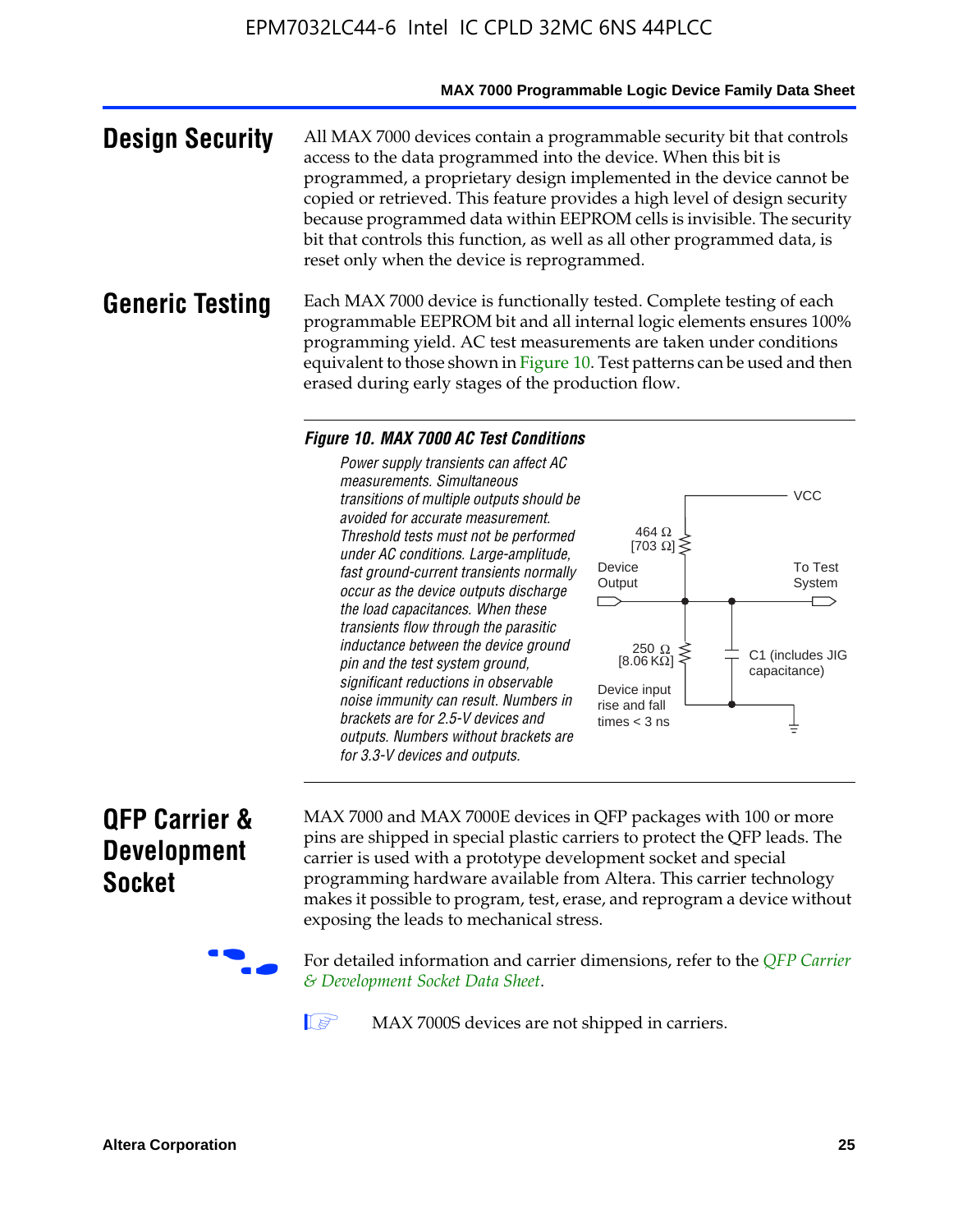#### **MAX 7000 Programmable Logic Device Family Data Sheet**

## **Operating Conditions**

Tables 13 through 18 provide information about absolute maximum ratings, recommended operating conditions, operating conditions, and capacitance for 5.0-V MAX 7000 devices.

|                             | Table 13. MAX 7000 5.0-V Device Absolute Maximum Ratings<br>Note (1) |                                    |        |     |      |  |  |  |  |
|-----------------------------|----------------------------------------------------------------------|------------------------------------|--------|-----|------|--|--|--|--|
| Symbol                      | <b>Parameter</b>                                                     | <b>Conditions</b>                  | Min    | Max | Unit |  |  |  |  |
| $V_{\rm CC}$                | Supply voltage                                                       | With respect to ground (2)         | $-2.0$ | 7.0 | V    |  |  |  |  |
| $V_{1}$                     | DC input voltage                                                     |                                    | $-2.0$ | 7.0 | V    |  |  |  |  |
| $I_{\text{OUT}}$            | DC output current, per pin                                           |                                    | $-25$  | 25  | mA   |  |  |  |  |
| $\mathsf{T}_{\text{STG}}$   | Storage temperature                                                  | No bias                            | $-65$  | 150 | ° C  |  |  |  |  |
| $\mathsf{T}_{\mathsf{AMB}}$ | Ambient temperature                                                  | Under bias                         | $-65$  | 135 | ° C  |  |  |  |  |
| $T_{\rm J}$                 | Junction temperature                                                 | Ceramic packages, under bias       |        | 150 | ° C  |  |  |  |  |
|                             |                                                                      | PQFP and RQFP packages, under bias |        | 135 | ° C  |  |  |  |  |

|                          | <b>Table 14. MAX 7000 5.0-V Device Recommended Operating Conditions</b> |                    |                |                          |              |  |  |  |
|--------------------------|-------------------------------------------------------------------------|--------------------|----------------|--------------------------|--------------|--|--|--|
| Symbol                   | <b>Parameter</b>                                                        | <b>Conditions</b>  | Min            | Max                      | Unit         |  |  |  |
| <b>V<sub>CCINT</sub></b> | Supply voltage for internal logic and<br>input buffers                  | (3), (4), (5)      | 4.75<br>(4.50) | 5.25<br>(5.50)           | $\vee$       |  |  |  |
| V <sub>CCIO</sub>        | Supply voltage for output drivers,<br>5.0-V operation                   | (3), (4)           | 4.75<br>(4.50) | 5.25<br>(5.50)           | V            |  |  |  |
|                          | Supply voltage for output drivers,<br>3.3-V operation                   | (3), (4), (6)      | 3.00<br>(3.00) | 3.60<br>(3.60)           | $\vee$       |  |  |  |
| V <sub>CCISP</sub>       | Supply voltage during ISP                                               | (7)                | 4.75           | 5.25                     | $\vee$       |  |  |  |
| $V_{1}$                  | Input voltage                                                           |                    | $-0.5(8)$      | $V_{\text{CCINT}} + 0.5$ | V            |  |  |  |
| $V_{\rm O}$              | Output voltage                                                          |                    | 0              | V <sub>CCIO</sub>        | V            |  |  |  |
| Т <sub>А</sub>           | Ambient temperature                                                     | For commercial use | $\Omega$       | 70                       | $^{\circ}$ C |  |  |  |
|                          |                                                                         | For industrial use | $-40$          | 85                       | $^{\circ}$ C |  |  |  |
| $T_{\rm d}$              | Junction temperature                                                    | For commercial use | $\Omega$       | 90                       | $^{\circ}$ C |  |  |  |
|                          |                                                                         | For industrial use | $-40$          | 105                      | $^{\circ}$ C |  |  |  |
| $t_{\mathsf{R}}$         | Input rise time                                                         |                    |                | 40                       | ns           |  |  |  |
| $t_F$                    | Input fall time                                                         |                    |                | 40                       | ns           |  |  |  |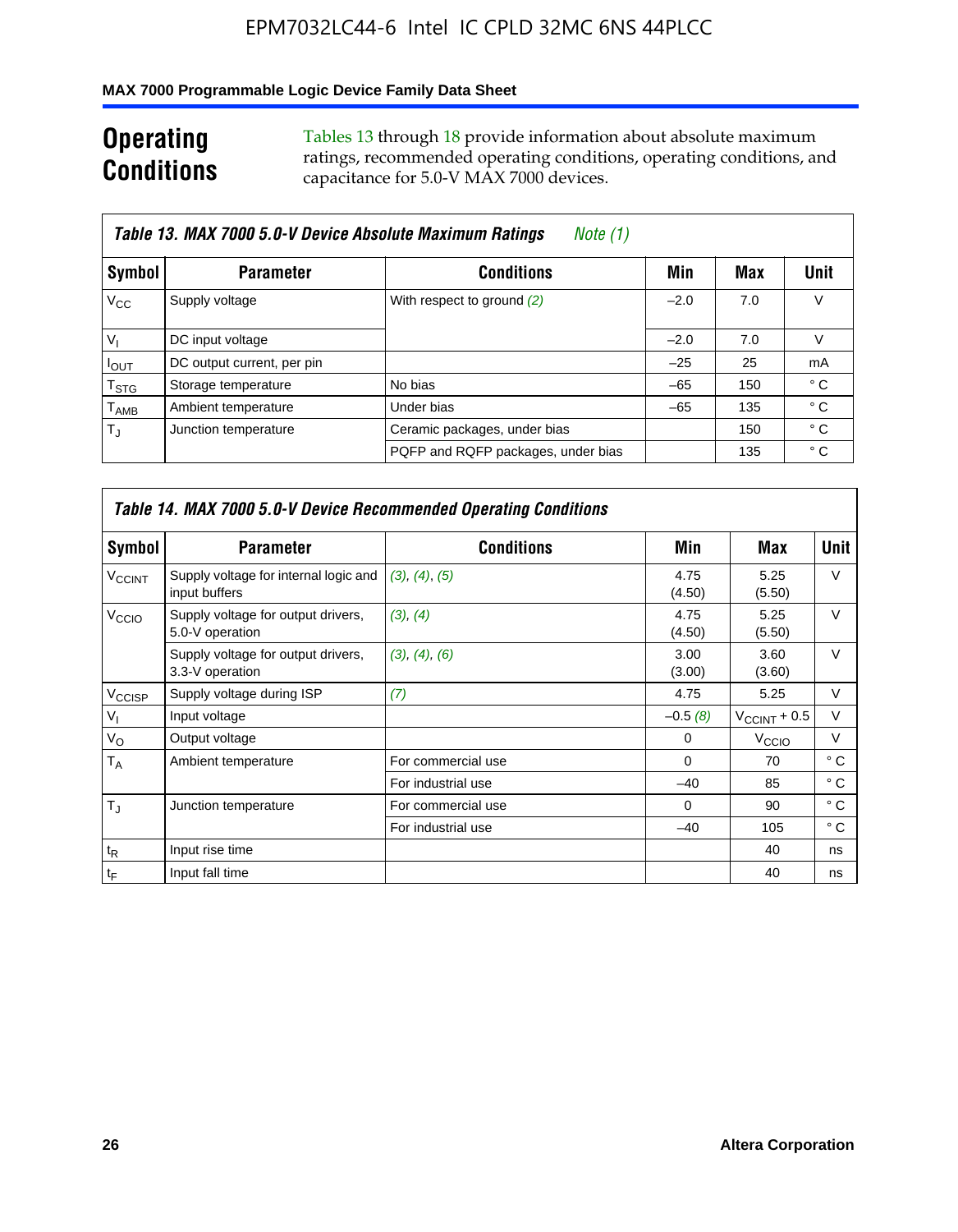|                 | Table 15. MAX 7000 5.0-V Device DC Operating Conditions<br>Note (9) |                                                                           |                      |                          |        |  |  |  |  |
|-----------------|---------------------------------------------------------------------|---------------------------------------------------------------------------|----------------------|--------------------------|--------|--|--|--|--|
| Symbol          | <b>Parameter</b>                                                    | <b>Conditions</b>                                                         | Min                  | Max                      | Unit   |  |  |  |  |
| V <sub>IH</sub> | High-level input voltage                                            |                                                                           | 2.0                  | $V_{\text{CCINT}} + 0.5$ | V      |  |  |  |  |
| $V_{IL}$        | Low-level input voltage                                             |                                                                           | $-0.5(8)$            | 0.8                      | V      |  |  |  |  |
| $V_{OH}$        | 5.0-V high-level TTL output voltage                                 | $I_{OH} = -4$ mA DC, $V_{CClO} = 4.75$ V (10)                             | 2.4                  |                          | $\vee$ |  |  |  |  |
|                 | 3.3-V high-level TTL output voltage                                 | $I_{OH} = -4$ mA DC, $V_{CClO} = 3.00$ V (10)                             | 2.4                  |                          | V      |  |  |  |  |
|                 | 3.3-V high-level CMOS output<br>voltage                             | $I_{OH} = -0.1$ mA DC, $V_{CClO} = 3.0$ V (10)                            | $V_{\rm CClO}$ – 0.2 |                          | V      |  |  |  |  |
| $V_{OL}$        | 5.0-V low-level TTL output voltage                                  | $I_{\text{OI}}$ = 12 mA DC, $V_{\text{CCIO}}$ = 4.75 V (11)               |                      | 0.45                     | $\vee$ |  |  |  |  |
|                 | 3.3-V low-level TTL output voltage                                  | $I_{OL}$ = 12 mA DC, $V_{CCIO}$ = 3.00 V (11)                             |                      | 0.45                     | $\vee$ |  |  |  |  |
|                 | 3.3-V low-level CMOS output<br>voltage                              | $I_{\text{OI}} = 0.1 \text{ mA DC}, V_{\text{CCIO}} = 3.0 \text{ V} (11)$ |                      | 0.2                      | $\vee$ |  |  |  |  |
| ı,              | Leakage current of dedicated input<br>pins                          | $V_1 = -0.5$ to 5.5 V (11)                                                | $-10$                | 10                       | μA     |  |  |  |  |
| $I_{OZ}$        | I/O pin tri-state output off-state<br>current                       | $V_1 = -0.5$ to 5.5 V (11), (12)                                          | $-40$                | 40                       | μA     |  |  |  |  |

| Table 16. MAX 7000 5.0-V Device Capacitance: EPM7032, EPM7064 & EPM7096 Devices |                                              |                                      |  |    | <i>Note (13)</i> |
|---------------------------------------------------------------------------------|----------------------------------------------|--------------------------------------|--|----|------------------|
| Symbol                                                                          | Min<br><b>Conditions</b><br><b>Parameter</b> |                                      |  |    |                  |
| $C_{IN}$                                                                        | Input pin capacitance                        | $V_{IN} = 0 V$ , f = 1.0 MHz         |  | 12 | рF               |
| C <sub>I/O</sub>                                                                | I/O pin capacitance                          | $V_{\text{OUT}} = 0 V$ , f = 1.0 MHz |  | 12 | рF               |

|                  | Table 17. MAX 7000 5.0-V Device Capacitance: MAX 7000E Devices<br><i>Note (13)</i> |                                |     |     |        |  |  |
|------------------|------------------------------------------------------------------------------------|--------------------------------|-----|-----|--------|--|--|
| Symbol           | <b>Parameter</b>                                                                   | <b>Conditions</b>              | Min | Max | Unit I |  |  |
| $C_{IN}$         | Input pin capacitance                                                              | $V_{1N} = 0 V$ , f = 1.0 MHz   |     | 15  | pF     |  |  |
| C <sub>I/O</sub> | I/O pin capacitance                                                                | $V_{OIII} = 0 V$ , f = 1.0 MHz |     | 15  | pF     |  |  |

|                  | Table 18. MAX 7000 5.0-V Device Capacitance: MAX 7000S Devices<br><i>Note (13)</i> |                                     |     |     |        |  |
|------------------|------------------------------------------------------------------------------------|-------------------------------------|-----|-----|--------|--|
| Symbol           | <b>Parameter</b>                                                                   | <b>Conditions</b>                   | Min | Max | Unit I |  |
| $C_{IN}$         | Dedicated input pin capacitance                                                    | $V_{IN} = 0 V$ , f = 1.0 MHz        |     | 10  | pF     |  |
| C <sub>I/O</sub> | I/O pin capacitance                                                                | $V_{\text{OUT}} = 0$ V, f = 1.0 MHz |     | 10  | pF     |  |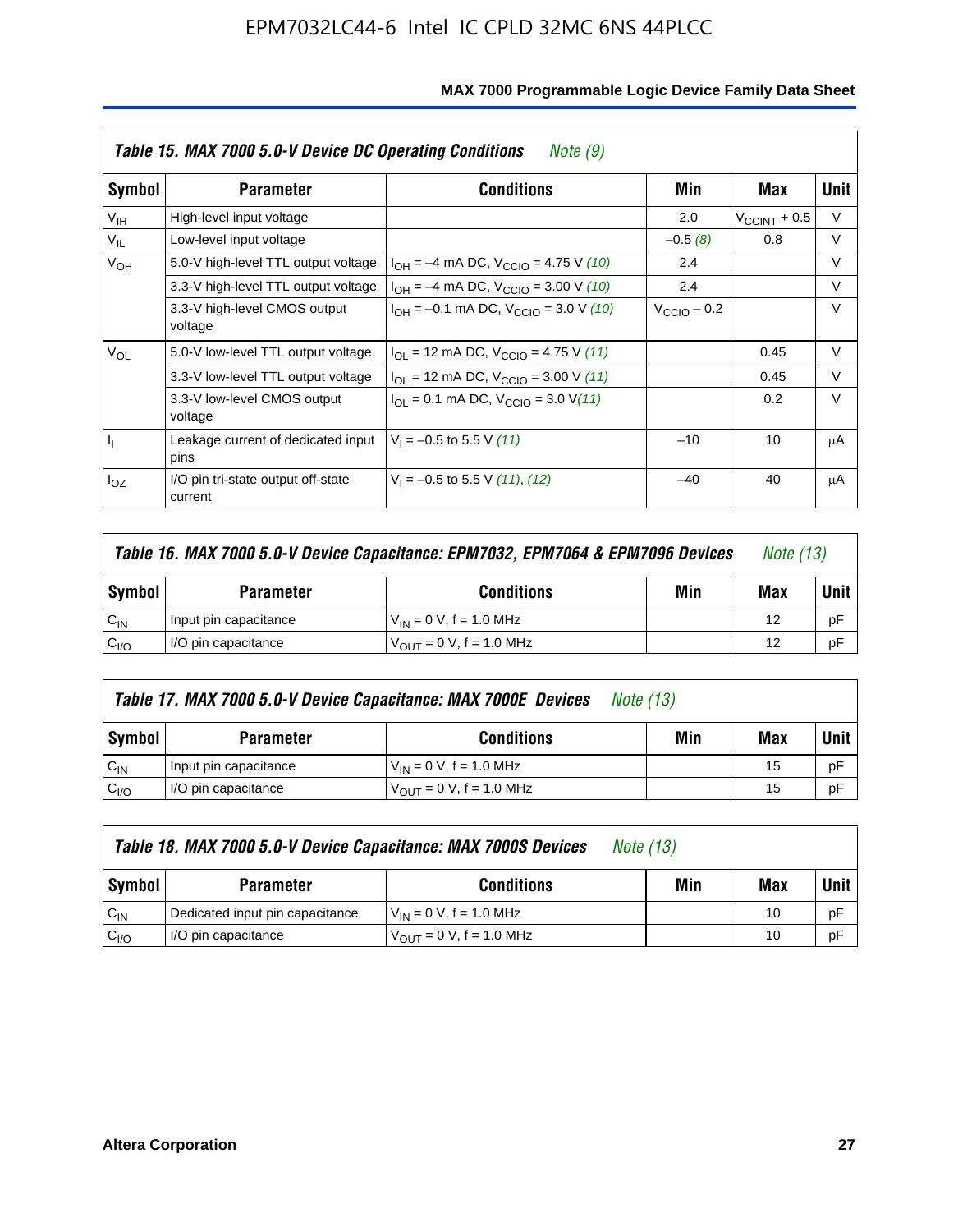#### **MAX 7000 Programmable Logic Device Family Data Sheet**

*Notes to tables:*

- (1) See the *Operating Requirements for Altera Devices Data Sheet*.
- (2) Minimum DC input voltage on I/O pins is –0.5 V and on 4 dedicated input pins is –0.3 V. During transitions, the inputs may undershoot to –2.0 V or overshoot to 7.0 V for input currents less than 100 mA and periods shorter than  $20$  ns.
- (3) Numbers in parentheses are for industrial-temperature-range devices.<br>(4)  $V_{CC}$  must rise monotonically.
- $V_{CC}$  must rise monotonically.
- (5) The POR time for all 7000S devices does not exceed 300 µs. The sufficient V<sub>CCINT</sub> voltage level for POR is 4.5 V. The device is fully initialized within the POR time after  $V_{\text{CCINT}}$  reaches the sufficient POR voltage level.
- (6) 3.3-V I/O operation is not available for 44-pin packages.
- (7) The  $V_{\text{CCISP}}$  parameter applies only to MAX 7000S devices.
- (8) During in-system programming, the minimum DC input voltage is –0.3 V.
- (9) These values are specified under the MAX 7000 recommended operating conditions in Table 14 on page 26.
- (10) The parameter is measured with 50% of the outputs each sourcing the specified current. The  $I_{OH}$  parameter refers to high-level TTL or CMOS output current.
- (11) The parameter is measured with 50% of the outputs each sinking the specified current. The  $I_{OL}$  parameter refers to low-level TTL, PCI, or CMOS output current.
- (12) When the JTAG interface is enabled in MAX 7000S devices, the input leakage current on the JTAG pins is typically –60 μA.
- (13) Capacitance is measured at 25° C and is sample-tested only. The OE1 pin has a maximum capacitance of 20 pF.

Figure 11 shows the typical output drive characteristics of MAX 7000 devices.

#### *Figure 11. Output Drive Characteristics of 5.0-V MAX 7000 Devices*



**Timing Model** MAX 7000 device timing can be analyzed with the Altera software, with a variety of popular industry-standard EDA simulators and timing analyzers, or with the timing model shown in Figure 12. MAX 7000 devices have fixed internal delays that enable the designer to determine the worst-case timing of any design. The Altera software provides timing simulation, point-to-point delay prediction, and detailed timing analysis for a device-wide performance evaluation.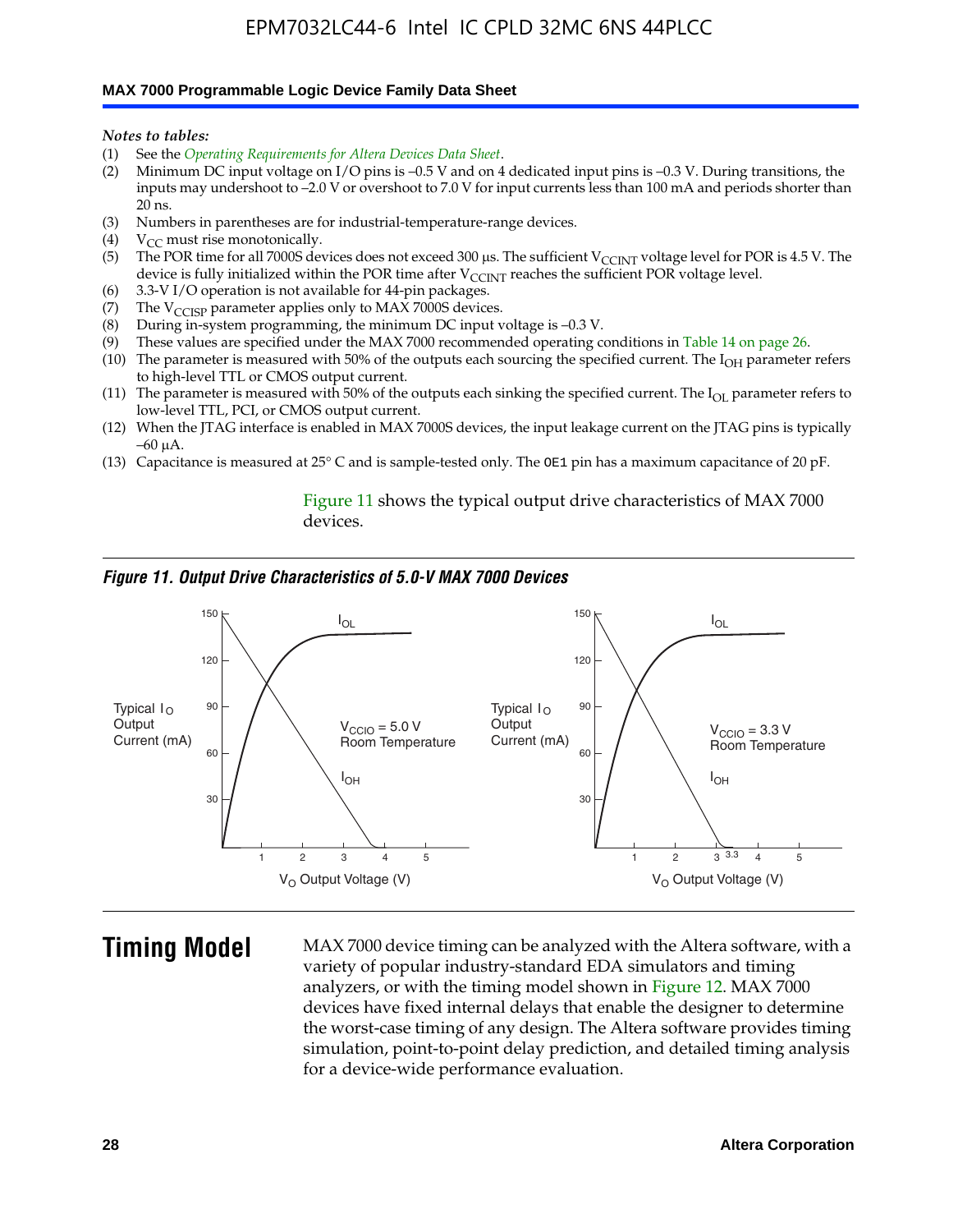

#### **MAX 7000 Programmable Logic Device Family Data Sheet**

#### *Notes:*

- (1) Only available in MAX 7000E and MAX 7000S devices.
- (2) Not available in 44-pin devices.

[The tim](http://www.altera.com/literature/an/an094.pdf)ing characteristics [of any signal path can be derived from the](http://www.altera.com/literature/an/an094.pdf)  timing model and parameters of a particular device. External timing parameters, which represent pin-to-pin timing delays, can be calculated as the sum of internal parameters. Figure 13 shows the internal timing relationship of internal and external delay parameters.



For more infomration, see *Application Note 94 (Understanding MAX 7000 Timing)*.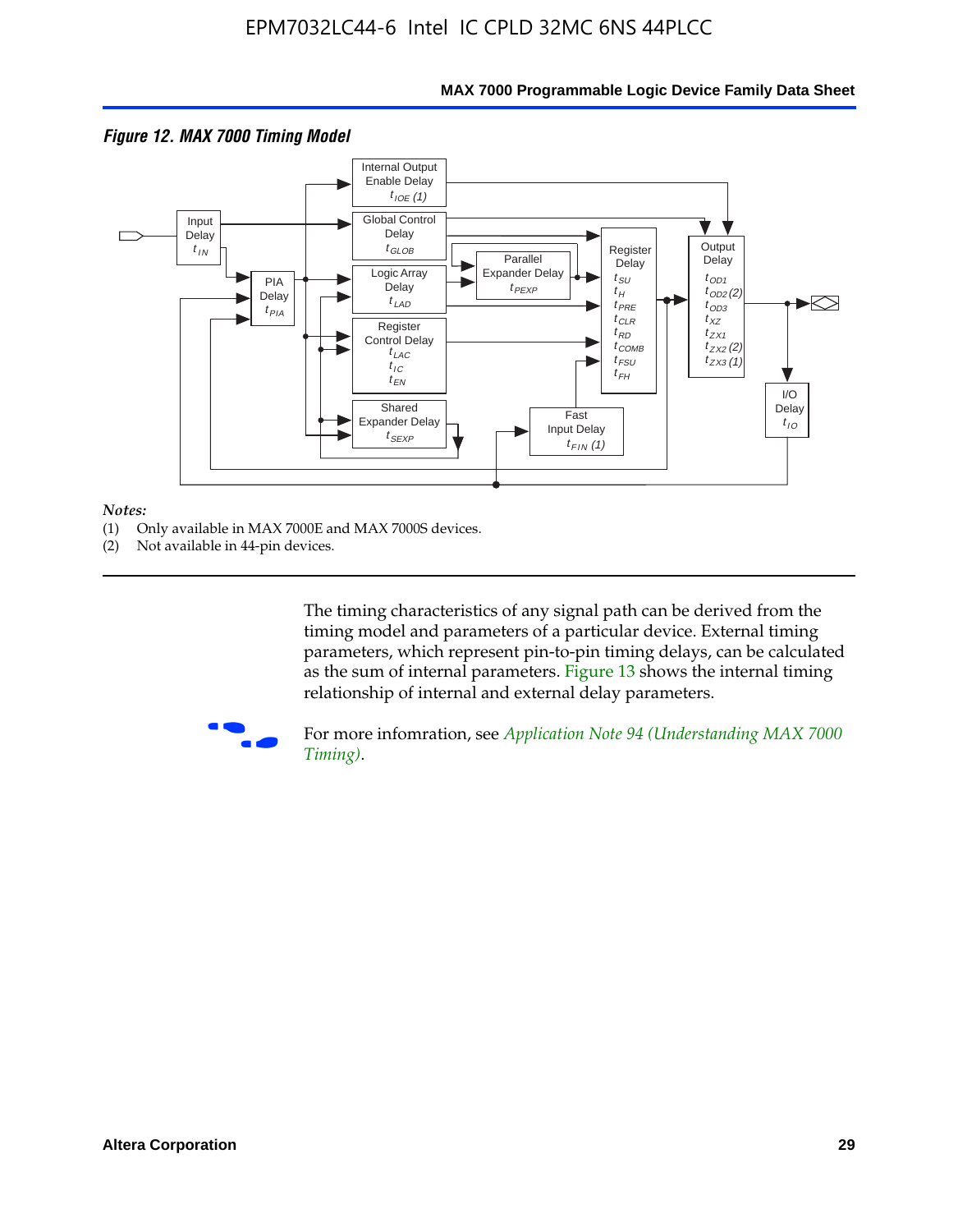#### *Figure 13. Switching Waveforms*

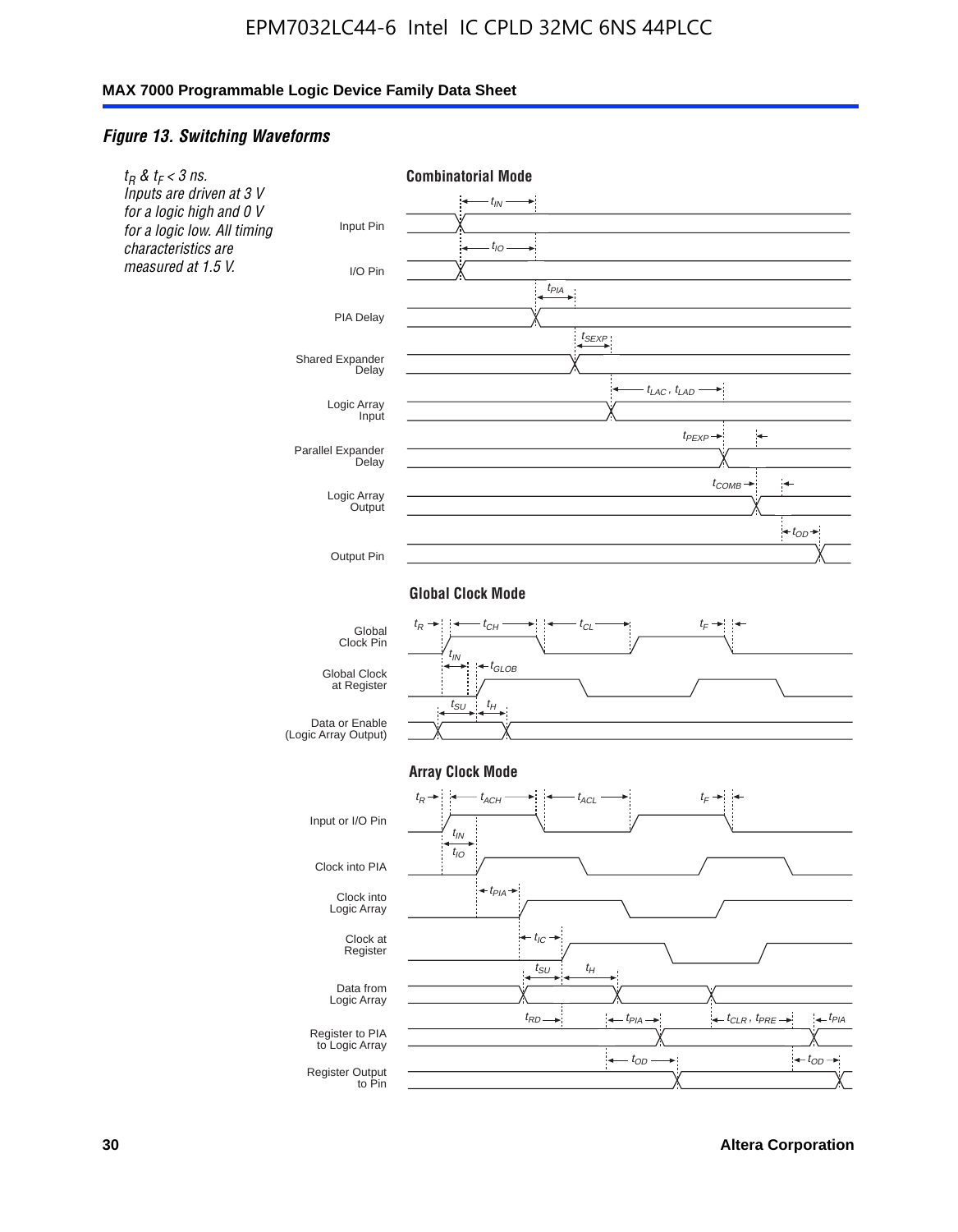operating conditions.

|                         | Table 19. MAX 7000 & MAX 7000E External Timing Parameters<br><i>Note</i> $(1)$ |                    |       |                |                |     |            |  |
|-------------------------|--------------------------------------------------------------------------------|--------------------|-------|----------------|----------------|-----|------------|--|
| Symbol                  | <b>Parameter</b>                                                               | <b>Conditions</b>  |       | -6 Speed Grade | -7 Speed Grade |     | Unit       |  |
|                         |                                                                                |                    | Min   | Max            | Min            | Max |            |  |
| t <sub>PD1</sub>        | Input to non-registered output                                                 | $C1 = 35 pF$       |       | 6.0            |                | 7.5 | ns         |  |
| t <sub>PD2</sub>        | I/O input to non-registered output                                             | $C1 = 35 pF$       |       | 6.0            |                | 7.5 | ns         |  |
| $t_{\text{SU}}$         | Global clock setup time                                                        |                    | 5.0   |                | 6.0            |     | ns         |  |
| tμ                      | Global clock hold time                                                         |                    | 0.0   |                | 0.0            |     | ns         |  |
| t <sub>FSU</sub>        | Global clock setup time of fast input                                          | (2)                | 2.5   |                | 3.0            |     | ns         |  |
| $t_{FH}$                | Global clock hold time of fast input                                           | (2)                | 0.5   |                | 0.5            |     | ns         |  |
| t <sub>CO1</sub>        | Global clock to output delay                                                   | $C1 = 35 pF$       |       | 4.0            |                | 4.5 | ns         |  |
| $t_{\mathsf{CH}}$       | Global clock high time                                                         |                    | 2.5   |                | 3.0            |     | ns         |  |
| $t_{CL}$                | Global clock low time                                                          |                    | 2.5   |                | 3.0            |     | ns         |  |
| t <sub>ASU</sub>        | Array clock setup time                                                         |                    | 2.5   |                | 3.0            |     | ns         |  |
| t <sub>АН</sub>         | Array clock hold time                                                          |                    | 2.0   |                | 2.0            |     | ns         |  |
| $t_{ACO1}$              | Array clock to output delay                                                    | $C1 = 35 pF$       |       | 6.5            |                | 7.5 | ns         |  |
| t <sub>ACH</sub>        | Array clock high time                                                          |                    | 3.0   |                | 3.0            |     | ns         |  |
| <sup>t</sup> acl        | Array clock low time                                                           |                    | 3.0   |                | 3.0            |     | ns         |  |
| t <sub>CPPW</sub>       | Minimum pulse width for clear and<br>preset                                    | (3)                | 3.0   |                | 3.0            |     | ns         |  |
| t <sub>ODH</sub>        | Output data hold time after clock                                              | $C1 = 35$ pF $(4)$ | 1.0   |                | 1.0            |     | ns         |  |
| t <sub>CNT</sub>        | Minimum global clock period                                                    |                    |       | 6.6            |                | 8.0 | ns         |  |
| $f_{\mathsf{CNT}}$      | Maximum internal global clock<br>frequency                                     | (5)                | 151.5 |                | 125.0          |     | <b>MHz</b> |  |
| t <sub>ACNT</sub>       | Minimum array clock period                                                     |                    |       | 6.6            |                | 8.0 | ns         |  |
| <b>f<sub>ACNT</sub></b> | Maximum internal array clock<br>frequency                                      | (5)                | 151.5 |                | 125.0          |     | <b>MHz</b> |  |
| f <sub>MAX</sub>        | Maximum clock frequency                                                        | (6)                | 200   |                | 166.7          |     | <b>MHz</b> |  |

**MAX 7000 Programmable Logic Device Family Data Sheet**

Tables 19 through 26 show the MAX 7000 and MAX 7000E AC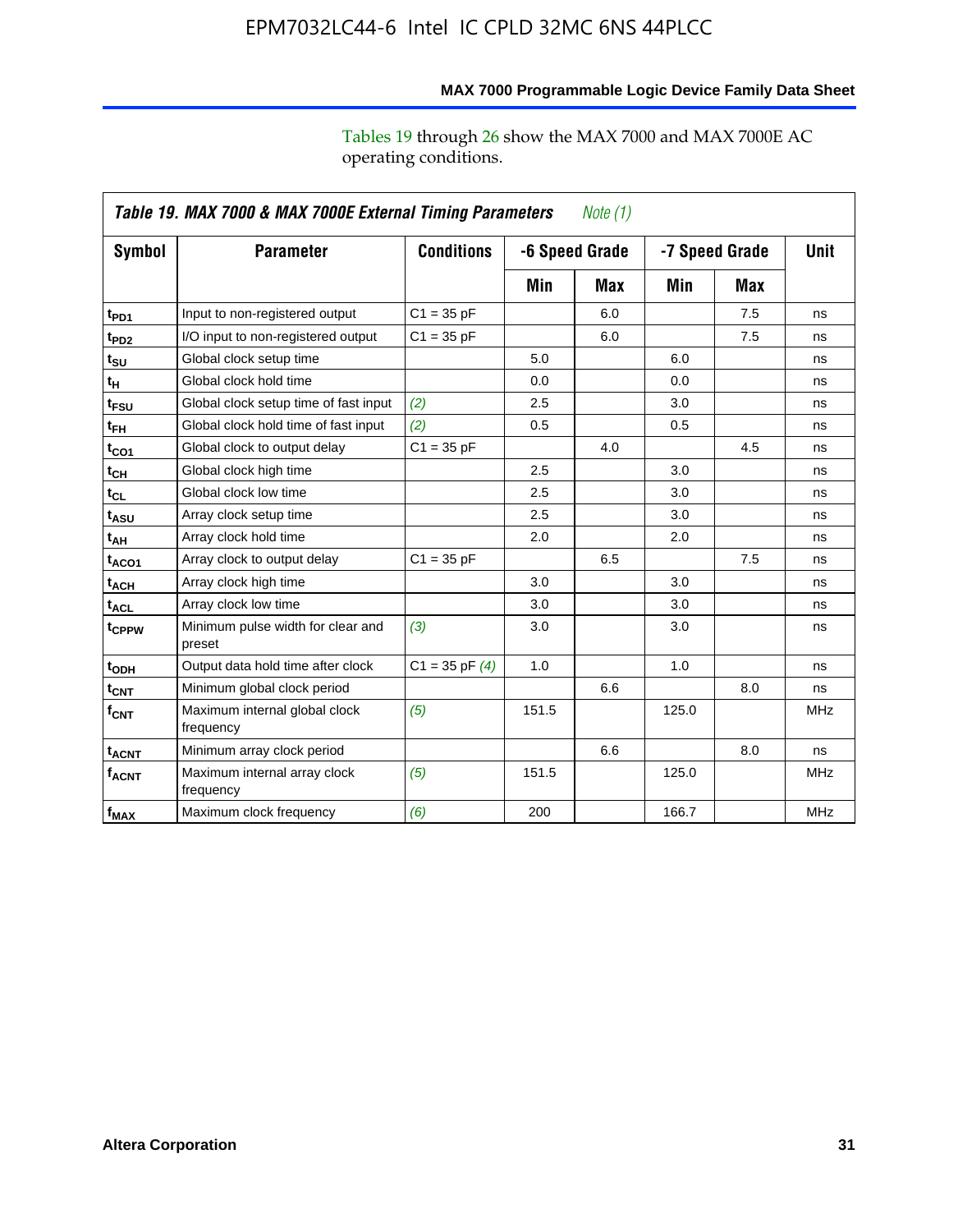| <b>Symbol</b>               | <b>Parameter</b>                                                                                             | <b>Conditions</b>  |     | Speed Grade -6 |     | Speed Grade -7 | Unit |
|-----------------------------|--------------------------------------------------------------------------------------------------------------|--------------------|-----|----------------|-----|----------------|------|
|                             |                                                                                                              |                    | Min | Max            | Min | Max            |      |
| $t_{\mathsf{IN}}$           | Input pad and buffer delay                                                                                   |                    |     | 0.4            |     | 0.5            | ns   |
| tιo                         | I/O input pad and buffer delay                                                                               |                    |     | 0.4            |     | 0.5            | ns   |
| t <sub>FIN</sub>            | Fast input delay                                                                                             | (2)                |     | 0.8            |     | 1.0            | ns   |
| <sup>t</sup> SEXP           | Shared expander delay                                                                                        |                    |     | 3.5            |     | 4.0            | ns   |
| t <sub>PEXP</sub>           | Parallel expander delay                                                                                      |                    |     | 0.8            |     | 0.8            | ns   |
| t <sub>LAD</sub>            | Logic array delay                                                                                            |                    |     | 2.0            |     | 3.0            | ns   |
| $t_{LAC}$                   | Logic control array delay                                                                                    |                    |     | 2.0            |     | 3.0            | ns   |
| t <sub>IOE</sub>            | Internal output enable delay                                                                                 | (2)                |     |                |     | 2.0            | ns   |
| $t_{OD1}$                   | Output buffer and pad delay<br>Slow slew rate = off, $V_{\text{CCIO}} = 5.0 \text{ V}$                       | $C1 = 35 pF$       |     | 2.0            |     | 2.0            | ns   |
| $t_{OD2}$                   | Output buffer and pad delay<br>Slow slew rate = off, $V_{\text{CCIO}} = 3.3$ V                               | $C1 = 35$ pF $(7)$ |     | 2.5            |     | 2.5            | ns   |
| $t_{OD3}$                   | Output buffer and pad delay<br>Slow slew rate $=$ on,<br>$V_{\text{CCIO}} = 5.0 \text{ V or } 3.3 \text{ V}$ | $C1 = 35$ pF $(2)$ |     | 7.0            |     | 7.0            | ns   |
| tzx1                        | Output buffer enable delay<br>Slow slew rate = off, $V_{\text{CCIO}} = 5.0 V$                                | $C1 = 35 pF$       |     | 4.0            |     | 4.0            | ns   |
| t <sub>ZX2</sub>            | Output buffer enable delay<br>Slow slew rate = off, $V_{\text{CCIO}} = 3.3 \text{ V}$                        | $C1 = 35$ pF $(7)$ |     | 4.5            |     | 4.5            | ns   |
| tzx3                        | Output buffer enable delay<br>Slow slew rate $=$ on<br>$V_{\text{CCIO}} = 5.0 \text{ V or } 3.3 \text{ V}$   | $C1 = 35$ pF $(2)$ |     | 9.0            |     | 9.0            | ns   |
| $t_{\mathsf{XZ}}$           | Output buffer disable delay                                                                                  | $C1 = 5pF$         |     | 4.0            |     | 4.0            | ns   |
| $t_{\scriptstyle\text{SU}}$ | Register setup time                                                                                          |                    | 3.0 |                | 3.0 |                | ns   |
| $t_H$                       | Register hold time                                                                                           |                    | 1.5 |                | 2.0 |                | ns   |
| t <sub>FSU</sub>            | Register setup time of fast input                                                                            | (2)                | 2.5 |                | 3.0 |                | ns   |
| t <sub>FH</sub>             | Register hold time of fast input                                                                             | (2)                | 0.5 |                | 0.5 |                | ns   |
| t <sub>RD</sub>             | Register delay                                                                                               |                    |     | 0.8            |     | 1.0            | ns   |
| $t_{\mathsf{COMB}}$         | Combinatorial delay                                                                                          |                    |     | 0.8            |     | 1.0            | ns   |
| $t_{IC}$                    | Array clock delay                                                                                            |                    |     | 2.5            |     | 3.0            | ns   |
| t <sub>EN</sub>             | Register enable time                                                                                         |                    |     | 2.0            |     | 3.0            | ns   |
| t <sub>GLOB</sub>           | Global control delay                                                                                         |                    |     | 0.8            |     | 1.0            | ns   |
| $t_{PRE}$                   | Register preset time                                                                                         |                    |     | 2.0            |     | 2.0            | ns   |
| $t_{\sf CLR}$               | Register clear time                                                                                          |                    |     | 2.0            |     | 2.0            | ns   |
| t <sub>PIA</sub>            | PIA delay                                                                                                    |                    |     | 0.8            |     | 1.0            | ns   |
| $t_{LPA}$                   | Low-power adder                                                                                              | (8)                |     | 10.0           |     | 10.0           | ns   |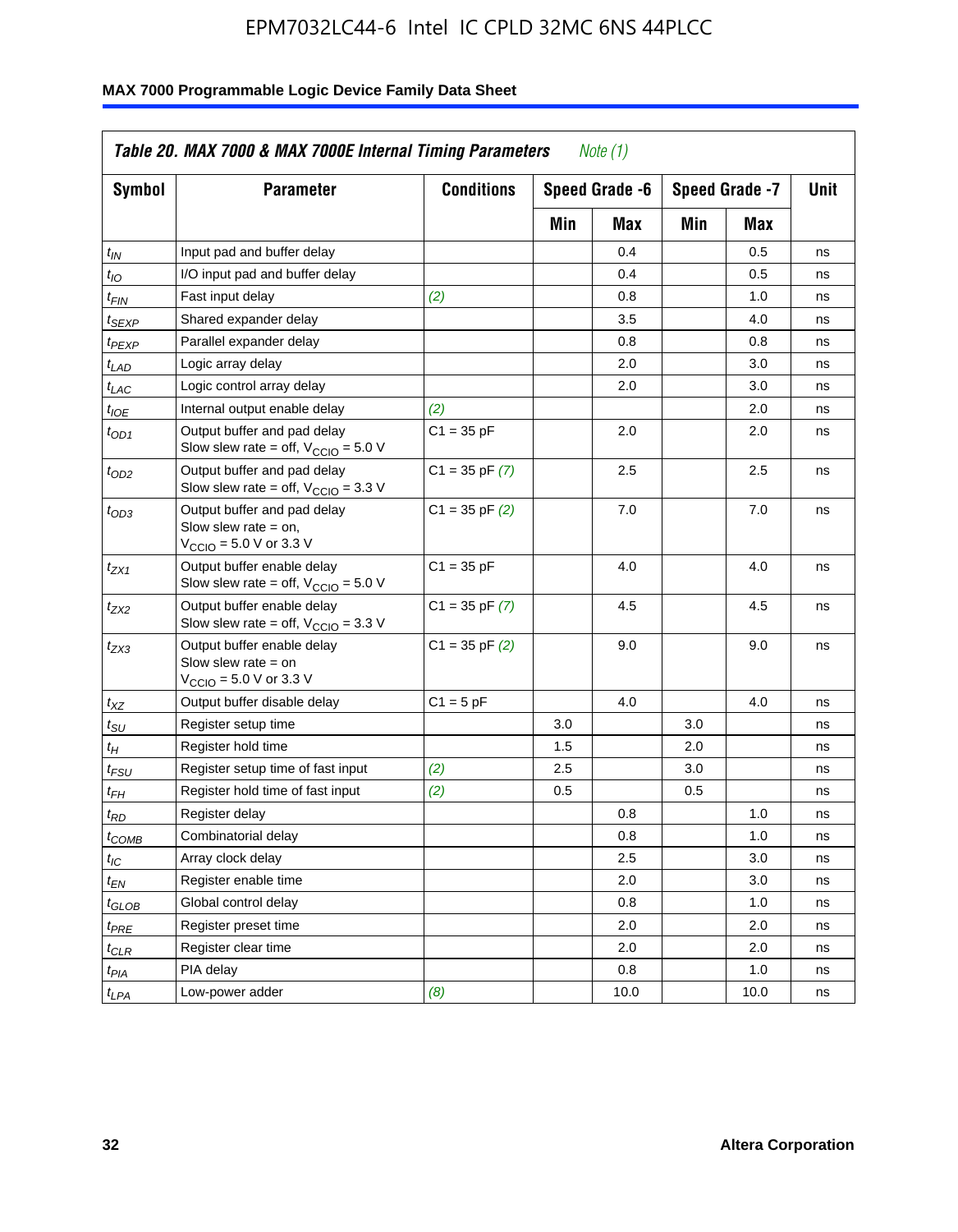| Symbol                  | <b>Parameter</b>                            | <b>Conditions</b>  |       | <b>Speed Grade</b>      |       |                                          | <b>Unit</b> |
|-------------------------|---------------------------------------------|--------------------|-------|-------------------------|-------|------------------------------------------|-------------|
|                         |                                             |                    |       | <b>MAX 7000E (-10P)</b> |       | MAX 7000 (-10)<br><b>MAX 7000E (-10)</b> |             |
|                         |                                             |                    | Min   | Max                     | Min   | Max                                      |             |
| t <sub>PD1</sub>        | Input to non-registered output              | $C1 = 35 pF$       |       | 10.0                    |       | 10.0                                     | ns          |
| t <sub>PD2</sub>        | I/O input to non-registered output          | $C1 = 35 pF$       |       | 10.0                    |       | 10.0                                     | ns          |
| t <sub>su</sub>         | Global clock setup time                     |                    | 7.0   |                         | 8.0   |                                          | ns          |
| tμ                      | Global clock hold time                      |                    | 0.0   |                         | 0.0   |                                          | ns          |
| t <sub>FSU</sub>        | Global clock setup time of fast input (2)   |                    | 3.0   |                         | 3.0   |                                          | ns          |
| t <sub>FH</sub>         | Global clock hold time of fast input        | (2)                | 0.5   |                         | 0.5   |                                          | ns          |
| t <sub>CO1</sub>        | Global clock to output delay                | $C1 = 35 pF$       |       | 5.0                     |       | 5                                        | ns          |
| $t_{\mathsf{CH}}$       | Global clock high time                      |                    | 4.0   |                         | 4.0   |                                          | ns          |
| t <sub>CL</sub>         | Global clock low time                       |                    | 4.0   |                         | 4.0   |                                          | ns          |
| t <sub>ASU</sub>        | Array clock setup time                      |                    | 2.0   |                         | 3.0   |                                          | ns          |
| t <sub>АН</sub>         | Array clock hold time                       |                    | 3.0   |                         | 3.0   |                                          | ns          |
| t <sub>ACO1</sub>       | Array clock to output delay                 | $C1 = 35 pF$       |       | 10.0                    |       | 10.0                                     | ns          |
| t <sub>ACH</sub>        | Array clock high time                       |                    | 4.0   |                         | 4.0   |                                          | ns          |
| $t_{\sf ACL}$           | Array clock low time                        |                    | 4.0   |                         | 4.0   |                                          | ns          |
| t <sub>CPPW</sub>       | Minimum pulse width for clear and<br>preset | (3)                | 4.0   |                         | 4.0   |                                          | ns          |
| t <sub>ODH</sub>        | Output data hold time after clock           | $C1 = 35$ pF $(4)$ | 1.0   |                         | 1.0   |                                          | ns          |
| $t_{\mathsf{CNT}}$      | Minimum global clock period                 |                    |       | 10.0                    |       | 10.0                                     | ns          |
| $f_{\mathsf{CNT}}$      | Maximum internal global clock<br>frequency  | (5)                | 100.0 |                         | 100.0 |                                          | <b>MHz</b>  |
| <b>t<sub>ACNT</sub></b> | Minimum array clock period                  |                    |       | 10.0                    |       | 10.0                                     | ns          |
| f <sub>ACNT</sub>       | Maximum internal array clock<br>frequency   | (5)                | 100.0 |                         | 100.0 |                                          | <b>MHz</b>  |
| f <sub>MAX</sub>        | Maximum clock frequency                     | (6)                | 125.0 |                         | 125.0 |                                          | <b>MHz</b>  |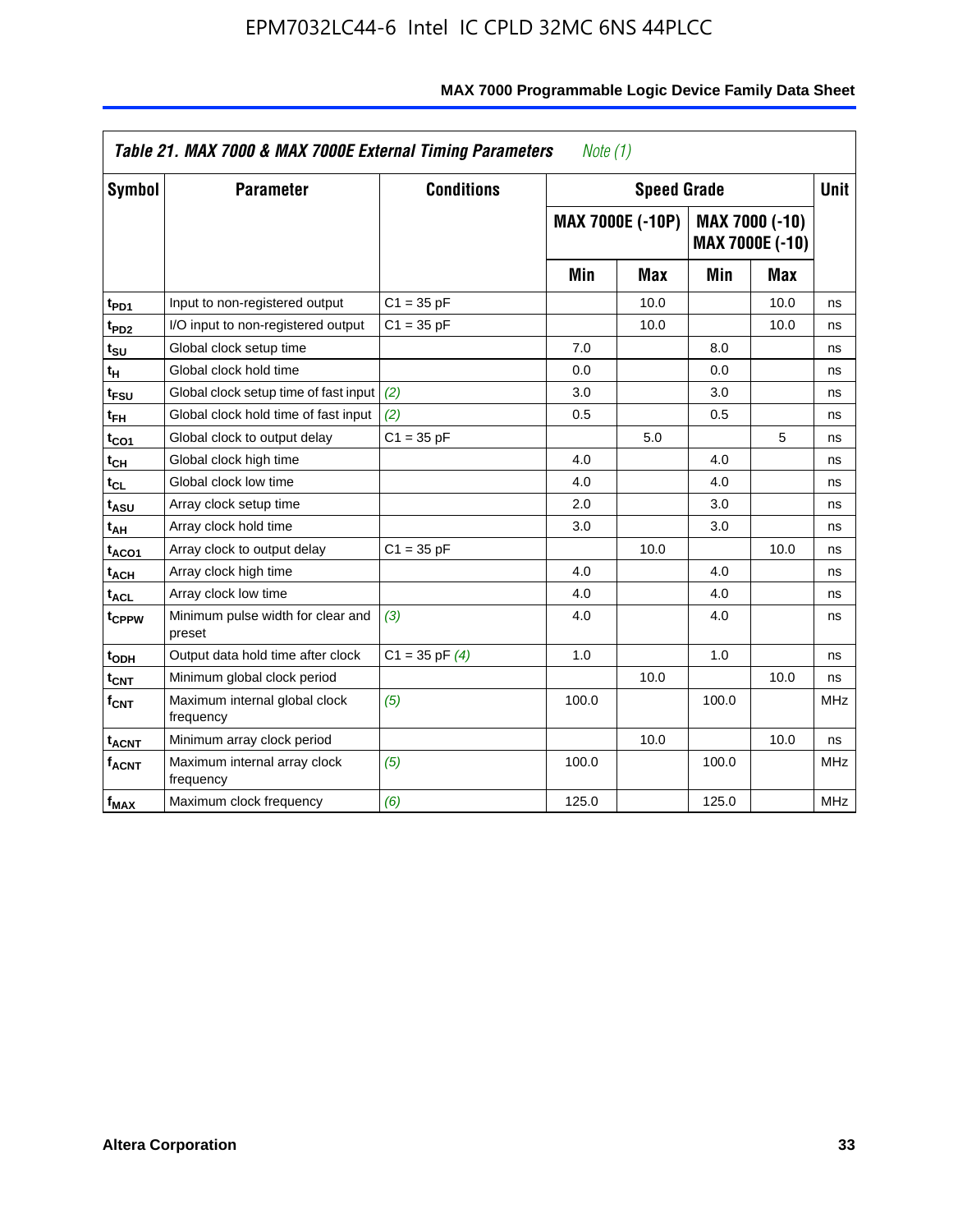| <b>Symbol</b>      | <b>Parameter</b>                                                                                            | <b>Conditions</b>  |     | <b>Speed Grade</b>      |     |                                   | Unit |
|--------------------|-------------------------------------------------------------------------------------------------------------|--------------------|-----|-------------------------|-----|-----------------------------------|------|
|                    |                                                                                                             |                    |     | <b>MAX 7000E (-10P)</b> |     | MAX 7000 (-10)<br>MAX 7000E (-10) |      |
|                    |                                                                                                             |                    | Min | Max                     | Min | Max                               |      |
| $t_{IN}$           | Input pad and buffer delay                                                                                  |                    |     | 0.5                     |     | 1.0                               | ns   |
| $t_{IO}$           | I/O input pad and buffer delay                                                                              |                    |     | 0.5                     |     | 1.0                               | ns   |
| t <sub>FIN</sub>   | Fast input delay                                                                                            | (2)                |     | 1.0                     |     | 1.0                               | ns   |
| <sup>t</sup> SEXP  | Shared expander delay                                                                                       |                    |     | 5.0                     |     | 5.0                               | ns   |
| t <sub>PEXP</sub>  | Parallel expander delay                                                                                     |                    |     | 0.8                     |     | 0.8                               | ns   |
| t <sub>LAD</sub>   | Logic array delay                                                                                           |                    |     | 5.0                     |     | 5.0                               | ns   |
| $t_{LAC}$          | Logic control array delay                                                                                   |                    |     | 5.0                     |     | 5.0                               | ns   |
| $t_{\mathit{IOE}}$ | Internal output enable delay                                                                                | (2)                |     | 2.0                     |     | 2.0                               | ns   |
| $t_{OD1}$          | Output buffer and pad delay<br>Slow slew rate $=$ off<br>$V_{\text{CCIO}} = 5.0 V$                          | $C1 = 35 pF$       |     | 1.5                     |     | 2.0                               | ns   |
| $t_{OD2}$          | Output buffer and pad delay<br>Slow slew rate $=$ off<br>$VCCIO = 3.3 V$                                    | $C1 = 35$ pF $(7)$ |     | 2.0                     |     | 2.5                               | ns   |
| $t_{OD3}$          | Output buffer and pad delay<br>Slow slew rate $=$ on<br>$V_{\text{CCIO}} = 5.0 \text{ V or } 3.3 \text{ V}$ | $C1 = 35$ pF $(2)$ |     | 5.5                     |     | 6.0                               | ns   |
| tzx1               | Output buffer enable delay<br>Slow slew rate $=$ off<br>$V_{\text{CCIO}} = 5.0 V$                           | $C1 = 35 pF$       |     | 5.0                     |     | 5.0                               | ns   |
| t <sub>ZX2</sub>   | Output buffer enable delay<br>Slow slew rate $=$ off<br>$V_{\text{CCIO}} = 3.3 \text{ V}$                   | $C1 = 35$ pF $(7)$ |     | 5.5                     |     | 5.5                               | ns   |
| t <sub>ZX3</sub>   | Output buffer enable delay<br>Slow slew rate $=$ on<br>$V_{\text{CCIO}} = 5.0 \text{ V or } 3.3 \text{ V}$  | $C1 = 35$ pF $(2)$ |     | 9.0                     |     | 9.0                               | ns   |
| $t_{\mathsf{XZ}}$  | Output buffer disable delay                                                                                 | $C1 = 5$ pF        |     | 5.0                     |     | 5.0                               | ns   |
| $t_{\sf SU}$       | Register setup time                                                                                         |                    | 2.0 |                         | 3.0 |                                   | ns   |
| $t_H$              | Register hold time                                                                                          |                    | 3.0 |                         | 3.0 |                                   | ns   |
| t <sub>FSU</sub>   | Register setup time of fast input                                                                           | (2)                | 3.0 |                         | 3.0 |                                   | ns   |
| t <sub>FH</sub>    | Register hold time of fast input                                                                            | (2)                | 0.5 |                         | 0.5 |                                   | ns   |
| $t_{RD}$           | Register delay                                                                                              |                    |     | 2.0                     |     | 1.0                               | ns   |
| $t_{COMB}$         | Combinatorial delay                                                                                         |                    |     | 2.0                     |     | 1.0                               | ns   |
| $t_{\mathcal{IC}}$ | Array clock delay                                                                                           |                    |     | 5.0                     |     | 5.0                               | ns   |
| $t_{EN}$           | Register enable time                                                                                        |                    |     | 5.0                     |     | 5.0                               | ns   |
| t <sub>GLOB</sub>  | Global control delay                                                                                        |                    |     | 1.0                     |     | 1.0                               | ns   |
| $t_{PRE}$          | Register preset time                                                                                        |                    |     | 3.0                     |     | 3.0                               | ns   |
| $t_{\sf CLR}$      | Register clear time                                                                                         |                    |     | 3.0                     |     | 3.0                               | ns   |
| $t_{PIA}$          | PIA delay                                                                                                   |                    |     | 1.0                     |     | 1.0                               | ns   |
| $t_{LPA}$          | Low-power adder                                                                                             | (8)                |     | 11.0                    |     | 11.0                              | ns   |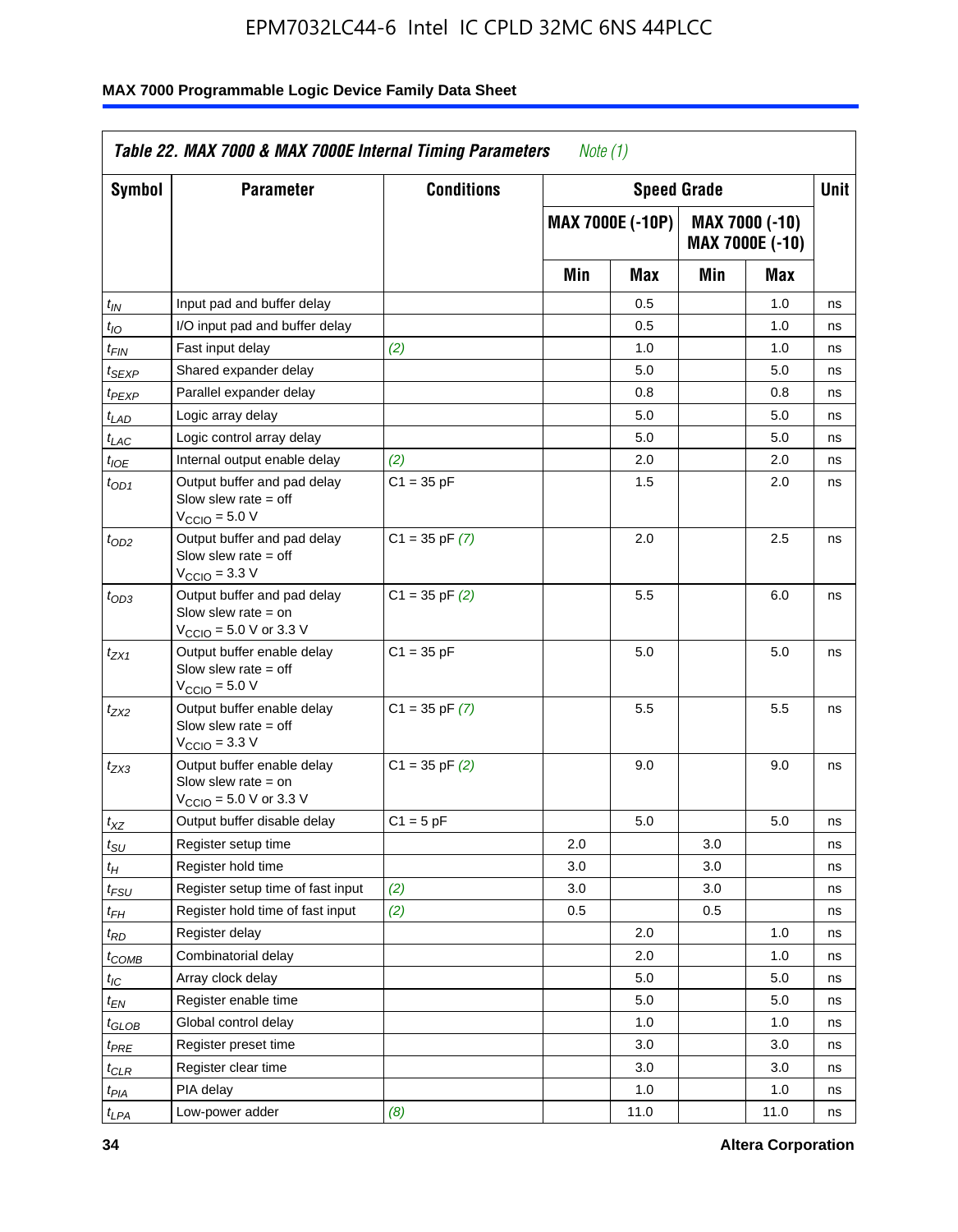|                         | Table 23. MAX 7000 & MAX 7000E External Timing Parameters |                    | Note (1) |                         |       |                                   |             |
|-------------------------|-----------------------------------------------------------|--------------------|----------|-------------------------|-------|-----------------------------------|-------------|
| <b>Symbol</b>           | <b>Parameter</b>                                          | <b>Conditions</b>  |          | <b>Speed Grade</b>      |       |                                   | <b>Unit</b> |
|                         |                                                           |                    |          | <b>MAX 7000E (-12P)</b> |       | MAX 7000 (-12)<br>MAX 7000E (-12) |             |
|                         |                                                           |                    | Min      | Max                     | Min   | Max                               |             |
| t <sub>PD1</sub>        | Input to non-registered output                            | $C1 = 35 pF$       |          | 12.0                    |       | 12.0                              | ns          |
| t <sub>PD2</sub>        | I/O input to non-registered output                        | $C1 = 35 pF$       |          | 12.0                    |       | 12.0                              | ns          |
| t <sub>su</sub>         | Global clock setup time                                   |                    | 7.0      |                         | 10.0  |                                   | ns          |
| tμ                      | Global clock hold time                                    |                    | 0.0      |                         | 0.0   |                                   | ns          |
| t <sub>FSU</sub>        | Global clock setup time of fast input                     | (2)                | 3.0      |                         | 3.0   |                                   | ns          |
| $t_{FH}$                | Global clock hold time of fast input                      | (2)                | 0.0      |                         | 0.0   |                                   | ns          |
| t <sub>CO1</sub>        | Global clock to output delay                              | $C1 = 35 pF$       |          | 6.0                     |       | 6.0                               | ns          |
| $t_{\mathsf{CH}}$       | Global clock high time                                    |                    | 4.0      |                         | 4.0   |                                   | ns          |
| $t_{CL}$                | Global clock low time                                     |                    | 4.0      |                         | 4.0   |                                   | ns          |
| t <sub>ASU</sub>        | Array clock setup time                                    |                    | 3.0      |                         | 4.0   |                                   | ns          |
| t <sub>АН</sub>         | Array clock hold time                                     |                    | 4.0      |                         | 4.0   |                                   | ns          |
| t <sub>ACO1</sub>       | Array clock to output delay                               | $C1 = 35 pF$       |          | 12.0                    |       | 12.0                              | ns          |
| t <sub>ACH</sub>        | Array clock high time                                     |                    | 5.0      |                         | 5.0   |                                   | ns          |
| t <sub>ACL</sub>        | Array clock low time                                      |                    | 5.0      |                         | 5.0   |                                   | ns          |
| t <sub>CPPW</sub>       | Minimum pulse width for clear and<br>preset               | (3)                | 5.0      |                         | 5.0   |                                   | ns          |
| t <sub>ODH</sub>        | Output data hold time after clock                         | $C1 = 35$ pF $(4)$ | 1.0      |                         | 1.0   |                                   | ns          |
| $t_{\mathsf{CNT}}$      | Minimum global clock period                               |                    |          | 11.0                    |       | 11.0                              | ns          |
| $f_{\mathsf{CNT}}$      | Maximum internal global clock<br>frequency                | (5)                | 90.9     |                         | 90.9  |                                   | <b>MHz</b>  |
| <b>t<sub>ACNT</sub></b> | Minimum array clock period                                |                    |          | 11.0                    |       | 11.0                              | ns          |
| $f_{ACNT}$              | Maximum internal array clock<br>frequency                 | (5)                | 90.9     |                         | 90.9  |                                   | <b>MHz</b>  |
| f <sub>MAX</sub>        | Maximum clock frequency                                   | (6)                | 125.0    |                         | 125.0 |                                   | <b>MHz</b>  |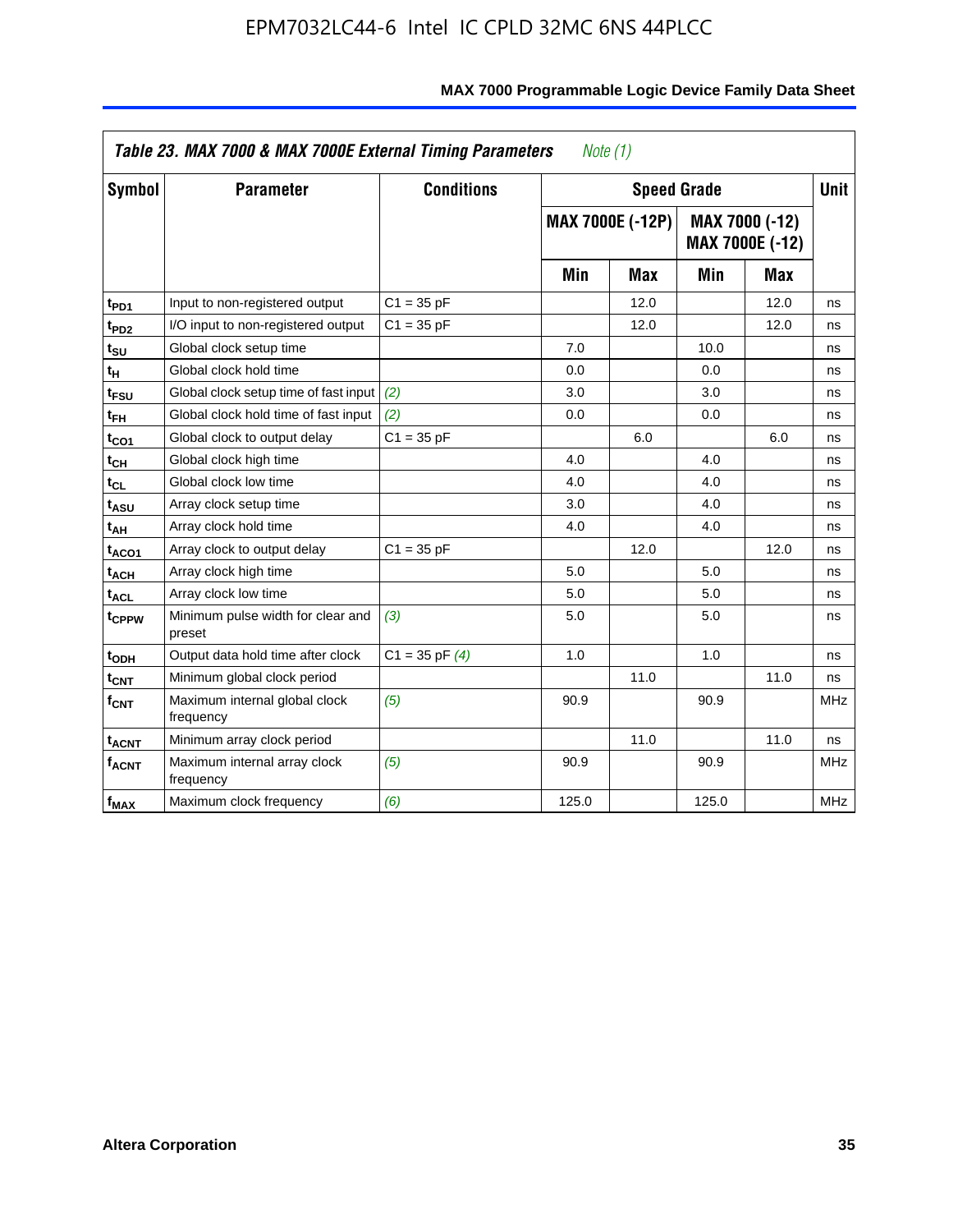| Symbol                      | <b>Parameter</b>                                                                                            | <b>Conditions</b>  |     | <b>Speed Grade</b>      |     |                                   | Unit |
|-----------------------------|-------------------------------------------------------------------------------------------------------------|--------------------|-----|-------------------------|-----|-----------------------------------|------|
|                             |                                                                                                             |                    |     | <b>MAX 7000E (-12P)</b> |     | MAX 7000 (-12)<br>MAX 7000E (-12) |      |
|                             |                                                                                                             |                    | Min | Max                     | Min | Max                               |      |
| t <sub>IN</sub>             | Input pad and buffer delay                                                                                  |                    |     | 1.0                     |     | 2.0                               | ns   |
| $t_{IO}$                    | I/O input pad and buffer delay                                                                              |                    |     | 1.0                     |     | 2.0                               | ns   |
| $t_{\sf FIN}$               | Fast input delay                                                                                            | (2)                |     | 1.0                     |     | 1.0                               | ns   |
| $t_{SEXP}$                  | Shared expander delay                                                                                       |                    |     | 7.0                     |     | 7.0                               | ns   |
| t <sub>PEXP</sub>           | Parallel expander delay                                                                                     |                    |     | 1.0                     |     | 1.0                               | ns   |
| $t_{LAD}$                   | Logic array delay                                                                                           |                    |     | 7.0                     |     | 5.0                               | ns   |
| $t_{LAC}$                   | Logic control array delay                                                                                   |                    |     | 5.0                     |     | 5.0                               | ns   |
| $t_{\mathit{IOE}}$          | Internal output enable delay                                                                                | (2)                |     | 2.0                     |     | 2.0                               | ns   |
| $t_{OD1}$                   | Output buffer and pad delay<br>Slow slew rate $=$ off<br>$V_{\text{CCIO}} = 5.0 V$                          | $C1 = 35 pF$       |     | 1.0                     |     | 3.0                               | ns   |
| $t_{OD2}$                   | Output buffer and pad delay<br>Slow slew rate $=$ off<br>$V_{\text{CCIO}} = 3.3 \text{ V}$                  | $C1 = 35$ pF $(7)$ |     | 2.0                     |     | 4.0                               | ns   |
| $t_{OD3}$                   | Output buffer and pad delay<br>Slow slew rate $=$ on<br>$V_{\text{CCIO}} = 5.0 \text{ V or } 3.3 \text{ V}$ | $C1 = 35$ pF $(2)$ |     | 5.0                     |     | 7.0                               | ns   |
| $t_{ZX1}$                   | Output buffer enable delay<br>Slow slew rate $=$ off<br>$VCCIO = 5.0 V$                                     | $C1 = 35 pF$       |     | 6.0                     |     | 6.0                               | ns   |
| tzx2                        | Output buffer enable delay<br>Slow slew rate $=$ off<br>$VCCIO = 3.3 V$                                     | $C1 = 35$ pF $(7)$ |     | 7.0                     |     | 7.0                               | ns   |
| $t_{ZX3}$                   | Output buffer enable delay<br>Slow slew rate $=$ on<br>$V_{\text{CCIO}} = 5.0 \text{ V or } 3.3 \text{ V}$  | $C1 = 35$ pF $(2)$ |     | 10.0                    |     | 10.0                              | ns   |
| $t_{XZ}$                    | Output buffer disable delay                                                                                 | $C1 = 5$ pF        |     | 6.0                     |     | 6.0                               | ns   |
| $t_{\scriptstyle\text{SU}}$ | Register setup time                                                                                         |                    | 1.0 |                         | 4.0 |                                   | ns   |
| $t_H$                       | Register hold time                                                                                          |                    | 6.0 |                         | 4.0 |                                   | ns   |
| $t_{FSU}$                   | Register setup time of fast input                                                                           | (2)                | 4.0 |                         | 2.0 |                                   | ns   |
| t <sub>FH</sub>             | Register hold time of fast input                                                                            | (2)                | 0.0 |                         | 2.0 |                                   | ns   |
| $t_{RD}$                    | Register delay                                                                                              |                    |     | 2.0                     |     | 1.0                               | ns   |
| $t_{COMB}$                  | Combinatorial delay                                                                                         |                    |     | 2.0                     |     | 1.0                               | ns   |
| ЧC                          | Array clock delay                                                                                           |                    |     | $5.0\,$                 |     | 5.0                               | ns   |
| $t_{EN}$                    | Register enable time                                                                                        |                    |     | 7.0                     |     | 5.0                               | ns   |
| $t_{\text{GLOB}}$           | Global control delay                                                                                        |                    |     | 2.0                     |     | 0.0                               | ns   |
| t <sub>PRE</sub>            | Register preset time                                                                                        |                    |     | 4.0                     |     | 3.0                               | ns   |
| $t_{CLR}$                   | Register clear time                                                                                         |                    |     | 4.0                     |     | 3.0                               | ns   |
| $t_{PIA}$                   | PIA delay                                                                                                   |                    |     | 1.0                     |     | 1.0                               | ns   |
| $t_{LPA}$                   | Low-power adder                                                                                             | (8)                |     | 12.0                    |     | 12.0                              | ns   |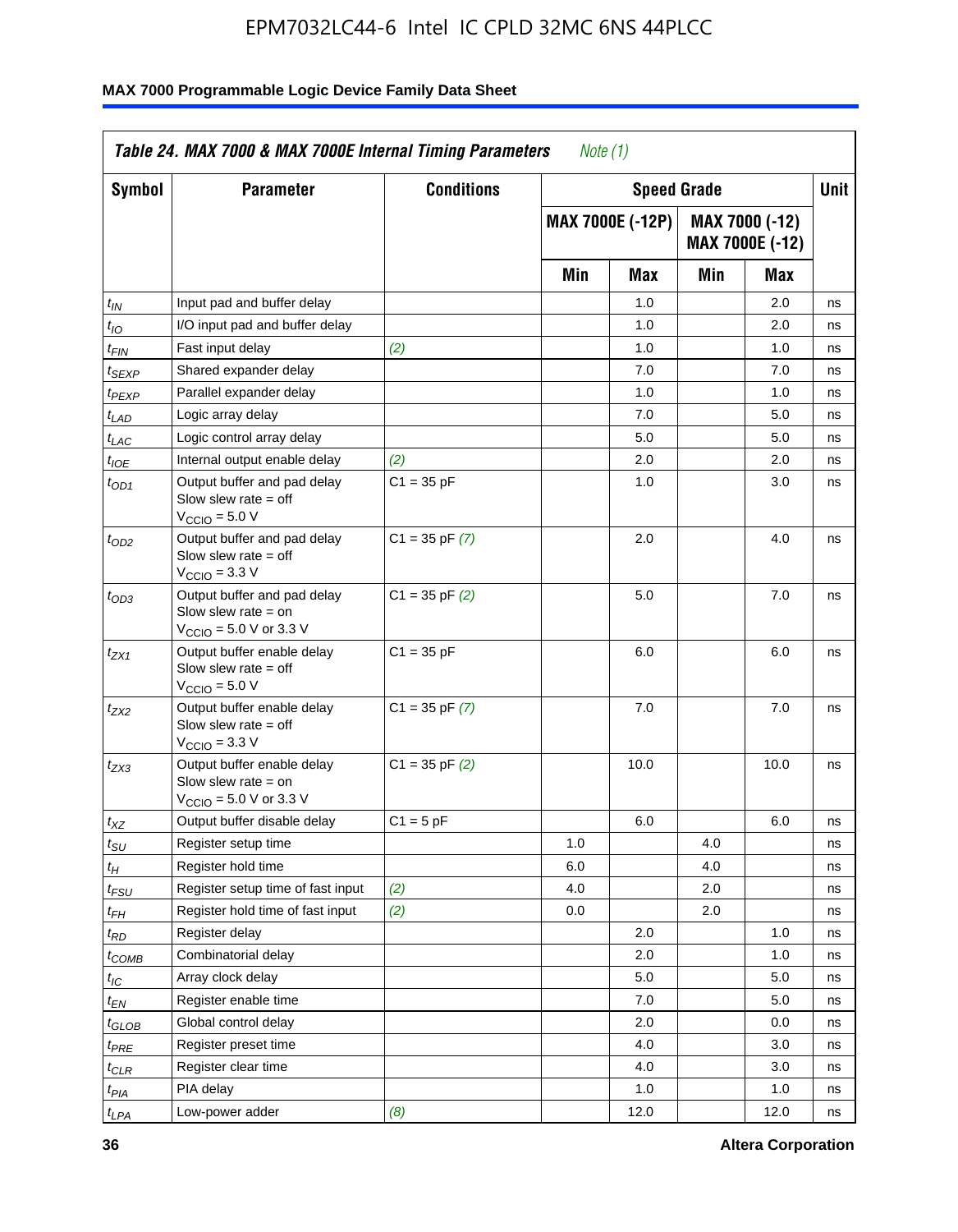| <b>Symbol</b>           | <b>Parameter</b>                            | <b>Conditions</b>  |      |            |                          | <b>Speed Grade</b> |      |            | <b>Unit</b> |
|-------------------------|---------------------------------------------|--------------------|------|------------|--------------------------|--------------------|------|------------|-------------|
|                         |                                             |                    |      | $-15$      |                          | $-15T$             |      | $-20$      |             |
|                         |                                             |                    | Min  | <b>Max</b> | Min                      | <b>Max</b>         | Min  | <b>Max</b> |             |
| t <sub>PD1</sub>        | Input to non-registered output              | $C1 = 35 pF$       |      | 15.0       |                          | 15.0               |      | 20.0       | ns          |
| t <sub>PD2</sub>        | I/O input to non-registered<br>output       | $C1 = 35 pF$       |      | 15.0       |                          | 15.0               |      | 20.0       | ns          |
| tsu                     | Global clock setup time                     |                    | 11.0 |            | 11.0                     |                    | 12.0 |            | ns          |
| $t_H$                   | Global clock hold time                      |                    | 0.0  |            | 0.0                      |                    | 0.0  |            | ns          |
| t <sub>FSU</sub>        | Global clock setup time of fast<br>input    | (2)                | 3.0  |            |                          |                    | 5.0  |            | ns          |
| $t_{FH}$                | Global clock hold time of fast<br>input     | (2)                | 0.0  |            | $\overline{\phantom{0}}$ |                    | 0.0  |            | ns          |
| $t_{CO1}$               | Global clock to output delay                | $C1 = 35 pF$       |      | 8.0        |                          | 8.0                |      | 12.0       | ns          |
| $t_{\mathsf{CH}}$       | Global clock high time                      |                    | 5.0  |            | 6.0                      |                    | 6.0  |            | ns          |
| t <sub>CL</sub>         | Global clock low time                       |                    | 5.0  |            | 6.0                      |                    | 6.0  |            | ns          |
| t <sub>ASU</sub>        | Array clock setup time                      |                    | 4.0  |            | 4.0                      |                    | 5.0  |            | ns          |
| t <sub>АН</sub>         | Array clock hold time                       |                    | 4.0  |            | 4.0                      |                    | 5.0  |            | ns          |
| t <sub>ACO1</sub>       | Array clock to output delay                 | $C1 = 35 pF$       |      | 15.0       |                          | 15.0               |      | 20.0       | ns          |
| $t_{\sf ACH}$           | Array clock high time                       |                    | 6.0  |            | 6.5                      |                    | 8.0  |            | ns          |
| t <sub>ACL</sub>        | Array clock low time                        |                    | 6.0  |            | 6.5                      |                    | 8.0  |            | ns          |
| t <sub>CPPW</sub>       | Minimum pulse width for clear<br>and preset | (3)                | 6.0  |            | 6.5                      |                    | 8.0  |            | ns          |
| $t_{ODH}$               | Output data hold time after<br>clock        | $C1 = 35$ pF $(4)$ | 1.0  |            | 1.0                      |                    | 1.0  |            | ns          |
| $t_{\mathsf{CNT}}$      | Minimum global clock period                 |                    |      | 13.0       |                          | 13.0               |      | 16.0       | ns          |
| f <sub>CNT</sub>        | Maximum internal global clock<br>frequency  | (5)                | 76.9 |            | 76.9                     |                    | 62.5 |            | <b>MHz</b>  |
| <b>t<sub>ACNT</sub></b> | Minimum array clock period                  |                    |      | 13.0       |                          | 13.0               |      | 16.0       | ns          |
| <b>fACNT</b>            | Maximum internal array clock<br>frequency   | (5)                | 76.9 |            | 76.9                     |                    | 62.5 |            | <b>MHz</b>  |
| $f_{MAX}$               | Maximum clock frequency                     | (6)                | 100  |            | 83.3                     |                    | 83.3 |            | <b>MHz</b>  |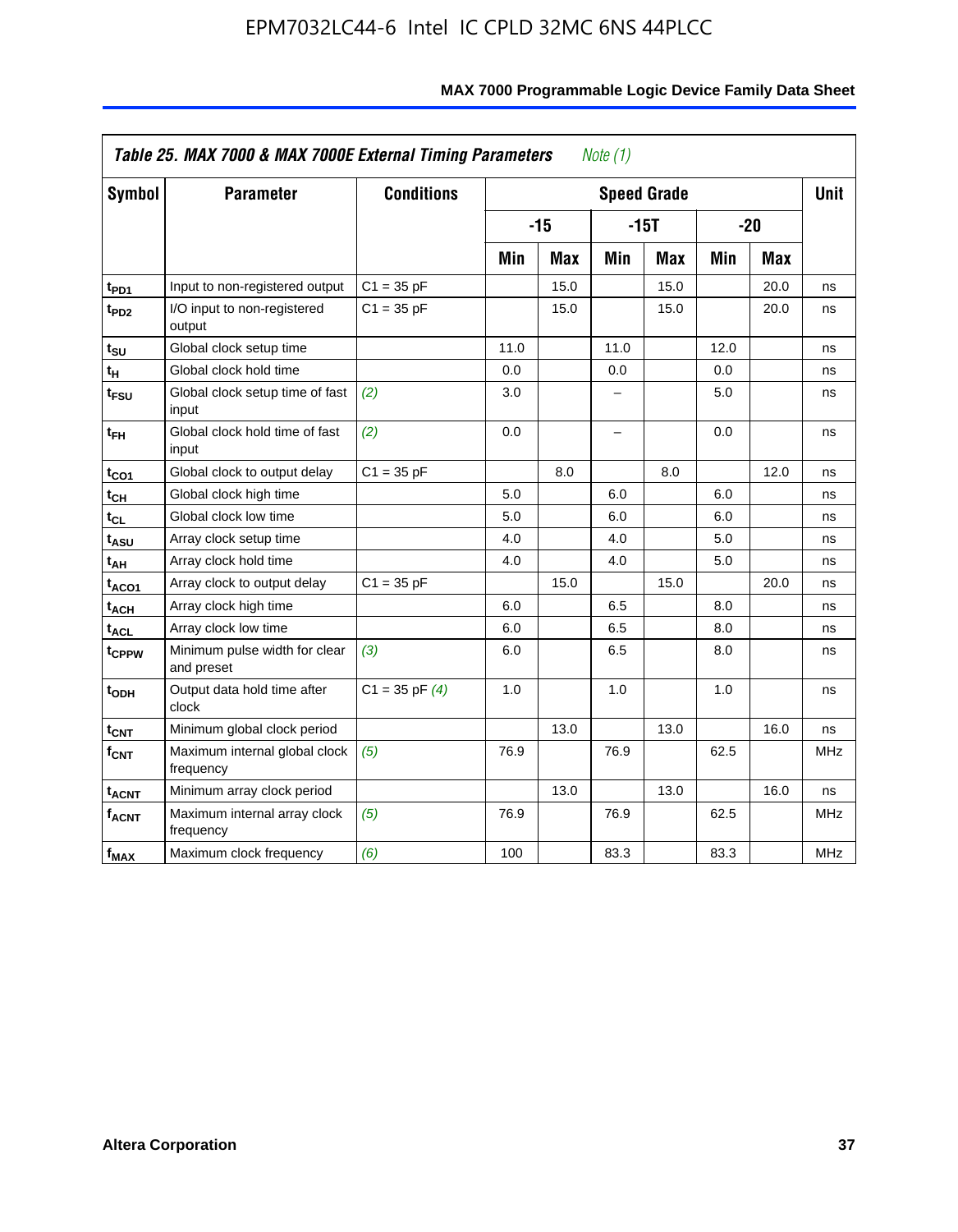| <b>Symbol</b>                 | <b>Parameter</b>                                                                                            | <b>Conditions</b>  |     |       |                          | <b>Speed Grade</b> |     |      | <b>Unit</b> |
|-------------------------------|-------------------------------------------------------------------------------------------------------------|--------------------|-----|-------|--------------------------|--------------------|-----|------|-------------|
|                               |                                                                                                             |                    |     | $-15$ |                          | $-15T$             |     | -20  |             |
|                               |                                                                                                             |                    | Min | Max   | Min                      | Max                | Min | Max  |             |
| $t_{IN}$                      | Input pad and buffer delay                                                                                  |                    |     | 2.0   |                          | 2.0                |     | 3.0  | ns          |
| $t_{IO}$                      | I/O input pad and buffer delay                                                                              |                    |     | 2.0   |                          | 2.0                |     | 3.0  | ns          |
| $t_{\textit{FIN}}$            | Fast input delay                                                                                            | (2)                |     | 2.0   |                          | $\equiv$           |     | 4.0  | ns          |
| $t_{SEXP}$                    | Shared expander delay                                                                                       |                    |     | 8.0   |                          | 10.0               |     | 9.0  | ns          |
| t <sub>PEXP</sub>             | Parallel expander delay                                                                                     |                    |     | 1.0   |                          | 1.0                |     | 2.0  | ns          |
| t <sub>LAD</sub>              | Logic array delay                                                                                           |                    |     | 6.0   |                          | 6.0                |     | 8.0  | ns          |
| $t_{LAC}$                     | Logic control array delay                                                                                   |                    |     | 6.0   |                          | 6.0                |     | 8.0  | ns          |
| $t_{IOE}$                     | Internal output enable delay                                                                                | (2)                |     | 3.0   |                          | $\overline{a}$     |     | 4.0  | ns          |
| $t_{OD1}$                     | Output buffer and pad delay<br>Slow slew rate $=$ off<br>$V_{\text{CCIO}} = 5.0 V$                          | $C1 = 35 pF$       |     | 4.0   |                          | 4.0                |     | 5.0  | ns          |
| $t_{OD2}$                     | Output buffer and pad delay<br>Slow slew rate $=$ off<br>$V_{\text{CCIO}} = 3.3 \text{ V}$                  | $C1 = 35 pF(7)$    |     | 5.0   |                          | L,                 |     | 6.0  | ns          |
| $t_{OD3}$                     | Output buffer and pad delay<br>Slow slew rate $=$ on<br>$V_{\text{CCIO}} = 5.0 \text{ V or } 3.3 \text{ V}$ | $C1 = 35$ pF $(2)$ |     | 8.0   |                          |                    |     | 9.0  | ns          |
| $t_{ZX1}$                     | Output buffer enable delay<br>Slow slew rate $=$ off<br>$V_{\text{CCIO}} = 5.0 V$                           | $C1 = 35 pF$       |     | 6.0   |                          | 6.0                |     | 10.0 | ns          |
| t <sub>ZX2</sub>              | Output buffer enable delay<br>Slow slew rate $=$ off<br>$V_{\text{CCIO}} = 3.3 \text{ V}$                   | $C1 = 35 pF(7)$    |     | 7.0   |                          | L,                 |     | 11.0 | ns          |
| t <sub>ZX3</sub>              | Output buffer enable delay<br>Slow slew rate $=$ on<br>$V_{\text{CCIO}} = 5.0 \text{ V or } 3.3 \text{ V}$  | $C1 = 35$ pF $(2)$ |     | 10.0  |                          |                    |     | 14.0 | ns          |
| $t_{\mathsf{XZ}}$             | Output buffer disable delay                                                                                 | $C1 = 5 pF$        |     | 6.0   |                          | 6.0                |     | 10.0 | ns          |
| $t_{\scriptstyle\text{SU}}$   | Register setup time                                                                                         |                    | 4.0 |       | 4.0                      |                    | 4.0 |      | ns          |
| tμ                            | Register hold time                                                                                          |                    | 4.0 |       | 4.0                      |                    | 5.0 |      | ns          |
| t <sub>FSU</sub>              | Register setup time of fast input                                                                           | (2)                | 2.0 |       | $\overline{\phantom{0}}$ |                    | 4.0 |      | ns          |
| t <sub>FH</sub>               | Register hold time of fast input                                                                            | (2)                | 2.0 |       | $\overline{\phantom{0}}$ |                    | 3.0 |      | ns          |
| $t_{RD}$                      | Register delay                                                                                              |                    |     | 1.0   |                          | 1.0                |     | 1.0  | ns          |
| $t_{COMB}$                    | Combinatorial delay                                                                                         |                    |     | 1.0   |                          | 1.0                |     | 1.0  | ns          |
| $t_{IC}$                      | Array clock delay                                                                                           |                    |     | 6.0   |                          | 6.0                |     | 8.0  | ns          |
| $t_{EN}$                      | Register enable time                                                                                        |                    |     | 6.0   |                          | 6.0                |     | 8.0  | ns          |
| $t_{\scriptstyle\text{GLOB}}$ | Global control delay                                                                                        |                    |     | 1.0   |                          | 1.0                |     | 3.0  | ns          |
| $t_{PRE}$                     | Register preset time                                                                                        |                    |     | 4.0   |                          | 4.0                |     | 4.0  | ns          |
| $t_{\sf CLR}$                 | Register clear time                                                                                         |                    |     | 4.0   |                          | 4.0                |     | 4.0  | ns          |
| $t_{PIA}$                     | PIA delay                                                                                                   |                    |     | 2.0   |                          | 2.0                |     | 3.0  | ns          |
| $t_{LPA}$                     | Low-power adder                                                                                             | (8)                |     | 13.0  |                          | 15.0               |     | 15.0 | ns          |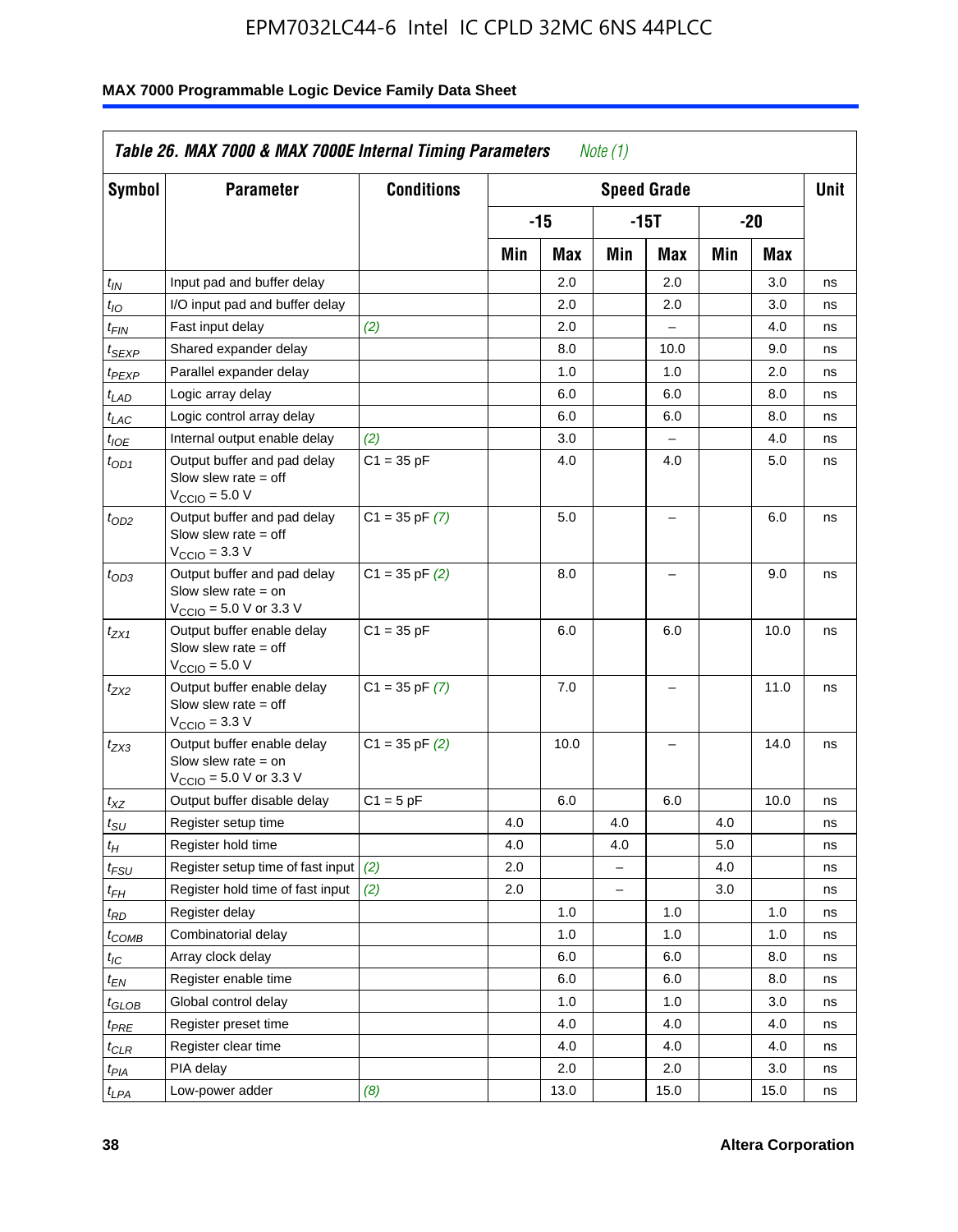**MAX 7000 Programmable Logic Device Family Data Sheet**

#### *Notes to tables:*

- (1) These values are specified under the recommended operating conditions shown in Table 14. See Figure 13 for more information on switching waveforms.
- (2) This parameter applies to MAX 7000E devices only.
- (3) This minimum pulse width for preset and clear applies for both global clear and array controls. The *tLPA* parameter must be added to this minimum width if the clear or reset signal incorporates the *tLAD* parameter into the signal path.
- (4) This parameter is a guideline that is sample-tested only and is based on extensive device characterization. This parameter applies for both global and array clocking.
- (5) These parameters are measured with a 16-bit loadable, enabled, up/down counter programmed into each LAB.
- (6) The  $f_{MAX}$  values represent the highest frequency for pipelined data.
- (7) Operating conditions:  $V_{\text{CCIO}} = 3.3 \text{ V} \pm 10\%$  for commercial and industrial use.
- (8) The  $t_{LPA}$  parameter must be added to the  $t_{LAD}$ ,  $t_{LAC}$ ,  $t_{IC}$ ,  $t_{EN}$ ,  $t_{SEXP}$ ,  $t_{ACL}$ , and  $t_{CPPW}$  parameters for macrocells running in the low-power mode.

|                    | Table 27. EPM7032S External Timing Parameters (Part 1 of 2) |                   |       |            |       | Note (1) |                    |            |       |       |             |
|--------------------|-------------------------------------------------------------|-------------------|-------|------------|-------|----------|--------------------|------------|-------|-------|-------------|
| Symbol             | <b>Parameter</b>                                            | <b>Conditions</b> |       |            |       |          | <b>Speed Grade</b> |            |       |       | <b>Unit</b> |
|                    |                                                             |                   |       | -5         |       | -6       |                    | -7         |       | $-10$ |             |
|                    |                                                             |                   | Min   | <b>Max</b> | Min   | Max      | Min                | <b>Max</b> | Min   | Max   |             |
| t <sub>PD1</sub>   | Input to non-registered output                              | $C1 = 35 pF$      |       | 5.0        |       | 6.0      |                    | 7.5        |       | 10.0  | ns          |
| $t_{PD2}$          | I/O input to non-registered<br>output                       | $C1 = 35 pF$      |       | 5.0        |       | 6.0      |                    | 7.5        |       | 10.0  | ns          |
| tsu                | Global clock setup time                                     |                   | 2.9   |            | 4.0   |          | 5.0                |            | 7.0   |       | ns          |
| $t_H$              | Global clock hold time                                      |                   | 0.0   |            | 0.0   |          | 0.0                |            | 0.0   |       | ns          |
| t <sub>FSU</sub>   | Global clock setup time of fast<br>input                    |                   | 2.5   |            | 2.5   |          | 2.5                |            | 3.0   |       | ns          |
| $t_{FH}$           | Global clock hold time of fast<br>input                     |                   | 0.0   |            | 0.0   |          | 0.0                |            | 0.5   |       | ns          |
| t <sub>CO1</sub>   | Global clock to output delay                                | $C1 = 35 pF$      |       | 3.2        |       | 3.5      |                    | 4.3        |       | 5.0   | ns          |
| $t_{CH}$           | Global clock high time                                      |                   | 2.0   |            | 2.5   |          | 3.0                |            | 4.0   |       | ns          |
| $t_{CL}$           | Global clock low time                                       |                   | 2.0   |            | 2.5   |          | 3.0                |            | 4.0   |       | ns          |
| t <sub>ASU</sub>   | Array clock setup time                                      |                   | 0.7   |            | 0.9   |          | 1.1                |            | 2.0   |       | ns          |
| t <sub>АН</sub>    | Array clock hold time                                       |                   | 1.8   |            | 2.1   |          | 2.7                |            | 3.0   |       | ns          |
| t <sub>ACO1</sub>  | Array clock to output delay                                 | $C1 = 35 pF$      |       | 5.4        |       | 6.6      |                    | 8.2        |       | 10.0  | ns          |
| t <sub>ACH</sub>   | Array clock high time                                       |                   | 2.5   |            | 2.5   |          | 3.0                |            | 4.0   |       | ns          |
| $t_{\sf ACL}$      | Array clock low time                                        |                   | 2.5   |            | 2.5   |          | 3.0                |            | 4.0   |       | ns          |
| tcppw              | Minimum pulse width for clear<br>and preset                 | (2)               | 2.5   |            | 2.5   |          | 3.0                |            | 4.0   |       | ns          |
| $t_{ODH}$          | Output data hold time after<br>clock                        | $C1 = 35 pF(3)$   | 1.0   |            | 1.0   |          | 1.0                |            | 1.0   |       | ns          |
| $t_{\mathsf{CNT}}$ | Minimum global clock period                                 |                   |       | 5.7        |       | 7.0      |                    | 8.6        |       | 10.0  | ns          |
| $f_{\mathsf{CNT}}$ | Maximum internal global clock<br>frequency                  | (4)               | 175.4 |            | 142.9 |          | 116.3              |            | 100.0 |       | MHz         |
| t <sub>ACNT</sub>  | Minimum array clock period                                  |                   |       | 5.7        |       | 7.0      |                    | 8.6        |       | 10.0  | ns          |

#### Tables 27 and 28 show the EPM7032S AC operating conditions.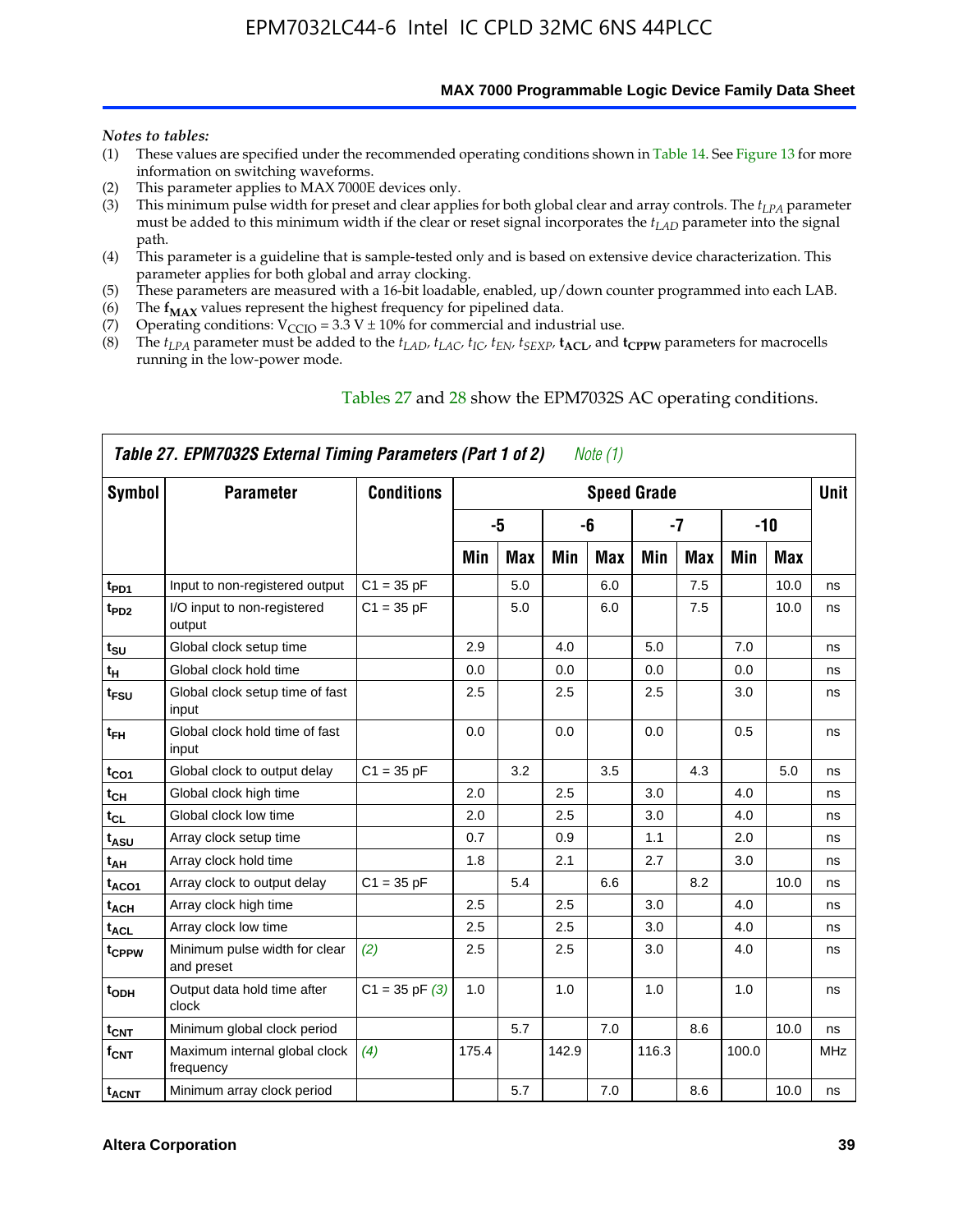| Table 27. EPM7032S External Timing Parameters (Part 2 of 2)<br>Note (1) |                                           |                   |       |                       |       |                    |       |     |       |            |            |  |  |
|-------------------------------------------------------------------------|-------------------------------------------|-------------------|-------|-----------------------|-------|--------------------|-------|-----|-------|------------|------------|--|--|
| Symbol                                                                  | <b>Parameter</b>                          | <b>Conditions</b> |       |                       |       | <b>Speed Grade</b> |       |     |       |            | Unit       |  |  |
|                                                                         |                                           |                   |       | -7<br>-10<br>-6<br>-5 |       |                    |       |     |       |            |            |  |  |
|                                                                         |                                           |                   | Min   | <b>Max</b>            | Min   | <b>Max</b>         | Min   | Max | Min   | <b>Max</b> |            |  |  |
| <b>fACNT</b>                                                            | Maximum internal array clock<br>frequency | (4)               | 175.4 |                       | 142.9 |                    | 116.3 |     | 100.0 |            | <b>MHz</b> |  |  |
| f <sub>MAX</sub>                                                        | Maximum clock frequency                   | (5)               | 250.0 |                       | 200.0 |                    | 166.7 |     | 125.0 |            | <b>MHz</b> |  |  |

| Symbol                        | <b>Parameter</b>                     | <b>Conditions</b>  |     |            |     | <b>Speed Grade</b> |     |            |     |            | <b>Unit</b> |
|-------------------------------|--------------------------------------|--------------------|-----|------------|-----|--------------------|-----|------------|-----|------------|-------------|
|                               |                                      |                    |     | -5         |     | -6                 |     | $-7$       |     | $-10$      |             |
|                               |                                      |                    | Min | <b>Max</b> | Min | <b>Max</b>         | Min | <b>Max</b> | Min | <b>Max</b> |             |
| $t_{IN}$                      | Input pad and buffer delay           |                    |     | 0.2        |     | 0.2                |     | 0.3        |     | 0.5        | ns          |
| $t_{IO}$                      | I/O input pad and buffer delay       |                    |     | 0.2        |     | 0.2                |     | 0.3        |     | 0.5        | ns          |
| $t_{\textit{FIN}}$            | Fast input delay                     |                    |     | 2.2        |     | 2.1                |     | 2.5        |     | 1.0        | ns          |
| $t_{SEXP}$                    | Shared expander delay                |                    |     | 3.1        |     | 3.8                |     | 4.6        |     | 5.0        | ns          |
| $t_{PEXP}$                    | Parallel expander delay              |                    |     | 0.9        |     | 1.1                |     | 1.4        |     | 0.8        | ns          |
| $t_{LAD}$                     | Logic array delay                    |                    |     | 2.6        |     | 3.3                |     | 4.0        |     | 5.0        | ns          |
| $t_{LAC}$                     | Logic control array delay            |                    |     | 2.5        |     | 3.3                |     | 4.0        |     | 5.0        | ns          |
| $t_{IOE}$                     | Internal output enable delay         |                    |     | 0.7        |     | 0.8                |     | 1.0        |     | 2.0        | ns          |
| $t_{OD1}$                     | Output buffer and pad delay          | $C1 = 35 pF$       |     | 0.2        |     | 0.3                |     | 0.4        |     | 1.5        | ns          |
| $t_{OD2}$                     | Output buffer and pad delay          | $C1 = 35$ pF $(6)$ |     | 0.7        |     | 0.8                |     | 0.9        |     | 2.0        | ns          |
| $t_{OD3}$                     | Output buffer and pad delay          | $C1 = 35 pF$       |     | 5.2        |     | 5.3                |     | 5.4        |     | 5.5        | ns          |
| $t_{ZX1}$                     | Output buffer enable delay           | $C1 = 35 pF$       |     | 4.0        |     | 4.0                |     | 4.0        |     | 5.0        | ns          |
| t <sub>ZX2</sub>              | Output buffer enable delay           | $C1 = 35$ pF $(6)$ |     | 4.5        |     | 4.5                |     | 4.5        |     | 5.5        | ns          |
| $t_{ZX3}$                     | Output buffer enable delay           | $C1 = 35 pF$       |     | 9.0        |     | 9.0                |     | 9.0        |     | 9.0        | ns          |
| $t_{XZ}$                      | Output buffer disable delay          | $C1 = 5pF$         |     | 4.0        |     | 4.0                |     | 4.0        |     | 5.0        | ns          |
| $t_{\rm SU}$                  | Register setup time                  |                    | 0.8 |            | 1.0 |                    | 1.3 |            | 2.0 |            | ns          |
| $t_{H}$                       | Register hold time                   |                    | 1.7 |            | 2.0 |                    | 2.5 |            | 3.0 |            | ns          |
| $t_{\mathit{FSU}}$            | Register setup time of fast<br>input |                    | 1.9 |            | 1.8 |                    | 1.7 |            | 3.0 |            | ns          |
| $t_{FH}$                      | Register hold time of fast<br>input  |                    | 0.6 |            | 0.7 |                    | 0.8 |            | 0.5 |            | ns          |
| $t_{RD}$                      | Register delay                       |                    |     | 1.2        |     | 1.6                |     | 1.9        |     | 2.0        | ns          |
| $t_{COMB}$                    | Combinatorial delay                  |                    |     | 0.9        |     | 1.1                |     | 1.4        |     | 2.0        | ns          |
| $t_{IC}$                      | Array clock delay                    |                    |     | 2.7        |     | 3.4                |     | 4.2        |     | 5.0        | ns          |
| $t_{EN}$                      | Register enable time                 |                    |     | 2.6        |     | 3.3                |     | 4.0        |     | 5.0        | ns          |
| $t_{\scriptstyle\text{GLOB}}$ | Global control delay                 |                    |     | 1.6        |     | 1.4                |     | 1.7        |     | 1.0        | ns          |
| $t_{PRE}$                     | Register preset time                 |                    |     | 2.0        |     | 2.4                |     | 3.0        |     | 3.0        | ns          |
| $t_{CLR}$                     | Register clear time                  |                    |     | 2.0        |     | 2.4                |     | 3.0        |     | 3.0        | ns          |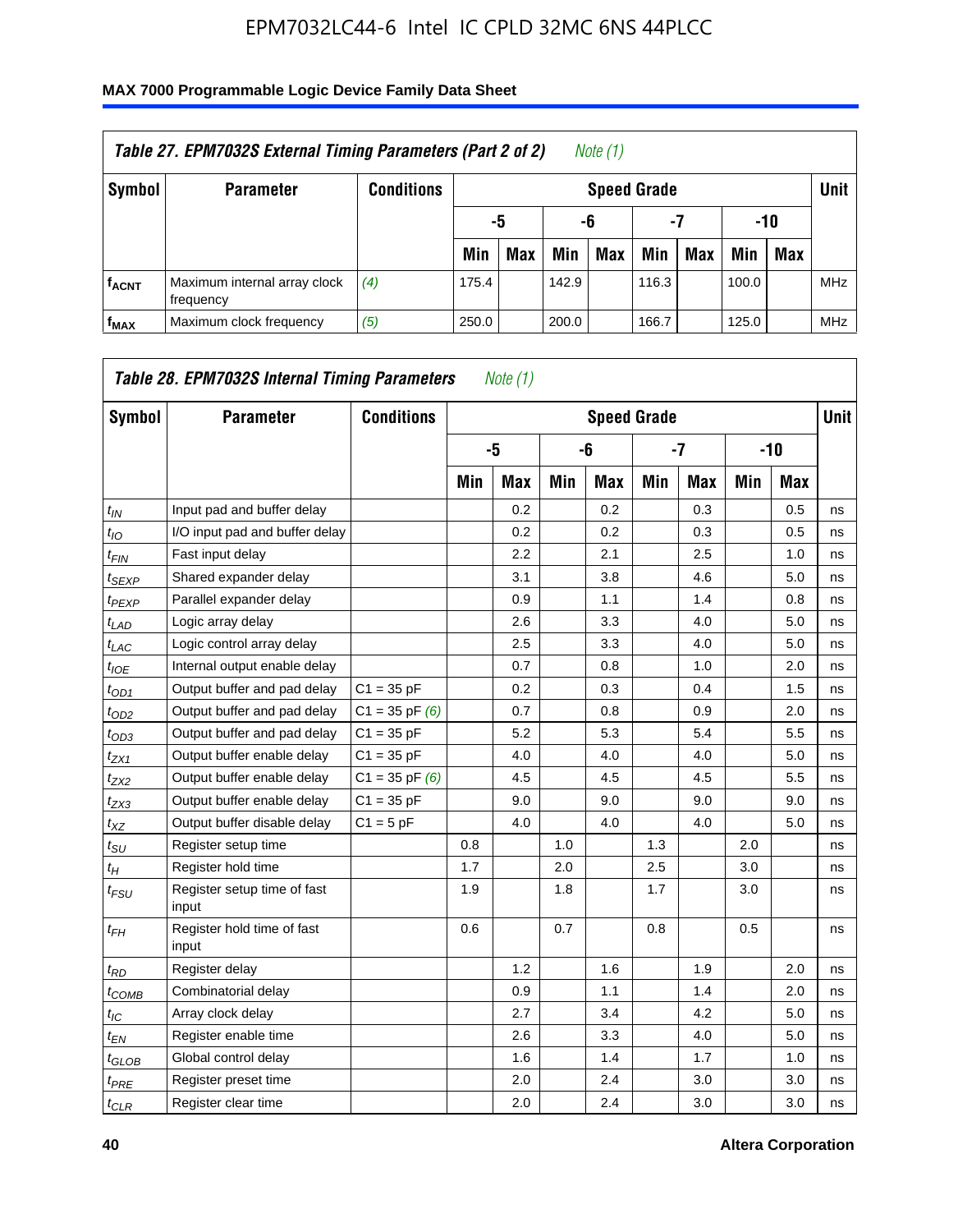| <b>Table 28. EPM7032S Internal Timing Parameters</b><br>Note $(1)$        |                  |                   |     |                       |     |                    |     |            |     |            |        |  |  |
|---------------------------------------------------------------------------|------------------|-------------------|-----|-----------------------|-----|--------------------|-----|------------|-----|------------|--------|--|--|
| Symbol                                                                    | <b>Parameter</b> | <b>Conditions</b> |     |                       |     | <b>Speed Grade</b> |     |            |     |            | Unit I |  |  |
|                                                                           |                  |                   |     | -10<br>-5<br>-6<br>-7 |     |                    |     |            |     |            |        |  |  |
|                                                                           |                  |                   | Min | Max                   | Min | Max                | Min | <b>Max</b> | Min | <b>Max</b> |        |  |  |
| $t_{PIA}$                                                                 | PIA delay        |                   |     | 1.1                   |     | 1.1                |     | 1.4        |     | 1.0        | ns     |  |  |
| (8)<br>Low-power adder<br>12.0<br>10.0<br>10.0<br>11.0<br>$t_{LPA}$<br>ns |                  |                   |     |                       |     |                    |     |            |     |            |        |  |  |

#### **MAX 7000 Programmable Logic Device Family Data Sheet**

*Notes to tables:*

(1) These values are specified under the recommended operating conditions shown in Table 14. See Figure 13 for more information on switching waveforms.

(2) This minimum pulse width for preset and clear applies for both global clear and array controls. The  $t_{LPA}$  parameter must be added to this minimum width if the clear or reset signal incorporates the *tLAD* parameter into the signal path.

(3) This parameter is a guideline that is sample-tested only and is based on extensive device characterization. This parameter applies for both global and array clocking.

(4) These parameters are measured with a 16-bit loadable, enabled, up/down counter programmed into each LAB.

(5) The  $f_{MAX}$  values represent the highest frequency for pipelined data.

(6) Operating conditions:  $V_{\text{CCIO}} = 3.3 \text{ V} \pm 10\%$  for commercial and industrial use.

(7) For EPM7064S-5, EPM7064S-6, EPM7128S-6, EPM7160S-6, EPM7160S-7, EPM7192S-7, and EPM7256S-7 devices, these values are specified for a PIA fan-out of one LAB (16 macrocells). For each additional LAB fan-out in these devices, add an additional 0.1 ns to the PIA timing value.

(8) The  $t_{LPA}$  parameter must be added to the  $t_{LAD}$ ,  $t_{LAC}$ ,  $t_{IC}$ ,  $t_{EN}$ ,  $t_{SEXP}$ ,  $t_{ACL}$ , and  $t_{CPPW}$  parameters for macrocells running in the low-power mode.

| Table 29. EPM7064S External Timing Parameters (Part 1 of 2)<br>Note (1) |                                          |                   |     |     |     |                    |     |     |     |      |      |  |  |
|-------------------------------------------------------------------------|------------------------------------------|-------------------|-----|-----|-----|--------------------|-----|-----|-----|------|------|--|--|
| Symbol                                                                  | <b>Parameter</b>                         | <b>Conditions</b> |     |     |     | <b>Speed Grade</b> |     |     |     |      | Unit |  |  |
|                                                                         |                                          |                   |     | -5  |     | -6                 |     | -7  |     | -10  |      |  |  |
|                                                                         |                                          |                   | Min | Max | Min | Max                | Min | Max | Min | Max  |      |  |  |
| t <sub>PD1</sub>                                                        | Input to non-registered output           | $C1 = 35 pF$      |     | 5.0 |     | 6.0                |     | 7.5 |     | 10.0 | ns   |  |  |
| t <sub>PD2</sub>                                                        | I/O input to non-registered<br>output    | $C1 = 35 pF$      |     | 5.0 |     | 6.0                |     | 7.5 |     | 10.0 | ns   |  |  |
| $t_{\text{SU}}$                                                         | Global clock setup time                  |                   | 2.9 |     | 3.6 |                    | 6.0 |     | 7.0 |      | ns   |  |  |
| $t_H$                                                                   | Global clock hold time                   |                   | 0.0 |     | 0.0 |                    | 0.0 |     | 0.0 |      | ns   |  |  |
| t <sub>FSU</sub>                                                        | Global clock setup time of fast<br>input |                   | 2.5 |     | 2.5 |                    | 3.0 |     | 3.0 |      | ns   |  |  |
| $t_{FH}$                                                                | Global clock hold time of fast<br>input  |                   | 0.0 |     | 0.0 |                    | 0.5 |     | 0.5 |      | ns   |  |  |
| $t_{CO1}$                                                               | Global clock to output delay             | $C1 = 35 pF$      |     | 3.2 |     | 4.0                |     | 4.5 |     | 5.0  | ns   |  |  |
| $t_{CH}$                                                                | Global clock high time                   |                   | 2.0 |     | 2.5 |                    | 3.0 |     | 4.0 |      | ns   |  |  |
| $t_{CL}$                                                                | Global clock low time                    |                   | 2.0 |     | 2.5 |                    | 3.0 |     | 4.0 |      | ns   |  |  |
| $t_{ASU}$                                                               | Array clock setup time                   |                   | 0.7 |     | 0.9 |                    | 3.0 |     | 2.0 |      | ns   |  |  |
| $t_{AH}$                                                                | Array clock hold time                    |                   | 1.8 |     | 2.1 |                    | 2.0 |     | 3.0 |      | ns   |  |  |

Tables 29 and 30 show the EPM7064S AC operating conditions.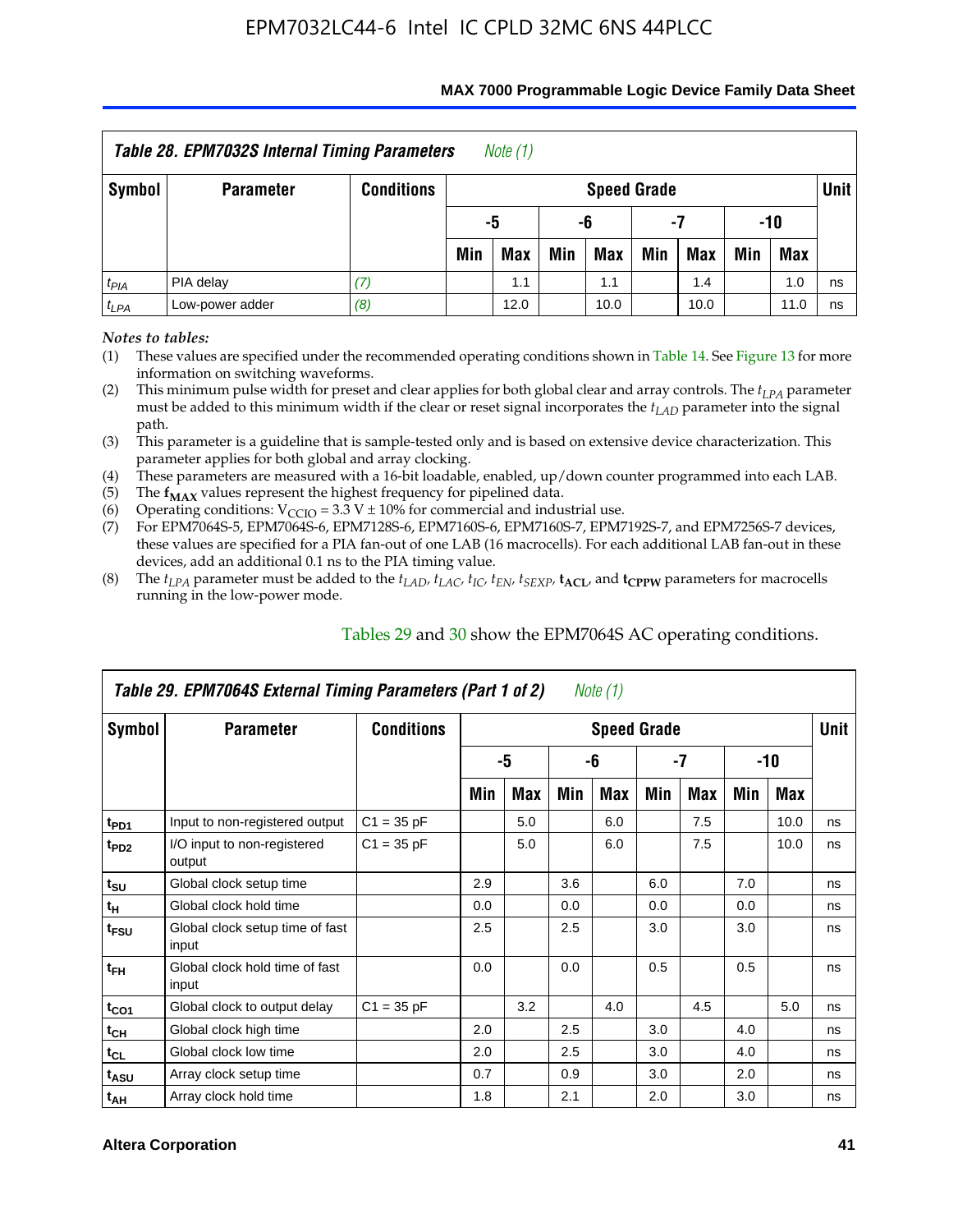|                         | Table 29. EPM7064S External Timing Parameters (Part 2 of 2) |                    |       |     |       | Note (1)   |                    |            |       |      |      |
|-------------------------|-------------------------------------------------------------|--------------------|-------|-----|-------|------------|--------------------|------------|-------|------|------|
| Symbol                  | <b>Parameter</b>                                            | <b>Conditions</b>  |       |     |       |            | <b>Speed Grade</b> |            |       |      | Unit |
|                         |                                                             |                    |       | -5  |       | -6         |                    | -7         |       | -10  |      |
|                         |                                                             |                    | Min   | Max | Min   | <b>Max</b> | Min                | <b>Max</b> | Min   | Max  |      |
| t <sub>ACO1</sub>       | Array clock to output delay                                 | $C1 = 35 pF$       |       | 5.4 |       | 6.7        |                    | 7.5        |       | 10.0 | ns   |
| $t_{ACH}$               | Array clock high time                                       |                    | 2.5   |     | 2.5   |            | 3.0                |            | 4.0   |      | ns   |
| <sup>t</sup> ACL        | Array clock low time                                        |                    | 2.5   |     | 2.5   |            | 3.0                |            | 4.0   |      | ns   |
| t <sub>CPPW</sub>       | Minimum pulse width for clear<br>and preset                 | (2)                | 2.5   |     | 2.5   |            | 3.0                |            | 4.0   |      | ns   |
| t <sub>ODH</sub>        | Output data hold time after<br>clock                        | $C1 = 35$ pF $(3)$ | 1.0   |     | 1.0   |            | 1.0                |            | 1.0   |      | ns   |
| $t_{\text{CNT}}$        | Minimum global clock period                                 |                    |       | 5.7 |       | 7.1        |                    | 8.0        |       | 10.0 | ns   |
| <b>f</b> <sub>CNT</sub> | Maximum internal global clock<br>frequency                  | (4)                | 175.4 |     | 140.8 |            | 125.0              |            | 100.0 |      | MHz  |
| $t_{ACNT}$              | Minimum array clock period                                  |                    |       | 5.7 |       | 7.1        |                    | 8.0        |       | 10.0 | ns   |
| <sup>f</sup> ACNT       | Maximum internal array clock<br>frequency                   | (4)                | 175.4 |     | 140.8 |            | 125.0              |            | 100.0 |      | MHz  |
| f <sub>MAX</sub>        | Maximum clock frequency                                     | (5)                | 250.0 |     | 200.0 |            | 166.7              |            | 125.0 |      | MHz  |

#### **MAX 7000 Programmable Logic Device Family Data Sheet**

|                 | Table 30. EPM7064S Internal Timing Parameters (Part 1 of 2) |                    |     |            |     | Note (1)           |     |     |     |       |             |
|-----------------|-------------------------------------------------------------|--------------------|-----|------------|-----|--------------------|-----|-----|-----|-------|-------------|
| Symbol          | <b>Parameter</b>                                            | <b>Conditions</b>  |     |            |     | <b>Speed Grade</b> |     |     |     |       | <b>Unit</b> |
|                 |                                                             |                    |     | -5         |     | -6                 |     | -7  |     | $-10$ |             |
|                 |                                                             |                    | Min | <b>Max</b> | Min | Max                | Min | Max | Min | Max   |             |
| $t_{IN}$        | Input pad and buffer delay                                  |                    |     | 0.2        |     | 0.2                |     | 0.5 |     | 0.5   | ns          |
| $t_{IO}$        | I/O input pad and buffer delay                              |                    |     | 0.2        |     | 0.2                |     | 0.5 |     | 0.5   | ns          |
| $t_{FIN}$       | Fast input delay                                            |                    |     | 2.2        |     | 2.6                |     | 1.0 |     | 1.0   | ns          |
| $t_{SEXP}$      | Shared expander delay                                       |                    |     | 3.1        |     | 3.8                |     | 4.0 |     | 5.0   | ns          |
| $t_{PEXP}$      | Parallel expander delay                                     |                    |     | 0.9        |     | 1.1                |     | 0.8 |     | 0.8   | ns          |
| $t_{LAD}$       | Logic array delay                                           |                    |     | 2.6        |     | 3.2                |     | 3.0 |     | 5.0   | ns          |
| $t_{LAC}$       | Logic control array delay                                   |                    |     | 2.5        |     | 3.2                |     | 3.0 |     | 5.0   | ns          |
| $t_{IOE}$       | Internal output enable delay                                |                    |     | 0.7        |     | 0.8                |     | 2.0 |     | 2.0   | ns          |
| $t_{OD1}$       | Output buffer and pad delay                                 | $C1 = 35 pF$       |     | 0.2        |     | 0.3                |     | 2.0 |     | 1.5   | ns          |
| $t_{OD2}$       | Output buffer and pad delay                                 | $C1 = 35$ pF $(6)$ |     | 0.7        |     | 0.8                |     | 2.5 |     | 2.0   | ns          |
| $t_{OD3}$       | Output buffer and pad delay                                 | $C1 = 35 pF$       |     | 5.2        |     | 5.3                |     | 7.0 |     | 5.5   | ns          |
| $t_{ZX1}$       | Output buffer enable delay                                  | $C1 = 35 pF$       |     | 4.0        |     | 4.0                |     | 4.0 |     | 5.0   | ns          |
| $t_{ZX2}$       | Output buffer enable delay                                  | $C1 = 35$ pF $(6)$ |     | 4.5        |     | 4.5                |     | 4.5 |     | 5.5   | ns          |
| $t_{ZX3}$       | Output buffer enable delay                                  | $C1 = 35 pF$       |     | 9.0        |     | 9.0                |     | 9.0 |     | 9.0   | ns          |
| $t_{XZ}$        | Output buffer disable delay                                 | $C1 = 5pF$         |     | 4.0        |     | 4.0                |     | 4.0 |     | 5.0   | ns          |
| $t_{\text{SU}}$ | Register setup time                                         |                    | 0.8 |            | 1.0 |                    | 3.0 |     | 2.0 |       | ns          |
| $t_H$           | Register hold time                                          |                    | 1.7 |            | 2.0 |                    | 2.0 |     | 3.0 |       | ns          |

 $\overline{\phantom{a}}$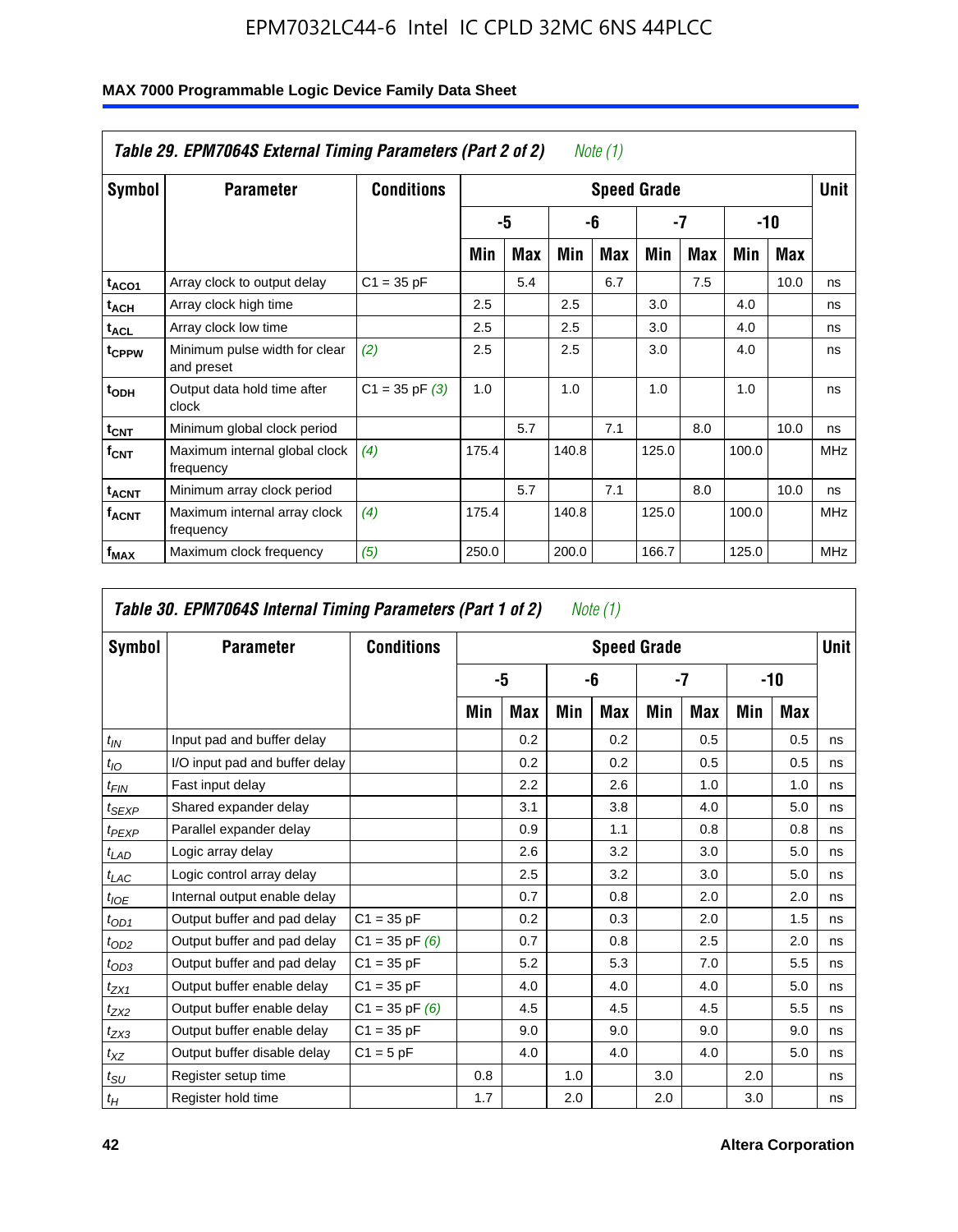|            | Table 30. EPM7064S Internal Timing Parameters (Part 2 of 2) |                   |     |      |     | Note (1)           |     |      |     |       |             |
|------------|-------------------------------------------------------------|-------------------|-----|------|-----|--------------------|-----|------|-----|-------|-------------|
| Symbol     | <b>Parameter</b>                                            | <b>Conditions</b> |     |      |     | <b>Speed Grade</b> |     |      |     |       | <b>Unit</b> |
|            |                                                             |                   |     | -5   |     | -6                 |     | -7   |     | $-10$ |             |
|            |                                                             |                   | Min | Max  | Min | Max                | Min | Max  | Min | Max   |             |
| $t_{FSU}$  | Register setup time of fast<br>input                        |                   | 1.9 |      | 1.8 |                    | 3.0 |      | 3.0 |       | ns          |
| $t_{FH}$   | Register hold time of fast<br>input                         |                   | 0.6 |      | 0.7 |                    | 0.5 |      | 0.5 |       | ns          |
| $t_{RD}$   | Register delay                                              |                   |     | 1.2  |     | 1.6                |     | 1.0  |     | 2.0   | ns          |
| $t_{COMB}$ | Combinatorial delay                                         |                   |     | 0.9  |     | 1.0                |     | 1.0  |     | 2.0   | ns          |
| $t_{IC}$   | Array clock delay                                           |                   |     | 2.7  |     | 3.3                |     | 3.0  |     | 5.0   | ns          |
| $t_{EN}$   | Register enable time                                        |                   |     | 2.6  |     | 3.2                |     | 3.0  |     | 5.0   | ns          |
| $t_{GLOB}$ | Global control delay                                        |                   |     | 1.6  |     | 1.9                |     | 1.0  |     | 1.0   | ns          |
| $t_{PRE}$  | Register preset time                                        |                   |     | 2.0  |     | 2.4                |     | 2.0  |     | 3.0   | ns          |
| $t_{CLR}$  | Register clear time                                         |                   |     | 2.0  |     | 2.4                |     | 2.0  |     | 3.0   | ns          |
| $t_{PIA}$  | PIA delay                                                   | (7)               |     | 1.1  |     | 1.3                |     | 1.0  |     | 1.0   | ns          |
| $t_{LPA}$  | Low-power adder                                             | (8)               |     | 12.0 |     | 11.0               |     | 10.0 |     | 11.0  | ns          |

#### **MAX 7000 Programmable Logic Device Family Data Sheet**

#### *Notes to tables:*

- (1) These values are specified under the recommended operating conditions shown in Table 14. See Figure 13 for more information on switching waveforms.
- (2) This minimum pulse width for preset and clear applies for both global clear and array controls. The  $t_{LPA}$  parameter must be added to this minimum width if the clear or reset signal incorporates the *t<sub>LAD</sub>* parameter into the signal path.
- (3) This parameter is a guideline that is sample-tested only and is based on extensive device characterization. This parameter applies for both global and array clocking.
- (4) These parameters are measured with a 16-bit loadable, enabled, up/down counter programmed into each LAB.
- (5) The  $f_{MAX}$  values represent the highest frequency for pipelined data.
- (6) Operating conditions:  $V_{\text{CCIO}} = 3.3 \text{ V} \pm 10\%$  for commercial and industrial use.
- (7) For EPM7064S-5, EPM7064S-6, EPM7128S-6, EPM7160S-6, EPM7160S-7, EPM7192S-7, and EPM7256S-7 devices, these values are specified for a PIA fan-out of one LAB (16 macrocells). For each additional LAB fan-out in these devices, add an additional 0.1 ns to the PIA timing value.
- (8) The  $t_{LPA}$  parameter must be added to the  $t_{LAD}$ ,  $t_{LAC}$ ,  $t_{IC}$ ,  $t_{EN}$ ,  $t_{SEXP}$ ,  $t_{ACL}$ , and  $t_{CPPW}$  parameters for macrocells running in the low-power mode.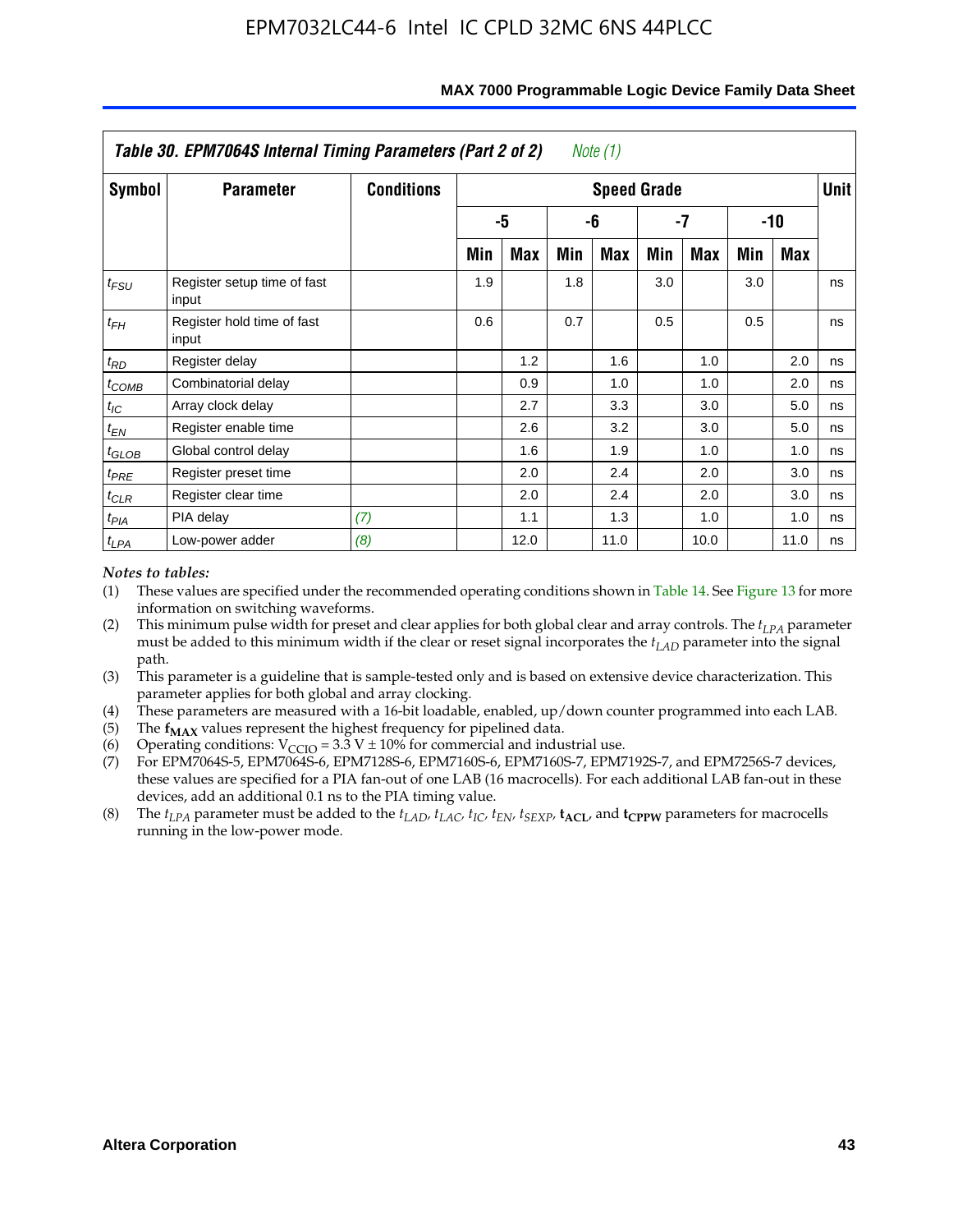#### **MAX 7000 Programmable Logic Device Family Data Sheet**

| Table 31. EPM7128S External Timing Parameters<br>Note $(1)$ |                                             |                   |       |            |       |            |                    |            |       |            |             |
|-------------------------------------------------------------|---------------------------------------------|-------------------|-------|------------|-------|------------|--------------------|------------|-------|------------|-------------|
| Symbol                                                      | <b>Parameter</b>                            | <b>Conditions</b> |       |            |       |            | <b>Speed Grade</b> |            |       |            | <b>Unit</b> |
|                                                             |                                             |                   |       | -6         |       | -7         |                    | $-10$      |       | $-15$      |             |
|                                                             |                                             |                   | Min   | <b>Max</b> | Min   | <b>Max</b> | Min                | <b>Max</b> | Min   | <b>Max</b> |             |
| t <sub>PD1</sub>                                            | Input to non-registered output              | $C1 = 35 pF$      |       | 6.0        |       | 7.5        |                    | 10.0       |       | 15.0       | ns          |
| t <sub>PD2</sub>                                            | I/O input to non-registered<br>output       | $C1 = 35 pF$      |       | 6.0        |       | 7.5        |                    | 10.0       |       | 15.0       | ns          |
| tsu                                                         | Global clock setup time                     |                   | 3.4   |            | 6.0   |            | 7.0                |            | 11.0  |            | ns          |
| t <sub>H</sub>                                              | Global clock hold time                      |                   | 0.0   |            | 0.0   |            | 0.0                |            | 0.0   |            | ns          |
| t <sub>FSU</sub>                                            | Global clock setup time of fast<br>input    |                   | 2.5   |            | 3.0   |            | 3.0                |            | 3.0   |            | ns          |
| t <sub>FH</sub>                                             | Global clock hold time of fast<br>input     |                   | 0.0   |            | 0.5   |            | 0.5                |            | 0.0   |            | ns          |
| t <sub>CO1</sub>                                            | Global clock to output delay                | $C1 = 35 pF$      |       | 4.0        |       | 4.5        |                    | 5.0        |       | 8.0        | ns          |
| $t_{CH}$                                                    | Global clock high time                      |                   | 3.0   |            | 3.0   |            | 4.0                |            | 5.0   |            | ns          |
| tcL                                                         | Global clock low time                       |                   | 3.0   |            | 3.0   |            | 4.0                |            | 5.0   |            | ns          |
| t <sub>ASU</sub>                                            | Array clock setup time                      |                   | 0.9   |            | 3.0   |            | 2.0                |            | 4.0   |            | ns          |
| t <sub>АН</sub>                                             | Array clock hold time                       |                   | 1.8   |            | 2.0   |            | 5.0                |            | 4.0   |            | ns          |
| t <sub>ACO1</sub>                                           | Array clock to output delay                 | $C1 = 35 pF$      |       | 6.5        |       | 7.5        |                    | 10.0       |       | 15.0       | ns          |
| t <sub>АСН</sub>                                            | Array clock high time                       |                   | 3.0   |            | 3.0   |            | 4.0                |            | 6.0   |            | ns          |
| $t_{\sf ACL}$                                               | Array clock low time                        |                   | 3.0   |            | 3.0   |            | 4.0                |            | 6.0   |            | ns          |
| tcppw                                                       | Minimum pulse width for clear<br>and preset | (2)               | 3.0   |            | 3.0   |            | 4.0                |            | 6.0   |            | ns          |
| t <sub>орн</sub>                                            | Output data hold time after<br>clock        | $C1 = 35 pF(3)$   | 1.0   |            | 1.0   |            | 1.0                |            | 1.0   |            | ns          |
| $t_{\text{CNT}}$                                            | Minimum global clock period                 |                   |       | 6.8        |       | 8.0        |                    | 10.0       |       | 13.0       | ns          |
| $f_{\text{CNT}}$                                            | Maximum internal global clock<br>frequency  | (4)               | 147.1 |            | 125.0 |            | 100.0              |            | 76.9  |            | <b>MHz</b>  |
| t <sub>acnt</sub>                                           | Minimum array clock period                  |                   |       | 6.8        |       | 8.0        |                    | 10.0       |       | 13.0       | ns          |
| <sup>f</sup> acnt                                           | Maximum internal array clock<br>frequency   | (4)               | 147.1 |            | 125.0 |            | 100.0              |            | 76.9  |            | <b>MHz</b>  |
| f <sub>MAX</sub>                                            | Maximum clock frequency                     | (5)               | 166.7 |            | 166.7 |            | 125.0              |            | 100.0 |            | <b>MHz</b>  |

### Tables 31 and 32 show the EPM7128S AC operating conditions.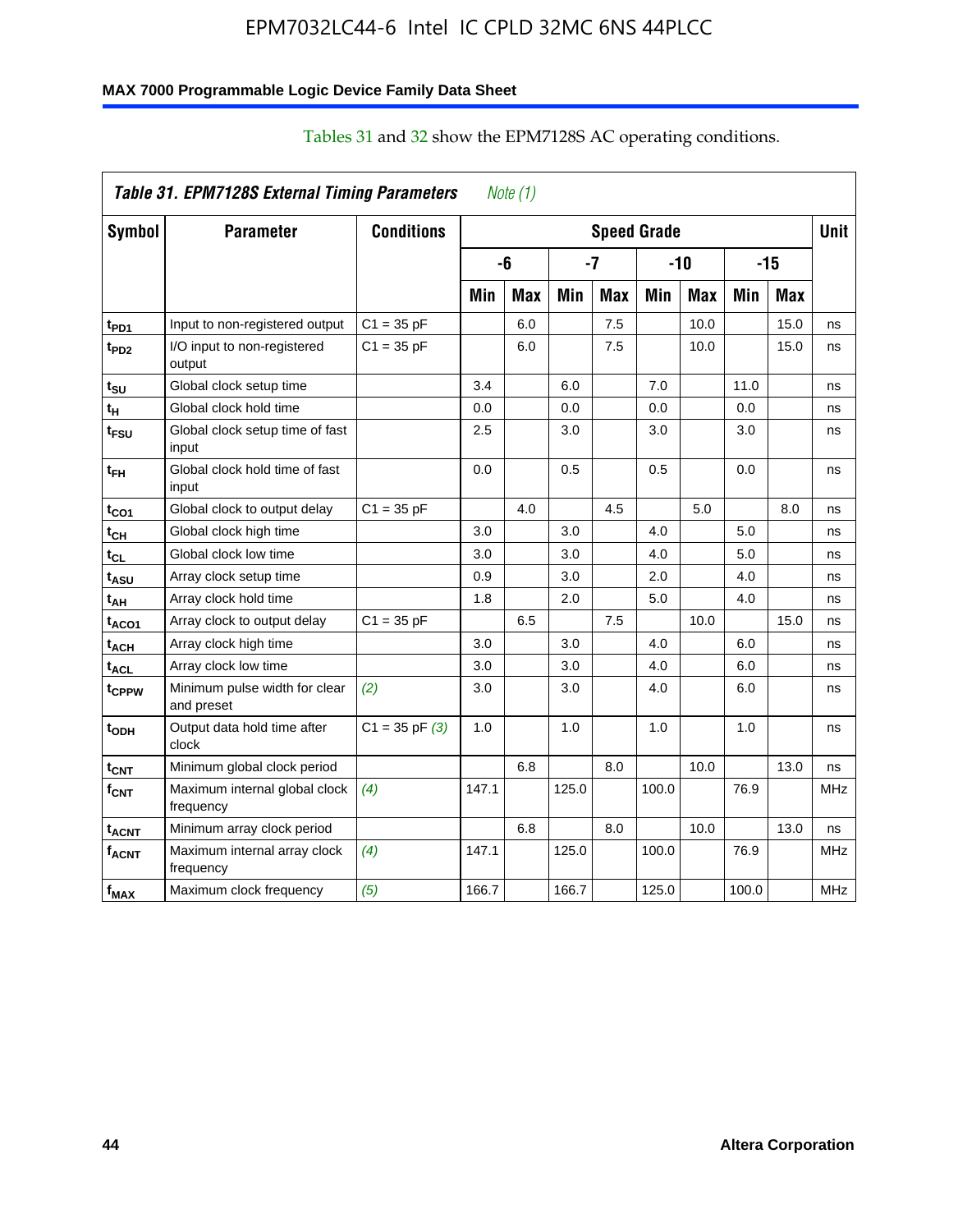|                            | Table 32. EPM7128S Internal Timing Parameters<br>Note $(1)$ |                    |     |            |     |                    |     |            |     |            |             |  |  |
|----------------------------|-------------------------------------------------------------|--------------------|-----|------------|-----|--------------------|-----|------------|-----|------------|-------------|--|--|
| Symbol                     | <b>Parameter</b>                                            | <b>Conditions</b>  |     |            |     | <b>Speed Grade</b> |     |            |     |            | <b>Unit</b> |  |  |
|                            |                                                             |                    |     | -6         |     | $-7$               |     | $-10$      |     | $-15$      |             |  |  |
|                            |                                                             |                    | Min | <b>Max</b> | Min | <b>Max</b>         | Min | <b>Max</b> | Min | <b>Max</b> |             |  |  |
| $t_{IN}$                   | Input pad and buffer delay                                  |                    |     | 0.2        |     | 0.5                |     | 0.5        |     | 2.0        | ns          |  |  |
| $t_{IO}$                   | I/O input pad and buffer delay                              |                    |     | 0.2        |     | 0.5                |     | 0.5        |     | 2.0        | ns          |  |  |
| $t_{\textit{FIN}}$         | Fast input delay                                            |                    |     | 2.6        |     | 1.0                |     | 1.0        |     | 2.0        | ns          |  |  |
| $t_{SEXP}$                 | Shared expander delay                                       |                    |     | 3.7        |     | 4.0                |     | 5.0        |     | 8.0        | ns          |  |  |
| t <sub>PEXP</sub>          | Parallel expander delay                                     |                    |     | 1.1        |     | 0.8                |     | 0.8        |     | 1.0        | ns          |  |  |
| $t_{LAD}$                  | Logic array delay                                           |                    |     | 3.0        |     | 3.0                |     | 5.0        |     | 6.0        | ns          |  |  |
| $t_{LAC}$                  | Logic control array delay                                   |                    |     | 3.0        |     | 3.0                |     | 5.0        |     | 6.0        | ns          |  |  |
| $t_{IOE}$                  | Internal output enable delay                                |                    |     | 0.7        |     | 2.0                |     | 2.0        |     | 3.0        | ns          |  |  |
| $t_{OD1}$                  | Output buffer and pad delay                                 | $C1 = 35 pF$       |     | 0.4        |     | 2.0                |     | 1.5        |     | 4.0        | ns          |  |  |
| $t_{OD2}$                  | Output buffer and pad delay                                 | $C1 = 35$ pF $(6)$ |     | 0.9        |     | 2.5                |     | 2.0        |     | 5.0        | ns          |  |  |
| $t_{OD3}$                  | Output buffer and pad delay                                 | $C1 = 35 pF$       |     | 5.4        |     | 7.0                |     | 5.5        |     | 8.0        | ns          |  |  |
| $t_{ZX1}$                  | Output buffer enable delay                                  | $C1 = 35 pF$       |     | 4.0        |     | 4.0                |     | 5.0        |     | 6.0        | ns          |  |  |
| $t_{ZX2}$                  | Output buffer enable delay                                  | $C1 = 35$ pF $(6)$ |     | 4.5        |     | 4.5                |     | 5.5        |     | 7.0        | ns          |  |  |
| tzx3                       | Output buffer enable delay                                  | $C1 = 35 pF$       |     | 9.0        |     | 9.0                |     | 9.0        |     | 10.0       | ns          |  |  |
| $t_{\mathsf{XZ}}$          | Output buffer disable delay                                 | $C1 = 5pF$         |     | 4.0        |     | 4.0                |     | 5.0        |     | 6.0        | ns          |  |  |
| $t_{\rm SU}$               | Register setup time                                         |                    | 1.0 |            | 3.0 |                    | 2.0 |            | 4.0 |            | ns          |  |  |
| $t_H$                      | Register hold time                                          |                    | 1.7 |            | 2.0 |                    | 5.0 |            | 4.0 |            | ns          |  |  |
| $t_{\it FSU}$              | Register setup time of fast<br>input                        |                    | 1.9 |            | 3.0 |                    | 3.0 |            | 2.0 |            | ns          |  |  |
| $t_{FH}$                   | Register hold time of fast<br>input                         |                    | 0.6 |            | 0.5 |                    | 0.5 |            | 1.0 |            | ns          |  |  |
| t <sub>RD</sub>            | Register delay                                              |                    |     | 1.4        |     | 1.0                |     | 2.0        |     | 1.0        | ns          |  |  |
| t <sub>COMB</sub>          | Combinatorial delay                                         |                    |     | 1.0        |     | 1.0                |     | 2.0        |     | 1.0        | ns          |  |  |
| $t_{IC}$                   | Array clock delay                                           |                    |     | 3.1        |     | 3.0                |     | 5.0        |     | 6.0        | ns          |  |  |
| t <sub>EN</sub>            | Register enable time                                        |                    |     | 3.0        |     | 3.0                |     | 5.0        |     | 6.0        | ns          |  |  |
| $t_{\scriptstyle\rm GLOB}$ | Global control delay                                        |                    |     | 2.0        |     | 1.0                |     | 1.0        |     | 1.0        | ns          |  |  |
| $t_{PRE}$                  | Register preset time                                        |                    |     | 2.4        |     | 2.0                |     | 3.0        |     | 4.0        | ns          |  |  |
| $t_{CLR}$                  | Register clear time                                         |                    |     | 2.4        |     | 2.0                |     | 3.0        |     | 4.0        | ns          |  |  |
| t <sub>PIA</sub>           | PIA delay                                                   | (7)                |     | 1.4        |     | 1.0                |     | 1.0        |     | 2.0        | ns          |  |  |
| $t_{LPA}$                  | Low-power adder                                             | (8)                |     | 11.0       |     | 10.0               |     | 11.0       |     | 13.0       | ns          |  |  |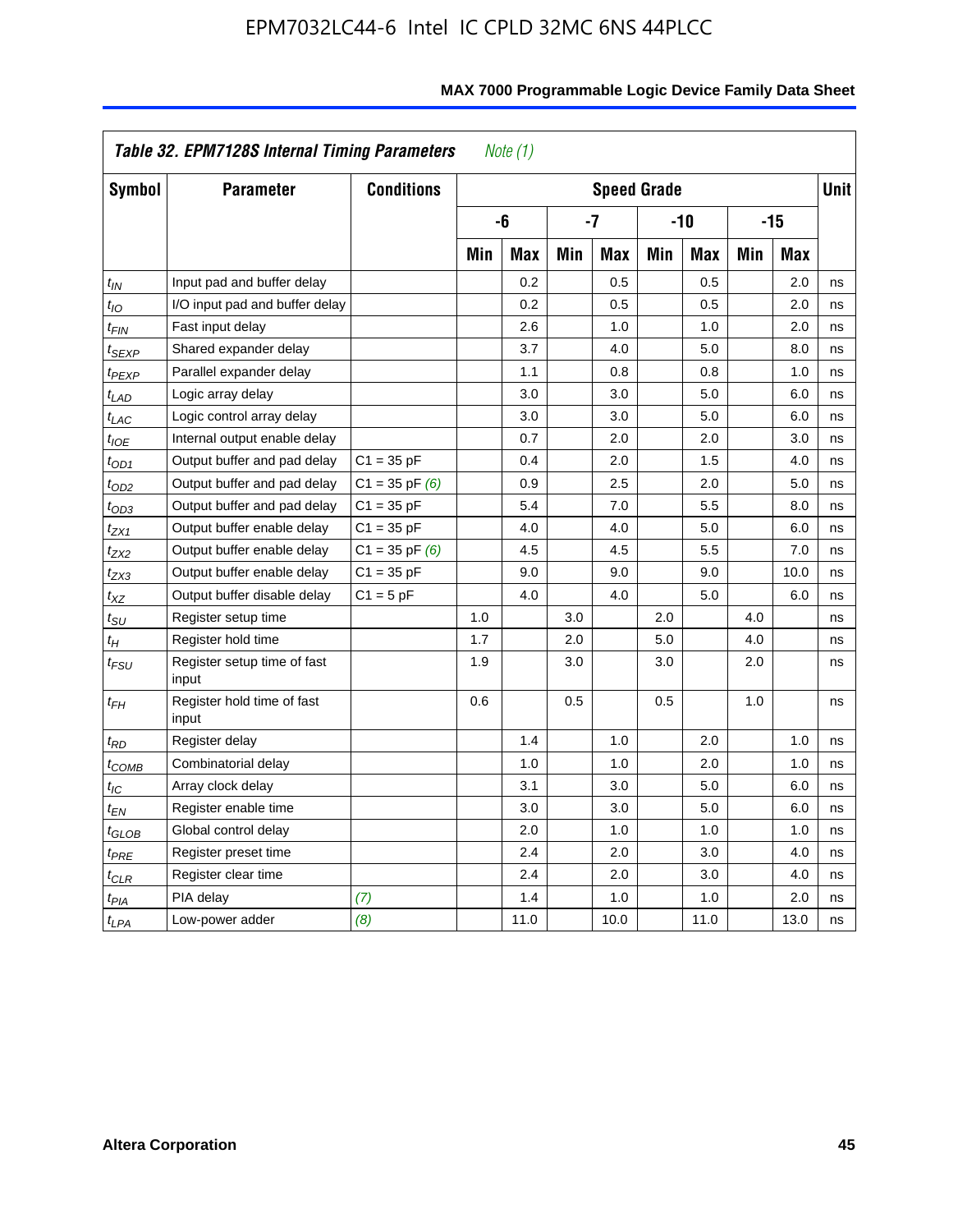#### **MAX 7000 Programmable Logic Device Family Data Sheet**

*Notes to tables:*

- (1) These values are specified under the recommended operating conditions shown in Table 14. See Figure 13 for more information on switching waveforms.
- (2) This minimum pulse width for preset and clear applies for both global clear and array controls. The  $t_{LPA}$  parameter must be added to this minimum width if the clear or reset signal incorporates the *tLAD* parameter into the signal path.
- (3) This parameter is a guideline that is sample-tested only and is based on extensive device characterization. This parameter applies for both global and array clocking.
- (4) These parameters are measured with a 16-bit loadable, enabled, up/down counter programmed into each LAB.
- (5) The  $f_{MAX}$  values represent the highest frequency for pipelined data.
- (6) Operating conditions:  $V_{\text{CCIO}} = 3.3 \text{ V} \pm 10\%$  for commercial and industrial use.
- (7) For EPM7064S-5, EPM7064S-6, EPM7128S-6, EPM7160S-6, EPM7160S-7, EPM7192S-7, and EPM7256S-7 devices, these values are specified for a PIA fan-out of one LAB (16 macrocells). For each additional LAB fan-out in these devices, add an additional 0.1 ns to the PIA timing value.
- (8) The  $t_{LPA}$  parameter must be added to the  $t_{LAD}$ ,  $t_{LAC}$ ,  $t_{IC}$ ,  $t_{EN}$ ,  $t_{SEXP}$ ,  $t_{ACL}$ , and  $t_{CPPW}$  parameters for macrocells running in the low-power mode.

| Table 33. EPM7160S External Timing Parameters (Part 1 of 2)<br>Note (1) |                                             |                    |       |            |       |            |                    |            |      |       |            |
|-------------------------------------------------------------------------|---------------------------------------------|--------------------|-------|------------|-------|------------|--------------------|------------|------|-------|------------|
| <b>Symbol</b>                                                           | <b>Parameter</b>                            | <b>Conditions</b>  |       |            |       |            | <b>Speed Grade</b> |            |      |       | Unit       |
|                                                                         |                                             |                    |       | -6         |       | $-7$       | $-10$              |            |      | $-15$ |            |
|                                                                         |                                             |                    | Min   | <b>Max</b> | Min   | <b>Max</b> | Min                | <b>Max</b> | Min  | Max   |            |
| t <sub>PD1</sub>                                                        | Input to non-registered output              | $C1 = 35 pF$       |       | 6.0        |       | 7.5        |                    | 10.0       |      | 15.0  | ns         |
| t <sub>PD2</sub>                                                        | I/O input to non-registered<br>output       | $C1 = 35 pF$       |       | 6.0        |       | 7.5        |                    | 10.0       |      | 15.0  | ns         |
| $t_{\text{SU}}$                                                         | Global clock setup time                     |                    | 3.4   |            | 4.2   |            | 7.0                |            | 11.0 |       | ns         |
| $t_H$                                                                   | Global clock hold time                      |                    | 0.0   |            | 0.0   |            | 0.0                |            | 0.0  |       | ns         |
| t <sub>FSU</sub>                                                        | Global clock setup time of fast<br>input    |                    | 2.5   |            | 3.0   |            | 3.0                |            | 3.0  |       | ns         |
| $t_{FH}$                                                                | Global clock hold time of fast<br>input     |                    | 0.0   |            | 0.0   |            | 0.5                |            | 0.0  |       | ns         |
| $t_{CO1}$                                                               | Global clock to output delay                | $C1 = 35 pF$       |       | 3.9        |       | 4.8        |                    | 5          |      | 8     | ns         |
| $t_{\mathsf{CH}}$                                                       | Global clock high time                      |                    | 3.0   |            | 3.0   |            | 4.0                |            | 5.0  |       | ns         |
| $t_{CL}$                                                                | Global clock low time                       |                    | 3.0   |            | 3.0   |            | 4.0                |            | 5.0  |       | ns         |
| t <sub>ASU</sub>                                                        | Array clock setup time                      |                    | 0.9   |            | 1.1   |            | 2.0                |            | 4.0  |       | ns         |
| $t_{AH}$                                                                | Array clock hold time                       |                    | 1.7   |            | 2.1   |            | 3.0                |            | 4.0  |       | ns         |
| $t_{ACO1}$                                                              | Array clock to output delay                 | $C1 = 35 pF$       |       | 6.4        |       | 7.9        |                    | 10.0       |      | 15.0  | ns         |
| t <sub>ACH</sub>                                                        | Array clock high time                       |                    | 3.0   |            | 3.0   |            | 4.0                |            | 6.0  |       | ns         |
| t <sub>ACL</sub>                                                        | Array clock low time                        |                    | 3.0   |            | 3.0   |            | 4.0                |            | 6.0  |       | ns         |
| tcppw                                                                   | Minimum pulse width for clear<br>and preset | (2)                | 2.5   |            | 3.0   |            | 4.0                |            | 6.0  |       | ns         |
| t <sub>ODH</sub>                                                        | Output data hold time after<br>clock        | $C1 = 35$ pF $(3)$ | 1.0   |            | 1.0   |            | 1.0                |            | 1.0  |       | ns         |
| $t_{CNT}$                                                               | Minimum global clock period                 |                    |       | 6.7        |       | 8.2        |                    | 10.0       |      | 13.0  | ns         |
| ${\sf f}_{\sf CNT}$                                                     | Maximum internal global clock<br>frequency  | (4)                | 149.3 |            | 122.0 |            | 100.0              |            | 76.9 |       | <b>MHz</b> |

#### Tables 33 and 34 show the EPM7160S AC operating conditions.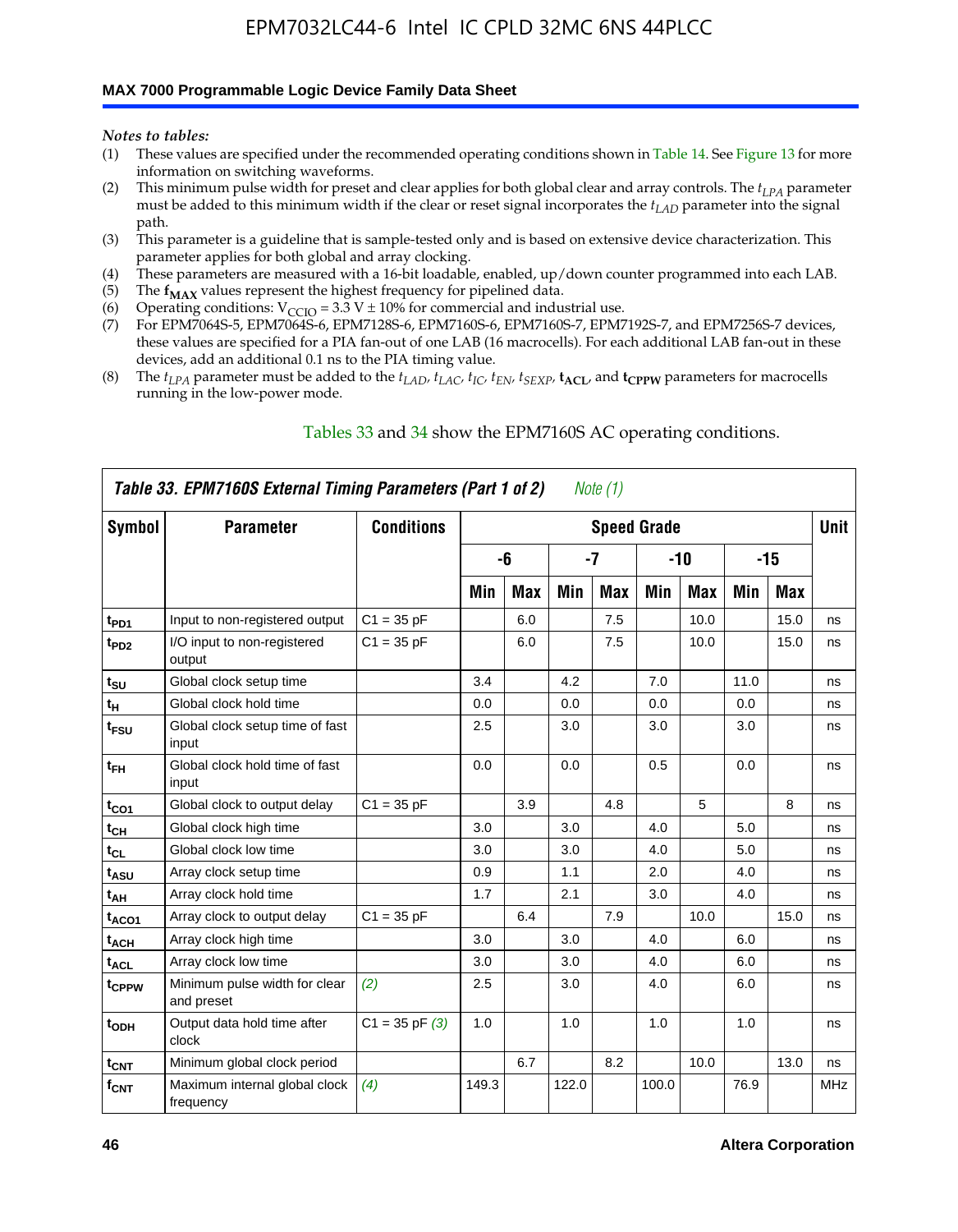| Table 33. EPM7160S External Timing Parameters (Part 2 of 2)<br>Note (1) |                                           |                   |       |                        |       |                    |       |      |       |            |             |
|-------------------------------------------------------------------------|-------------------------------------------|-------------------|-------|------------------------|-------|--------------------|-------|------|-------|------------|-------------|
| Symbol                                                                  | <b>Parameter</b>                          | <b>Conditions</b> |       |                        |       | <b>Speed Grade</b> |       |      |       |            | <b>Unit</b> |
|                                                                         |                                           |                   |       | -7<br>-10<br>-15<br>-6 |       |                    |       |      |       |            |             |
|                                                                         |                                           |                   | Min   | <b>Max</b>             | Min   | Max                | Min   | Max  | Min   | <b>Max</b> |             |
| <sup>t</sup> ACNT                                                       | Minimum array clock period                |                   |       | 6.7                    |       | 8.2                |       | 10.0 |       | 13.0       | ns          |
| <b>f<sub>ACNT</sub></b>                                                 | Maximum internal array clock<br>frequency | (4)               | 149.3 |                        | 122.0 |                    | 100.0 |      | 76.9  |            | <b>MHz</b>  |
| $f_{MAX}$                                                               | Maximum clock frequency                   | (5)               | 166.7 |                        | 166.7 |                    | 125.0 |      | 100.0 |            | <b>MHz</b>  |

| Symbol           | <b>Parameter</b>                     | <b>Conditions</b>  |     |            |     | <b>Speed Grade</b> |       |            |     |      | <b>Unit</b> |
|------------------|--------------------------------------|--------------------|-----|------------|-----|--------------------|-------|------------|-----|------|-------------|
|                  |                                      |                    |     | -6         |     | $-7$               | $-10$ |            |     | -15  |             |
|                  |                                      |                    | Min | <b>Max</b> | Min | <b>Max</b>         | Min   | <b>Max</b> | Min | Max  |             |
| $t_{IN}$         | Input pad and buffer delay           |                    |     | 0.2        |     | 0.3                |       | 0.5        |     | 2.0  | ns          |
| $t_{IO}$         | I/O input pad and buffer delay       |                    |     | 0.2        |     | 0.3                |       | 0.5        |     | 2.0  | ns          |
| $t_{FIN}$        | Fast input delay                     |                    |     | 2.6        |     | 3.2                |       | 1.0        |     | 2.0  | ns          |
| $t_{SEXP}$       | Shared expander delay                |                    |     | 3.6        |     | 4.3                |       | 5.0        |     | 8.0  | ns          |
| $t_{PEXP}$       | Parallel expander delay              |                    |     | 1.0        |     | 1.3                |       | 0.8        |     | 1.0  | ns          |
| t <sub>LAD</sub> | Logic array delay                    |                    |     | 2.8        |     | 3.4                |       | 5.0        |     | 6.0  | ns          |
| $t_{LAC}$        | Logic control array delay            |                    |     | 2.8        |     | 3.4                |       | 5.0        |     | 6.0  | ns          |
| $t_{IOE}$        | Internal output enable delay         |                    |     | 0.7        |     | 0.9                |       | 2.0        |     | 3.0  | ns          |
| $t_{OD1}$        | Output buffer and pad delay          | $C1 = 35 pF$       |     | 0.4        |     | 0.5                |       | 1.5        |     | 4.0  | ns          |
| $t_{OD2}$        | Output buffer and pad delay          | $C1 = 35$ pF $(6)$ |     | 0.9        |     | 1.0                |       | 2.0        |     | 5.0  | ns          |
| $t_{OD3}$        | Output buffer and pad delay          | $C1 = 35 pF$       |     | 5.4        |     | 5.5                |       | 5.5        |     | 8.0  | ns          |
| $t_{ZX1}$        | Output buffer enable delay           | $C1 = 35 pF$       |     | 4.0        |     | 4.0                |       | 5.0        |     | 6.0  | ns          |
| $t_{ZX2}$        | Output buffer enable delay           | $C1 = 35$ pF $(6)$ |     | 4.5        |     | 4.5                |       | 5.5        |     | 7.0  | ns          |
| $t_{ZX3}$        | Output buffer enable delay           | $C1 = 35 pF$       |     | 9.0        |     | 9.0                |       | 9.0        |     | 10.0 | ns          |
| $t_{XZ}$         | Output buffer disable delay          | $C1 = 5pF$         |     | 4.0        |     | 4.0                |       | 5.0        |     | 6.0  | ns          |
| $t_{\rm SU}$     | Register setup time                  |                    | 1.0 |            | 1.2 |                    | 2.0   |            | 4.0 |      | ns          |
| $t_H$            | Register hold time                   |                    | 1.6 |            | 2.0 |                    | 3.0   |            | 4.0 |      | ns          |
| $t_{FSU}$        | Register setup time of fast<br>input |                    | 1.9 |            | 2.2 |                    | 3.0   |            | 2.0 |      | ns          |
| $t_{FH}$         | Register hold time of fast<br>input  |                    | 0.6 |            | 0.8 |                    | 0.5   |            | 1.0 |      | ns          |
| $t_{RD}$         | Register delay                       |                    |     | 1.3        |     | 1.6                |       | 2.0        |     | 1.0  | ns          |
| $t_{COMB}$       | Combinatorial delay                  |                    |     | 1.0        |     | 1.3                |       | 2.0        |     | 1.0  | ns          |
| $t_{IC}$         | Array clock delay                    |                    |     | 2.9        |     | 3.5                |       | 5.0        |     | 6.0  | ns          |
| $t_{EN}$         | Register enable time                 |                    |     | 2.8        |     | 3.4                |       | 5.0        |     | 6.0  | ns          |
| $t_{GLOB}$       | Global control delay                 |                    |     | 2.0        |     | 2.4                |       | 1.0        |     | 1.0  | ns          |
| $t_{PRE}$        | Register preset time                 |                    |     | 2.4        |     | 3.0                |       | 3.0        |     | 4.0  | ns          |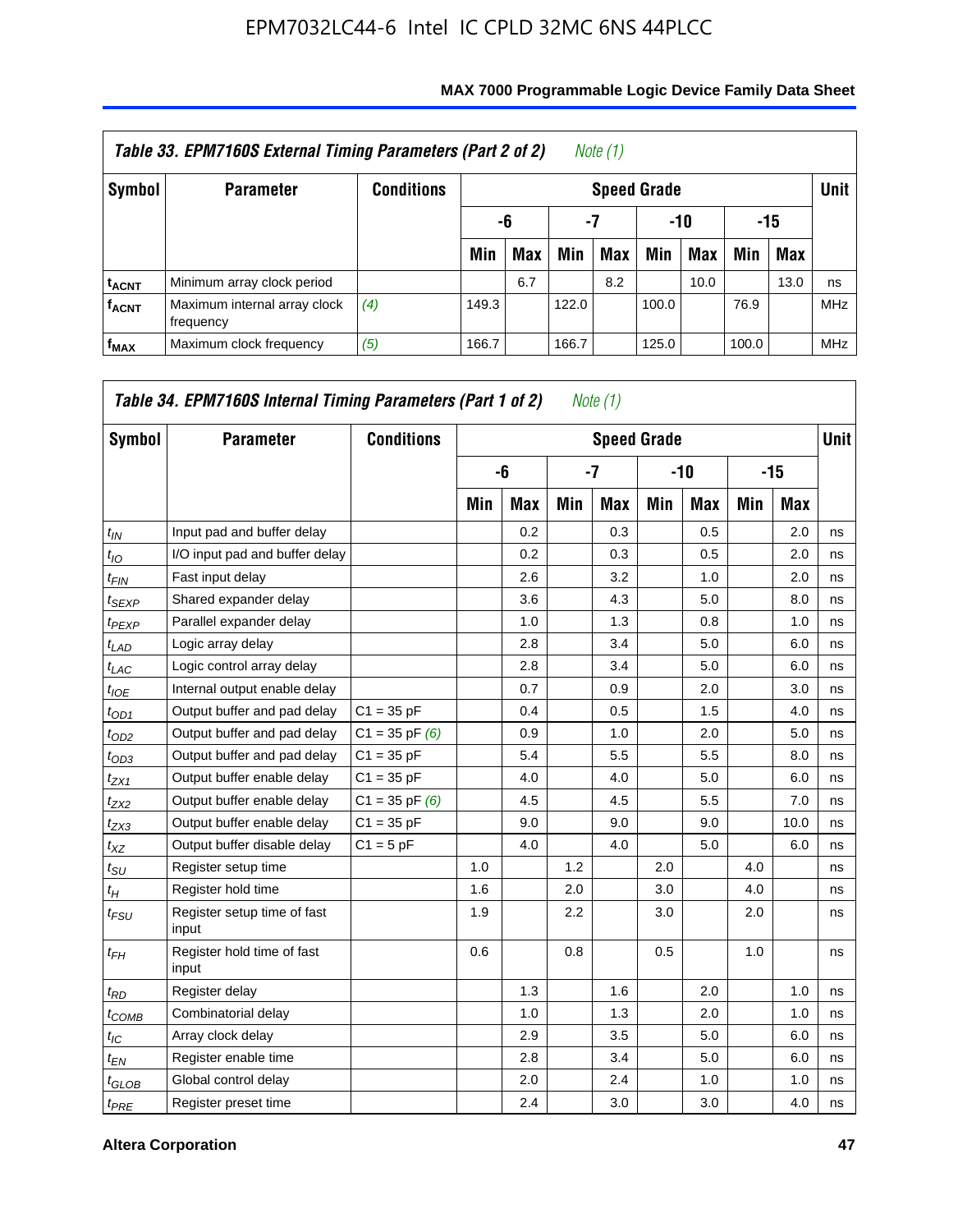#### **MAX 7000 Programmable Logic Device Family Data Sheet**

|           | Table 34. EPM7160S Internal Timing Parameters (Part 2 of 2)<br>Note (1) |                   |                          |      |     |                    |     |      |     |            |             |  |  |
|-----------|-------------------------------------------------------------------------|-------------------|--------------------------|------|-----|--------------------|-----|------|-----|------------|-------------|--|--|
| Symbol    | <b>Parameter</b>                                                        | <b>Conditions</b> |                          |      |     | <b>Speed Grade</b> |     |      |     |            | <b>Unit</b> |  |  |
|           |                                                                         |                   | $-10$<br>-6<br>-15<br>-7 |      |     |                    |     |      |     |            |             |  |  |
|           |                                                                         |                   | Min                      | Max  | Min | Max                | Min | Max  | Min | <b>Max</b> |             |  |  |
| $t_{CLR}$ | Register clear time                                                     |                   |                          | 2.4  |     | 3.0                |     | 3.0  |     | 4.0        | ns          |  |  |
| $t_{PIA}$ | PIA delay                                                               | (7)               |                          | 1.6  |     | 2.0                |     | 1.0  |     | 2.0        | ns          |  |  |
| $t_{LPA}$ | Low-power adder                                                         | (8)               |                          | 11.0 |     | 10.0               |     | 11.0 |     | 13.0       | ns          |  |  |

*Notes to tables:*

- (1) These values are specified under the recommended operating conditions shown in Table 14. See Figure 13 for more information on switching waveforms.
- (2) This minimum pulse width for preset and clear applies for both global clear and array controls. The  $t_{LPA}$  parameter must be added to this minimum width if the clear or reset signal incorporates the *t<sub>LAD</sub>* parameter into the signal path.
- (3) This parameter is a guideline that is sample-tested only and is based on extensive device characterization. This parameter applies for both global and array clocking.
- (4) These parameters are measured with a 16-bit loadable, enabled, up/down counter programmed into each LAB.
- (5) The  $f_{MAX}$  values represent the highest frequency for pipelined data.
- (6) Operating conditions:  $V_{\text{CCIO}} = 3.3 V \pm 10\%$  for commercial and industrial use.
- (7) For EPM7064S-5, EPM7064S-6, EPM7128S-6, EPM7160S-6, EPM7160S-7, EPM7192S-7, and EPM7256S-7 devices, these values are specified for a PIA fan-out of one LAB (16 macrocells). For each additional LAB fan-out in these devices, add an additional 0.1 ns to the PIA timing value.
- (8) The  $t_{LPA}$  parameter must be added to the  $t_{LAP}$ ,  $t_{LAC}$ ,  $t_{IC}$ ,  $t_{EN}$ ,  $t_{SEXP}$ ,  $t_{ACL}$ , and  $t_{CPPW}$  parameters for macrocells running in the low-power mode.

| Table 35. EPM7192S External Timing Parameters (Part 1 of 2)<br>Note (1) |                                          |                   |                    |      |     |            |       |      |    |  |  |  |
|-------------------------------------------------------------------------|------------------------------------------|-------------------|--------------------|------|-----|------------|-------|------|----|--|--|--|
| Symbol                                                                  | <b>Parameter</b>                         | <b>Conditions</b> | <b>Speed Grade</b> |      |     |            |       |      |    |  |  |  |
|                                                                         |                                          |                   |                    | $-7$ |     | -10        | $-15$ |      |    |  |  |  |
|                                                                         |                                          |                   | Min                | Max  | Min | <b>Max</b> | Min   | Max  |    |  |  |  |
| t <sub>PD1</sub>                                                        | Input to non-registered output           | $C1 = 35 pF$      |                    | 7.5  |     | 10.0       |       | 15.0 | ns |  |  |  |
| $t_{PD2}$                                                               | I/O input to non-registered<br>output    | $C1 = 35 pF$      |                    | 7.5  |     | 10.0       |       | 15.0 | ns |  |  |  |
| $t_{\scriptstyle\text{SU}}$                                             | Global clock setup time                  |                   | 4.1                |      | 7.0 |            | 11.0  |      | ns |  |  |  |
| $t_H$                                                                   | Global clock hold time                   |                   | 0.0                |      | 0.0 |            | 0.0   |      | ns |  |  |  |
| t <sub>FSU</sub>                                                        | Global clock setup time of fast<br>input |                   | 3.0                |      | 3.0 |            | 3.0   |      | ns |  |  |  |
| $t_{FH}$                                                                | Global clock hold time of fast<br>input  |                   | 0.0                |      | 0.5 |            | 0.0   |      | ns |  |  |  |
| $t_{CO1}$                                                               | Global clock to output delay             | $C1 = 35 pF$      |                    | 4.7  |     | 5.0        |       | 8.0  | ns |  |  |  |
| $t_{CH}$                                                                | Global clock high time                   |                   | 3.0                |      | 4.0 |            | 5.0   |      | ns |  |  |  |
| $t_{CL}$                                                                | Global clock low time                    |                   | 3.0                |      | 4.0 |            | 5.0   |      | ns |  |  |  |
| t <sub>ASU</sub>                                                        | Array clock setup time                   |                   | 1.0                |      | 2.0 |            | 4.0   |      | ns |  |  |  |

#### Tables 35 and 36 show the EPM7192S AC operating conditions.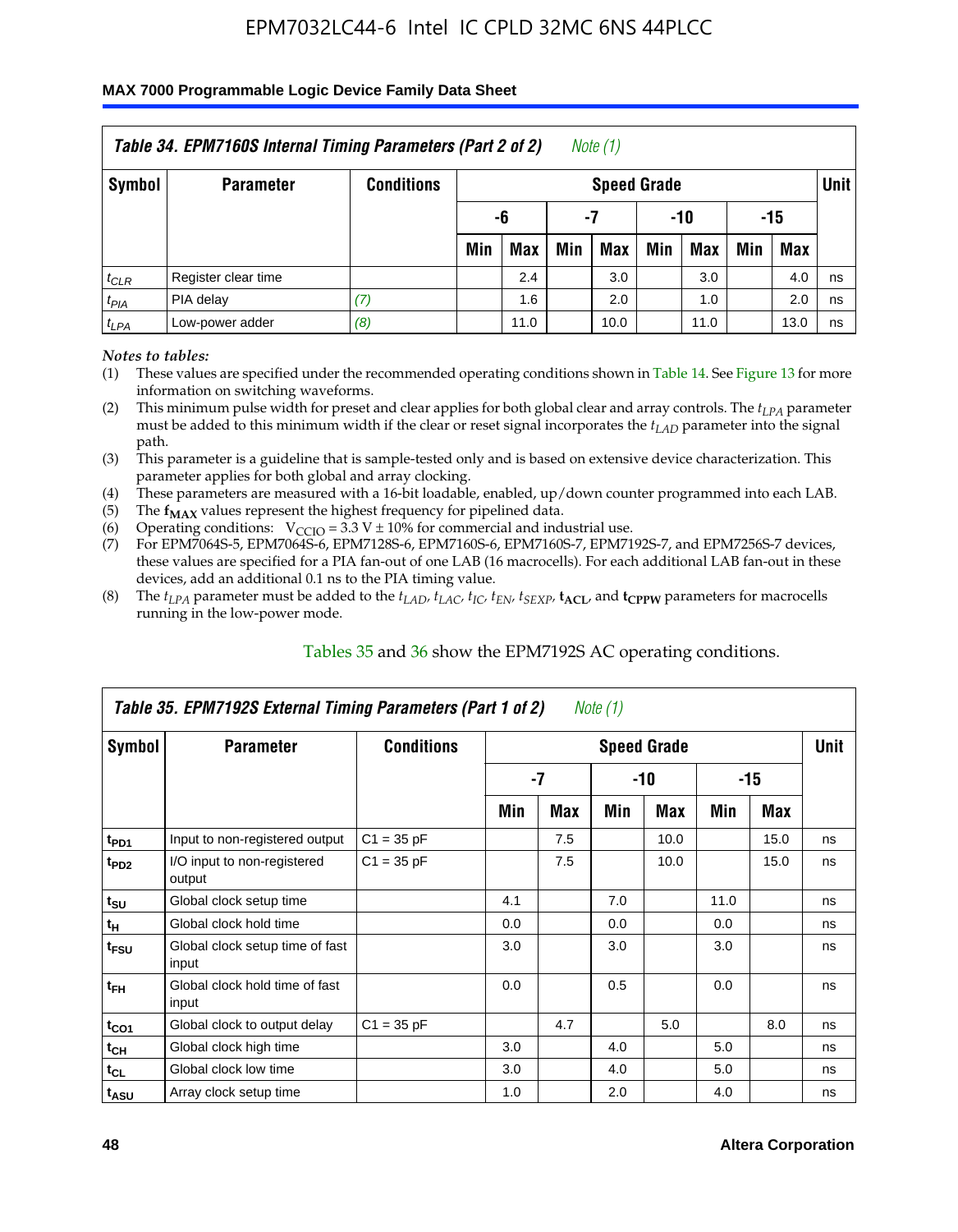| Table 35. EPM7192S External Timing Parameters (Part 2 of 2)<br>Note (1) |                                             |                    |                    |      |       |      |       |      |            |  |  |  |
|-------------------------------------------------------------------------|---------------------------------------------|--------------------|--------------------|------|-------|------|-------|------|------------|--|--|--|
| Symbol                                                                  | <b>Parameter</b>                            | <b>Conditions</b>  | <b>Speed Grade</b> |      |       |      |       |      |            |  |  |  |
|                                                                         |                                             |                    |                    | $-7$ | -10   |      | -15   |      |            |  |  |  |
|                                                                         |                                             |                    | Min                | Max  | Min   | Max  | Min   | Max  |            |  |  |  |
| t <sub>АН</sub>                                                         | Array clock hold time                       |                    | 1.8                |      | 3.0   |      | 4.0   |      | ns         |  |  |  |
| t <sub>ACO1</sub>                                                       | Array clock to output delay                 | $C1 = 35 pF$       |                    | 7.8  |       | 10.0 |       | 15.0 | ns         |  |  |  |
| t <sub>АСН</sub>                                                        | Array clock high time                       |                    | 3.0                |      | 4.0   |      | 6.0   |      | ns         |  |  |  |
| <sup>t</sup> ACL                                                        | Array clock low time                        |                    | 3.0                |      | 4.0   |      | 6.0   |      | ns         |  |  |  |
| t <sub>CPPW</sub>                                                       | Minimum pulse width for clear<br>and preset | (2)                | 3.0                |      | 4.0   |      | 6.0   |      | ns         |  |  |  |
| $t_{ODH}$                                                               | Output data hold time after<br>clock        | $C1 = 35$ pF $(3)$ | 1.0                |      | 1.0   |      | 1.0   |      | ns         |  |  |  |
| $t_{\text{CNT}}$                                                        | Minimum global clock period                 |                    |                    | 8.0  |       | 10.0 |       | 13.0 | ns         |  |  |  |
| $f_{\text{CNT}}$                                                        | Maximum internal global clock<br>frequency  | (4)                | 125.0              |      | 100.0 |      | 76.9  |      | <b>MHz</b> |  |  |  |
| <b>t<sub>ACNT</sub></b>                                                 | Minimum array clock period                  |                    |                    | 8.0  |       | 10.0 |       | 13.0 | ns         |  |  |  |
| <b>f<sub>ACNT</sub></b>                                                 | Maximum internal array clock<br>frequency   | (4)                | 125.0              |      | 100.0 |      | 76.9  |      | <b>MHz</b> |  |  |  |
| f <sub>MAX</sub>                                                        | Maximum clock frequency                     | (5)                | 166.7              |      | 125.0 |      | 100.0 |      | <b>MHz</b> |  |  |  |

|                               | Table 36. EPM7192S Internal Timing Parameters (Part 1 of 2) |                    |      | Note (1) |     |                    |       |      |      |
|-------------------------------|-------------------------------------------------------------|--------------------|------|----------|-----|--------------------|-------|------|------|
| Symbol                        | <b>Parameter</b>                                            | <b>Conditions</b>  |      |          |     | <b>Speed Grade</b> |       |      | Unit |
|                               |                                                             |                    | $-7$ |          | -10 |                    | $-15$ |      |      |
|                               |                                                             |                    | Min  | Max      | Min | <b>Max</b>         | Min   | Max  |      |
| $t_{IN}$                      | Input pad and buffer delay                                  |                    |      | 0.3      |     | 0.5                |       | 2.0  | ns   |
| $t_{IO}$                      | I/O input pad and buffer delay                              |                    |      | 0.3      |     | 0.5                |       | 2.0  | ns   |
| $t_{FIN}$                     | Fast input delay                                            |                    |      | 3.2      |     | 1.0                |       | 2.0  | ns   |
| $t_{SEXP}$                    | Shared expander delay                                       |                    |      | 4.2      |     | 5.0                |       | 8.0  | ns   |
| $t_{PEXP}$                    | Parallel expander delay                                     |                    |      | 1.2      |     | 0.8                |       | 1.0  | ns   |
| $t_{LAD}$                     | Logic array delay                                           |                    |      | 3.1      |     | 5.0                |       | 6.0  | ns   |
| $t_{LAC}$                     | Logic control array delay                                   |                    |      | 3.1      |     | 5.0                |       | 6.0  | ns   |
| $t_{IOE}$                     | Internal output enable delay                                |                    |      | 0.9      |     | 2.0                |       | 3.0  | ns   |
| $t_{OD1}$                     | Output buffer and pad delay                                 | $C1 = 35 pF$       |      | 0.5      |     | 1.5                |       | 4.0  | ns   |
| $t_{OD2}$                     | Output buffer and pad delay                                 | $C1 = 35$ pF $(6)$ |      | 1.0      |     | 2.0                |       | 5.0  | ns   |
| $t_{OD3}$                     | Output buffer and pad delay                                 | $C1 = 35 pF$       |      | 5.5      |     | 5.5                |       | 7.0  | ns   |
| $t_{ZX1}$                     | Output buffer enable delay                                  | $C1 = 35 pF$       |      | 4.0      |     | 5.0                |       | 6.0  | ns   |
| $t_{ZX2}$                     | Output buffer enable delay                                  | $C1 = 35$ pF $(6)$ |      | 4.5      |     | 5.5                |       | 7.0  | ns   |
| $t_{ZX3}$                     | Output buffer enable delay                                  | $C1 = 35 pF$       |      | 9.0      |     | 9.0                |       | 10.0 | ns   |
| $t_{XZ}$                      | Output buffer disable delay                                 | $C1 = 5$ pF        |      | 4.0      |     | 5.0                |       | 6.0  | ns   |
| $t_{\scriptstyle\textrm{SU}}$ | Register setup time                                         |                    | 1.1  |          | 2.0 |                    | 4.0   |      | ns   |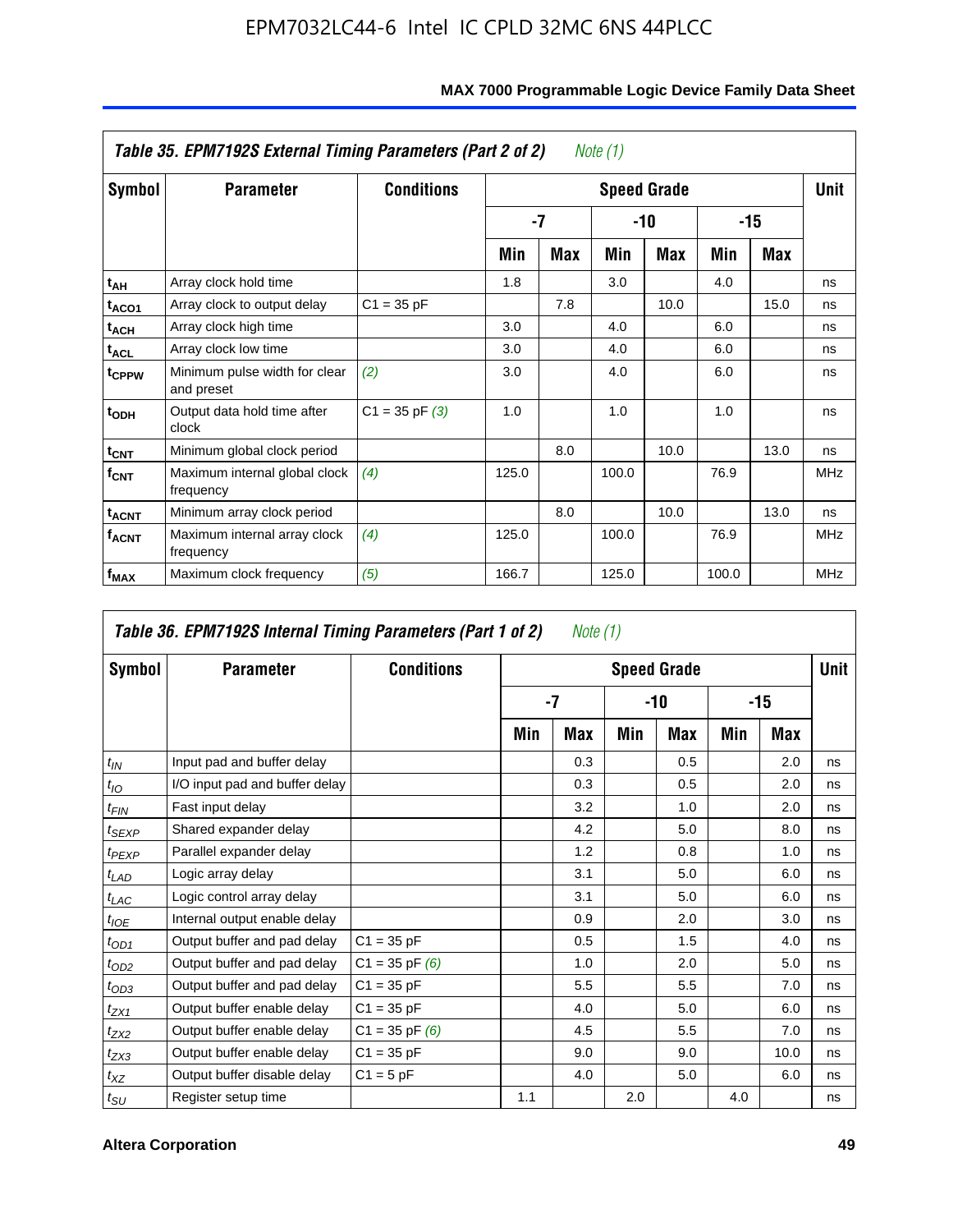| Table 36. EPM7192S Internal Timing Parameters (Part 2 of 2)<br>Note (1) |                                      |                   |     |      |     |                    |     |       |      |  |  |
|-------------------------------------------------------------------------|--------------------------------------|-------------------|-----|------|-----|--------------------|-----|-------|------|--|--|
| Symbol                                                                  | <b>Parameter</b>                     | <b>Conditions</b> |     |      |     | <b>Speed Grade</b> |     |       | Unit |  |  |
|                                                                         |                                      |                   |     | -7   |     | -10                |     | $-15$ |      |  |  |
|                                                                         |                                      |                   | Min | Max  | Min | Max                | Min | Max   |      |  |  |
| $t_H$                                                                   | Register hold time                   |                   | 1.7 |      | 3.0 |                    | 4.0 |       | ns   |  |  |
| $t_{\mathit{FSU}}$                                                      | Register setup time of fast<br>input |                   | 2.3 |      | 3.0 |                    | 2.0 |       | ns   |  |  |
| $t_{FH}$                                                                | Register hold time of fast<br>input  |                   | 0.7 |      | 0.5 |                    | 1.0 |       | ns   |  |  |
| $t_{RD}$                                                                | Register delay                       |                   |     | 1.4  |     | 2.0                |     | 1.0   | ns   |  |  |
| $t_{COMB}$                                                              | Combinatorial delay                  |                   |     | 1.2  |     | 2.0                |     | 1.0   | ns   |  |  |
| $t_{IC}$                                                                | Array clock delay                    |                   |     | 3.2  |     | 5.0                |     | 6.0   | ns   |  |  |
| $t_{EN}$                                                                | Register enable time                 |                   |     | 3.1  |     | 5.0                |     | 6.0   | ns   |  |  |
| $t_{GLOB}$                                                              | Global control delay                 |                   |     | 2.5  |     | 1.0                |     | 1.0   | ns   |  |  |
| $t_{PRE}$                                                               | Register preset time                 |                   |     | 2.7  |     | 3.0                |     | 4.0   | ns   |  |  |
| $t_{CLR}$                                                               | Register clear time                  |                   |     | 2.7  |     | 3.0                |     | 4.0   | ns   |  |  |
| t <sub>PIA</sub>                                                        | PIA delay                            | (7)               |     | 2.4  |     | 1.0                |     | 2.0   | ns   |  |  |
| $t_{LPA}$                                                               | Low-power adder                      | (8)               |     | 10.0 |     | 11.0               |     | 13.0  | ns   |  |  |

#### **MAX 7000 Programmable Logic Device Family Data Sheet**

#### *Notes to tables:*

- (1) These values are specified under the recommended operating conditions shown in Table 14. See Figure 13 for more information on switching waveforms.
- (2) This minimum pulse width for preset and clear applies for both global clear and array controls. The *tLPA* parameter must be added to this minimum width if the clear or reset signal incorporates the *t<sub>LAD</sub>* parameter into the signal path.
- (3) This parameter is a guideline that is sample-tested only and is based on extensive device characterization. This parameter applies for both global and array clocking.
- (4) These parameters are measured with a 16-bit loadable, enabled, up/down counter programmed into each LAB.
- (5) The  $f_{MAX}$  values represent the highest frequency for pipelined data.
- (6) Operating conditions:  $V_{\text{CCIO}} = 3.3 \text{ V} \pm 10\%$  for commercial and industrial use.
- (7) For EPM7064S-5, EPM7064S-6, EPM7128S-6, EPM7160S-6, EPM7160S-7, EPM7192S-7, and EPM7256S-7 devices, these values are specified for a PIA fan-out of one LAB (16 macrocells). For each additional LAB fan-out in these devices, add an additional 0.1 ns to the PIA timing value.
- (8) The  $t_{LPA}$  parameter must be added to the  $t_{LAD}$ ,  $t_{LAC}$ ,  $t_{IC}$ ,  $t_{EN}$ ,  $t_{SIX}$ ,  $t_{ACL}$ , and  $t_{CPW}$  parameters for macrocells running in the low-power mode.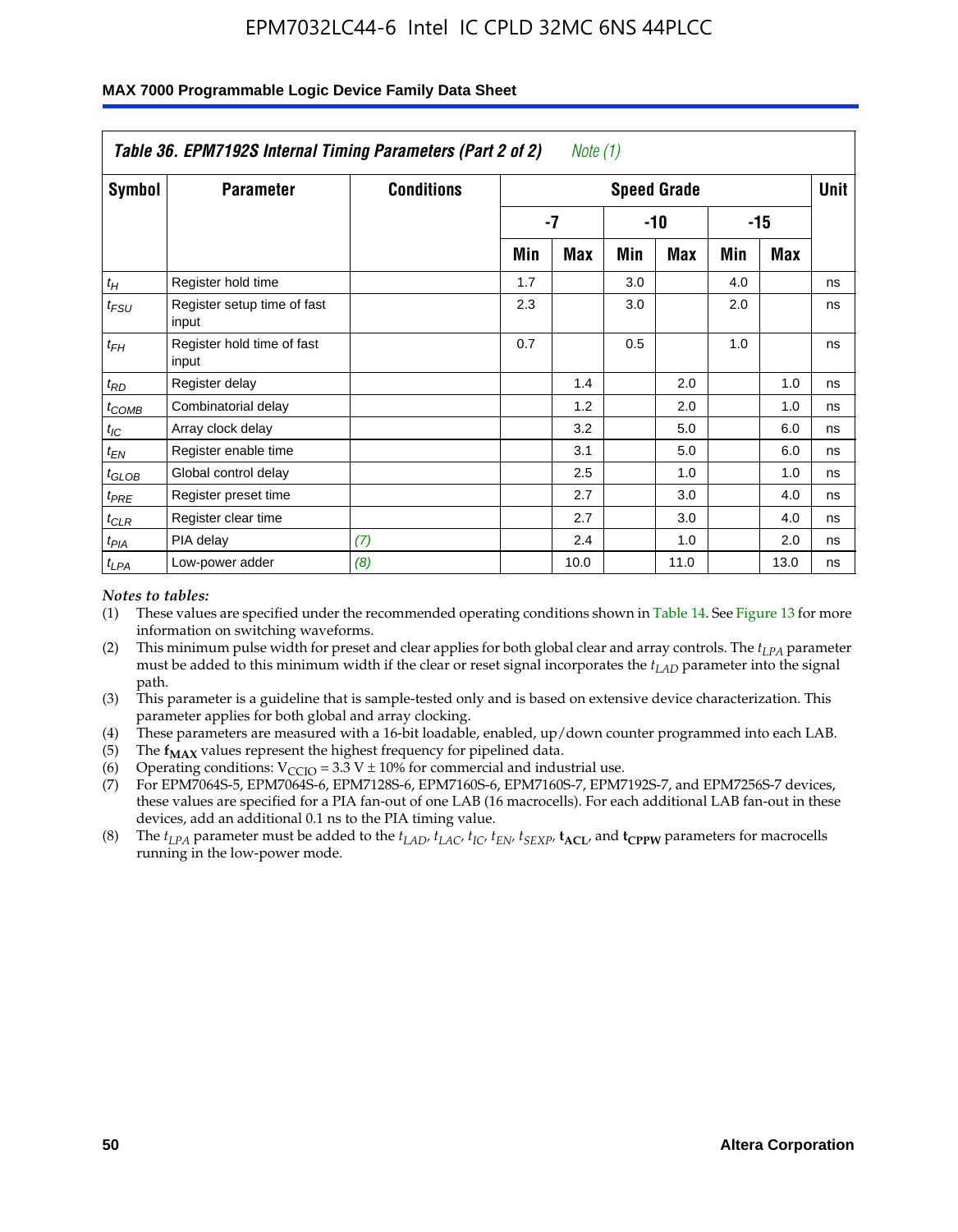| MAX 7000 Programmable Logic Device Family Data Sheet |  |
|------------------------------------------------------|--|
|------------------------------------------------------|--|

|                         | Table 37. EPM7256S External Timing Parameters |                    | Note $(1)$ |                      |       |                    |       |            |             |  |
|-------------------------|-----------------------------------------------|--------------------|------------|----------------------|-------|--------------------|-------|------------|-------------|--|
| <b>Symbol</b>           | <b>Parameter</b>                              | <b>Conditions</b>  |            |                      |       | <b>Speed Grade</b> |       |            | <b>Unit</b> |  |
|                         |                                               |                    |            | $-7$<br>$-15$<br>-10 |       |                    |       |            |             |  |
|                         |                                               |                    | Min        | <b>Max</b>           | Min   | <b>Max</b>         | Min   | <b>Max</b> |             |  |
| t <sub>PD1</sub>        | Input to non-registered output                | $C1 = 35 pF$       |            | 7.5                  |       | 10.0               |       | 15.0       | ns          |  |
| $t_{PD2}$               | I/O input to non-registered<br>output         | $C1 = 35 pF$       |            | 7.5                  |       | 10.0               |       | 15.0       | ns          |  |
| $t_{\rm SU}$            | Global clock setup time                       |                    | 3.9        |                      | 7.0   |                    | 11.0  |            | ns          |  |
| tμ                      | Global clock hold time                        |                    | 0.0        |                      | 0.0   |                    | 0.0   |            | ns          |  |
| t <sub>FSU</sub>        | Global clock setup time of fast<br>input      |                    | 3.0        |                      | 3.0   |                    | 3.0   |            | ns          |  |
| $t_{FH}$                | Global clock hold time of fast<br>input       |                    | 0.0        |                      | 0.5   |                    | 0.0   |            | ns          |  |
| t <sub>CO1</sub>        | Global clock to output delay                  | $C1 = 35 pF$       |            | 4.7                  |       | 5.0                |       | 8.0        | ns          |  |
| $t_{\mathsf{CH}}$       | Global clock high time                        |                    | 3.0        |                      | 4.0   |                    | 5.0   |            | ns          |  |
| $t_{CL}$                | Global clock low time                         |                    | 3.0        |                      | 4.0   |                    | 5.0   |            | ns          |  |
| t <sub>ASU</sub>        | Array clock setup time                        |                    | 0.8        |                      | 2.0   |                    | 4.0   |            | ns          |  |
| t <sub>АН</sub>         | Array clock hold time                         |                    | 1.9        |                      | 3.0   |                    | 4.0   |            | ns          |  |
| t <sub>ACO1</sub>       | Array clock to output delay                   | $C1 = 35 pF$       |            | 7.8                  |       | 10.0               |       | 15.0       | ns          |  |
| $t_{ACH}$               | Array clock high time                         |                    | 3.0        |                      | 4.0   |                    | 6.0   |            | ns          |  |
| $t_{\sf ACL}$           | Array clock low time                          |                    | 3.0        |                      | 4.0   |                    | 6.0   |            | ns          |  |
| t <sub>CPPW</sub>       | Minimum pulse width for clear<br>and preset   | (2)                | 3.0        |                      | 4.0   |                    | 6.0   |            | ns          |  |
| t <sub>ODH</sub>        | Output data hold time after<br>clock          | $C1 = 35$ pF $(3)$ | 1.0        |                      | 1.0   |                    | 1.0   |            | ns          |  |
| $t_{\mathsf{CNT}}$      | Minimum global clock period                   |                    |            | 7.8                  |       | 10.0               |       | 13.0       | ns          |  |
| $f_{CNT}$               | Maximum internal global clock<br>frequency    | (4)                | 128.2      |                      | 100.0 |                    | 76.9  |            | MHz         |  |
| <b>t<sub>ACNT</sub></b> | Minimum array clock period                    |                    |            | 7.8                  |       | 10.0               |       | 13.0       | ns          |  |
| f <sub>ACNT</sub>       | Maximum internal array clock<br>frequency     | (4)                | 128.2      |                      | 100.0 |                    | 76.9  |            | <b>MHz</b>  |  |
| f <sub>MAX</sub>        | Maximum clock frequency                       | (5)                | 166.7      |                      | 125.0 |                    | 100.0 |            | MHz         |  |

### Tables 37 and 38 show the EPM7256S AC operating conditions.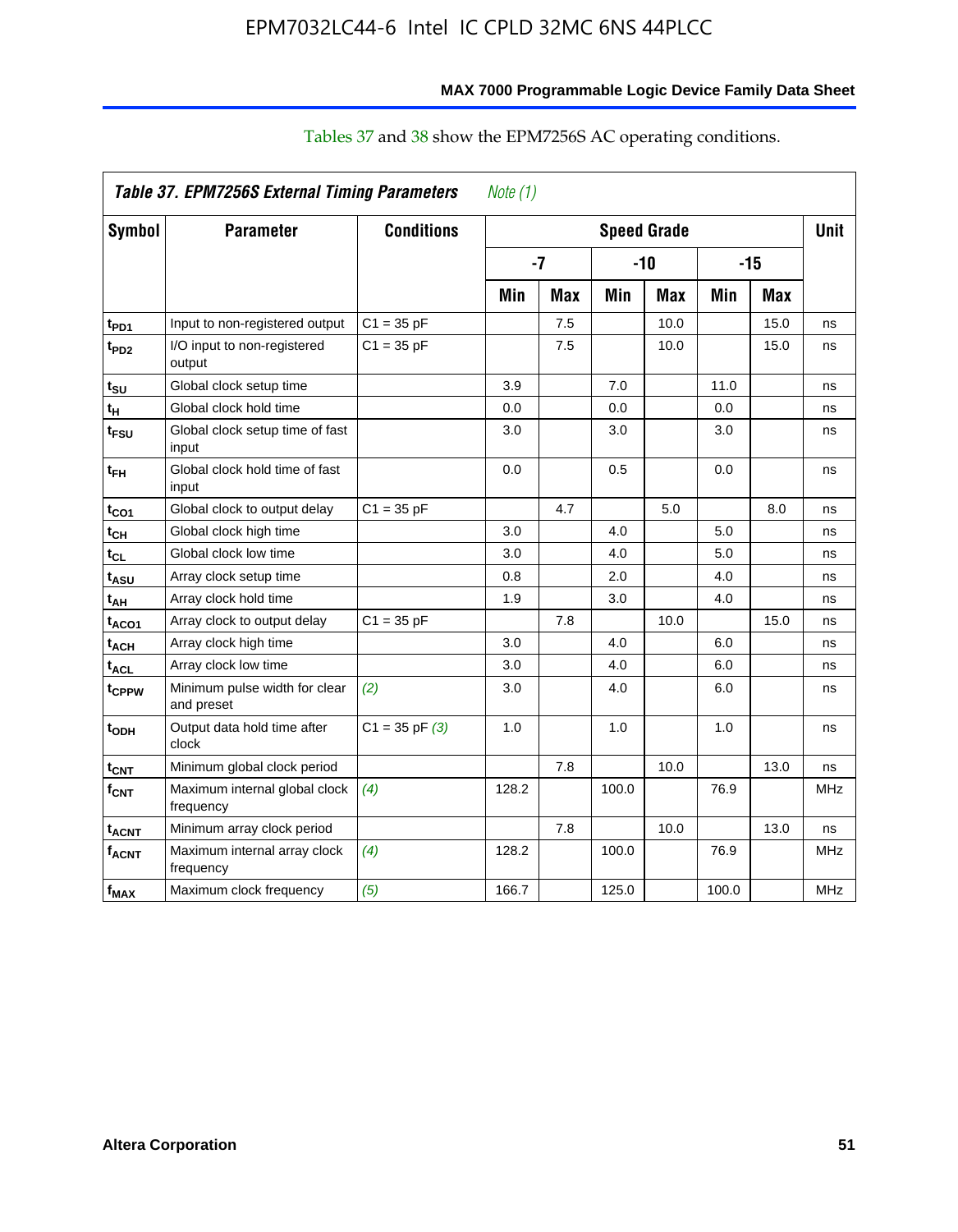| Symbol                      | <b>Parameter</b>                     | <b>Conditions</b>  | <b>Speed Grade</b> |            |       |            |       | <b>Unit</b> |    |
|-----------------------------|--------------------------------------|--------------------|--------------------|------------|-------|------------|-------|-------------|----|
|                             |                                      |                    | $-7$               |            | $-10$ |            | $-15$ |             |    |
|                             |                                      |                    | Min                | <b>Max</b> | Min   | <b>Max</b> | Min   | <b>Max</b>  |    |
| $t_{IN}$                    | Input pad and buffer delay           |                    |                    | 0.3        |       | 0.5        |       | 2.0         | ns |
| $t_{IO}$                    | I/O input pad and buffer delay       |                    |                    | 0.3        |       | 0.5        |       | 2.0         | ns |
| t <sub>FIN</sub>            | Fast input delay                     |                    |                    | 3.4        |       | 1.0        |       | 2.0         | ns |
| t <sub>SEXP</sub>           | Shared expander delay                |                    |                    | 3.9        |       | 5.0        |       | 8.0         | ns |
| t <sub>PEXP</sub>           | Parallel expander delay              |                    |                    | 1.1        |       | 0.8        |       | 1.0         | ns |
| t <sub>LAD</sub>            | Logic array delay                    |                    |                    | 2.6        |       | 5.0        |       | 6.0         | ns |
| $t_{LAC}$                   | Logic control array delay            |                    |                    | 2.6        |       | 5.0        |       | 6.0         | ns |
| $t_{IOE}$                   | Internal output enable delay         |                    |                    | 0.8        |       | 2.0        |       | 3.0         | ns |
| $t_{OD1}$                   | Output buffer and pad delay          | $C1 = 35 pF$       |                    | 0.5        |       | 1.5        |       | 4.0         | ns |
| t <sub>OD2</sub>            | Output buffer and pad delay          | $C1 = 35$ pF $(6)$ |                    | 1.0        |       | 2.0        |       | 5.0         | ns |
| $t_{OD3}$                   | Output buffer and pad delay          | $C1 = 35 pF$       |                    | 5.5        |       | 5.5        |       | 8.0         | ns |
| t <sub>ZX1</sub>            | Output buffer enable delay           | $C1 = 35 pF$       |                    | 4.0        |       | 5.0        |       | 6.0         | ns |
| t <sub>ZX2</sub>            | Output buffer enable delay           | $C1 = 35$ pF $(6)$ |                    | 4.5        |       | 5.5        |       | 7.0         | ns |
| t <sub>ZX3</sub>            | Output buffer enable delay           | $C1 = 35 pF$       |                    | 9.0        |       | 9.0        |       | 10.0        | ns |
| $t_{\chi Z}$                | Output buffer disable delay          | $C1 = 5pF$         |                    | 4.0        |       | 5.0        |       | 6.0         | ns |
| $t_{\scriptstyle\text{SU}}$ | Register setup time                  |                    | 1.1                |            | 2.0   |            | 4.0   |             | ns |
| $t_H$                       | Register hold time                   |                    | 1.6                |            | 3.0   |            | 4.0   |             | ns |
| t <sub>FSU</sub>            | Register setup time of fast<br>input |                    | 2.4                |            | 3.0   |            | 2.0   |             | ns |
| $t_{FH}$                    | Register hold time of fast<br>input  |                    | 0.6                |            | 0.5   |            | 1.0   |             | ns |
| $t_{RD}$                    | Register delay                       |                    |                    | 1.1        |       | 2.0        |       | 1.0         | ns |
| $t_{COMB}$                  | Combinatorial delay                  |                    |                    | 1.1        |       | 2.0        |       | 1.0         | ns |
| t <sub>IC</sub>             | Array clock delay                    |                    |                    | 2.9        |       | 5.0        |       | 6.0         | ns |
| t <sub>EN</sub>             | Register enable time                 |                    |                    | 2.6        |       | 5.0        |       | 6.0         | ns |
| t <sub>GLOB</sub>           | Global control delay                 |                    |                    | 2.8        |       | 1.0        |       | 1.0         | ns |
| $t_{PRE}$                   | Register preset time                 |                    |                    | 2.7        |       | 3.0        |       | 4.0         | ns |
| $t_{\sf CLR}$               | Register clear time                  |                    |                    | 2.7        |       | 3.0        |       | 4.0         | ns |
| $t_{PIA}$                   | PIA delay                            | (7)                |                    | 3.0        |       | 1.0        |       | 2.0         | ns |
| $t_{LPA}$                   | Low-power adder                      | (8)                |                    | 10.0       |       | 11.0       |       | 13.0        | ns |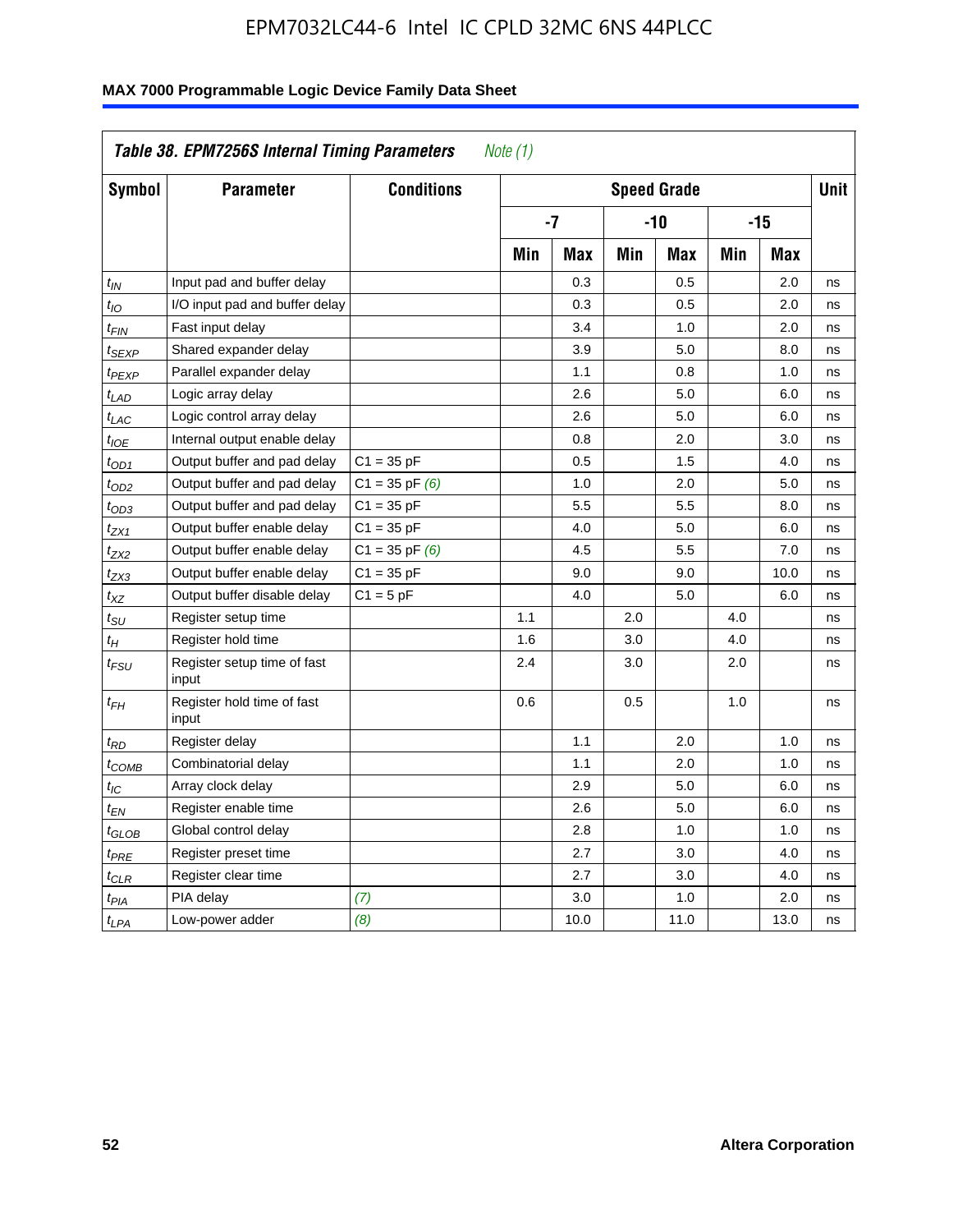**MAX 7000 Programmable Logic Device Family Data Sheet**

#### *Notes to tables:*

- (1) These values are specified under the recommended operating conditions shown in Table 14. See Figure 13 for more information on switching waveforms.
- (2) This minimum pulse width for preset and clear applies for both global clear and array controls. The  $t_{LPA}$  parameter must be added to this minimum width if the clear or reset signal incorporates the *tLAD* parameter into the signal path.
- (3) This parameter is a guideline that is sample-tested only and is based on extensive device characterization. This parameter applies for both global and array clocking.
- (4) These parameters are measured with a 16-bit loadable, enabled, up/down counter programmed into each LAB.
- (5) The  $f_{MAX}$  values represent the highest frequency for pipelined data.
- (6) Operating conditions:  $V_{\text{CCIO}} = 3.3 \text{ V} \pm 10\%$  for commercial and industrial use.
- (7) For EPM7064S-5, EPM7064S-6, EPM7128S-6, EPM7160S-6, EPM7160S-7, EPM7192S-7, and EPM7256S-7 devices, these values are specified for a PIA fan-out of one LAB (16 macrocells). For each additional LAB fan-out in these devices, add an additional 0.1 ns to the PIA timing value.
- (8) The  $t_{LPA}$  parameter must be added to the  $t_{LAD}$ ,  $t_{LAC}$ ,  $t_{IC}$ ,  $t_{EN}$ ,  $t_{SEXP}$ ,  $t_{ACL}$ , and  $t_{CPPW}$  parameters for macrocells running in the low-power mode.

### **Power Consumption**

[Supply power \(P\) versus frequency \(](http://www.altera.com/literature/an/an074.pdf) $f_{MAX}$  in MHz) for MAX 7000 devices is calculated with the following equation:

 $P = P_{INT} + P_{IO} = I_{CCLNT} \times V_{CC} + P_{IO}$ 

The  $P_{IO}$  value, which depends on the device output load characteristics and switching frequency, can be calculated using the guidelines given in *Application Note 74 (Evaluating Power for Altera Devices)*.

The  $I_{\text{CCINT}}$  value, which depends on the switching frequency and the application logic, is calculated with the following equation:

 $I_{\text{CCTNT}} =$ 

 $A \times MC_{TON} + B \times (MC_{DEFU} - MC_{TON}) + C \times MC_{LISED} \times f_{MAX} \times tog_{LC}$ 

The parameters in this equation are shown below:

| $MC$ <sub>TON</sub> | = Number of macrocells with the Turbo Bit option turned on,                |
|---------------------|----------------------------------------------------------------------------|
|                     | as reported in the MAX+PLUS II Report File (.rpt)                          |
| MC <sub>DFV</sub>   | = Number of macrocells in the device                                       |
|                     | $MC_{\text{USED}}$ = Total number of macrocells in the design, as reported |
|                     | in the MAX+PLUS II Report File (.rpt)                                      |
| $f_{MAX}$           | = Highest clock frequency to the device                                    |
| $tog_{LC}$          | = Average ratio of logic cells toggling at each clock                      |
|                     | (typically 0.125)                                                          |
| A, B, C             | = Constants, shown in Table 39                                             |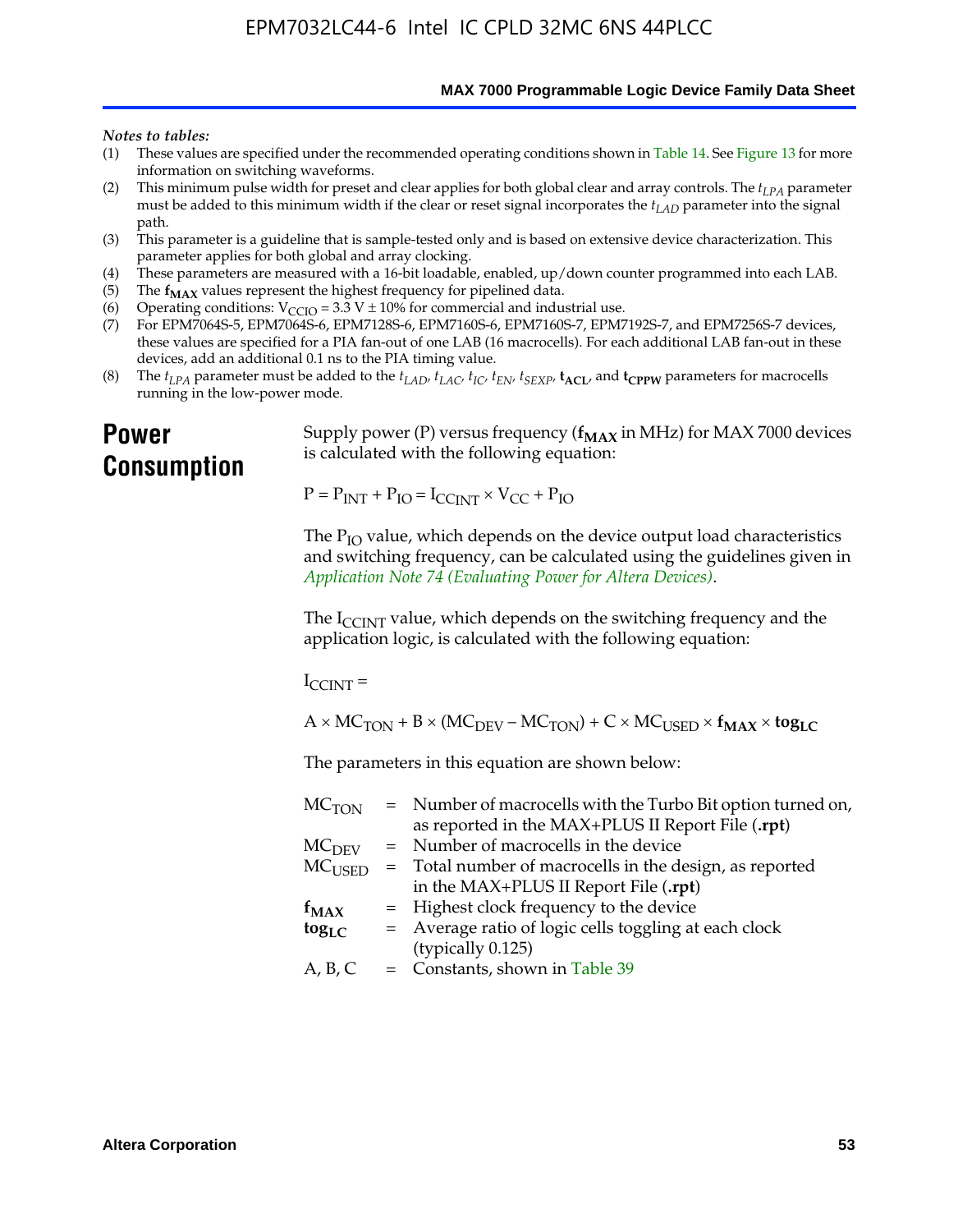|  | MAX 7000 Programmable Logic Device Family Data Sheet |
|--|------------------------------------------------------|
|--|------------------------------------------------------|

| Table 39. MAX 7000 I <sub>CC</sub> Equation Constants |      |      |       |  |  |
|-------------------------------------------------------|------|------|-------|--|--|
| <b>Device</b>                                         | A    | B    | C     |  |  |
| EPM7032                                               | 1.87 | 0.52 | 0.144 |  |  |
| EPM7064                                               | 1.63 | 0.74 | 0.144 |  |  |
| EPM7096                                               | 1.63 | 0.74 | 0.144 |  |  |
| <b>EPM7128E</b>                                       | 1.17 | 0.54 | 0.096 |  |  |
| EPM7160E                                              | 1.17 | 0.54 | 0.096 |  |  |
| <b>EPM7192E</b>                                       | 1.17 | 0.54 | 0.096 |  |  |
| <b>EPM7256E</b>                                       | 1.17 | 0.54 | 0.096 |  |  |
| <b>EPM7032S</b>                                       | 0.93 | 0.40 | 0.040 |  |  |
| <b>EPM7064S</b>                                       | 0.93 | 0.40 | 0.040 |  |  |
| <b>EPM7128S</b>                                       | 0.93 | 0.40 | 0.040 |  |  |
| EPM7160S                                              | 0.93 | 0.40 | 0.040 |  |  |
| <b>EPM7192S</b>                                       | 0.93 | 0.40 | 0.040 |  |  |
| <b>EPM7256S</b>                                       | 0.93 | 0.40 | 0.040 |  |  |

This calculation provides an  $I_{CC}$  estimate based on typical conditions using a pattern of a 16-bit, loadable, enabled, up/down counter in each LAB with no output load. Actual  $I_{CC}$  values should be verified during operation because this measurement is sensitive to the actual pattern in the device and the environmental operating conditions.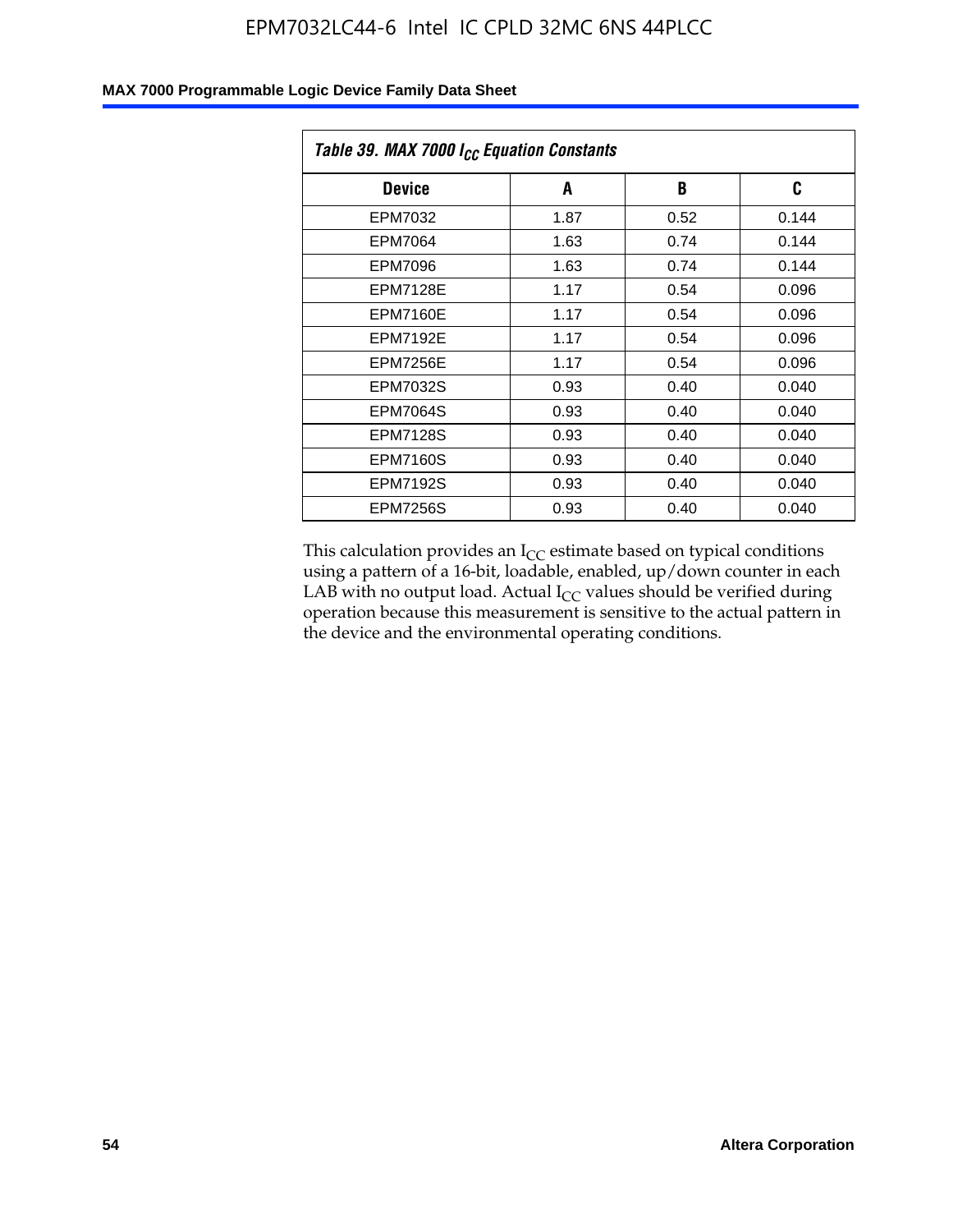**MAX 7000 Programmable Logic Device Family Data Sheet**

Figure 14 shows typical supply current versus frequency for MAX 7000 devices.

*Figure 14. I<sub>CC</sub> vs. Frequency for MAX 7000 Devices (Part 1 of 2)* 



**EPM7096**

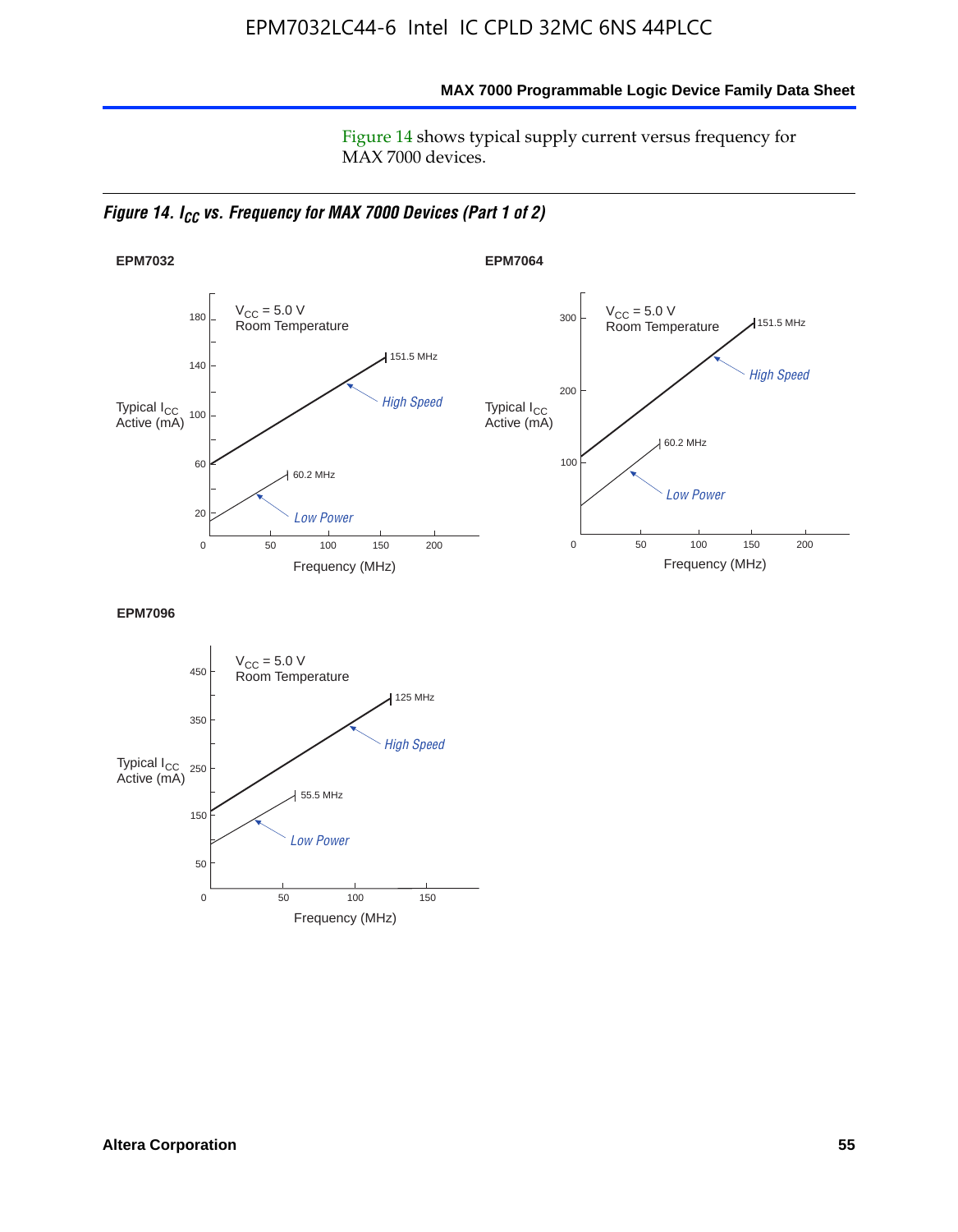

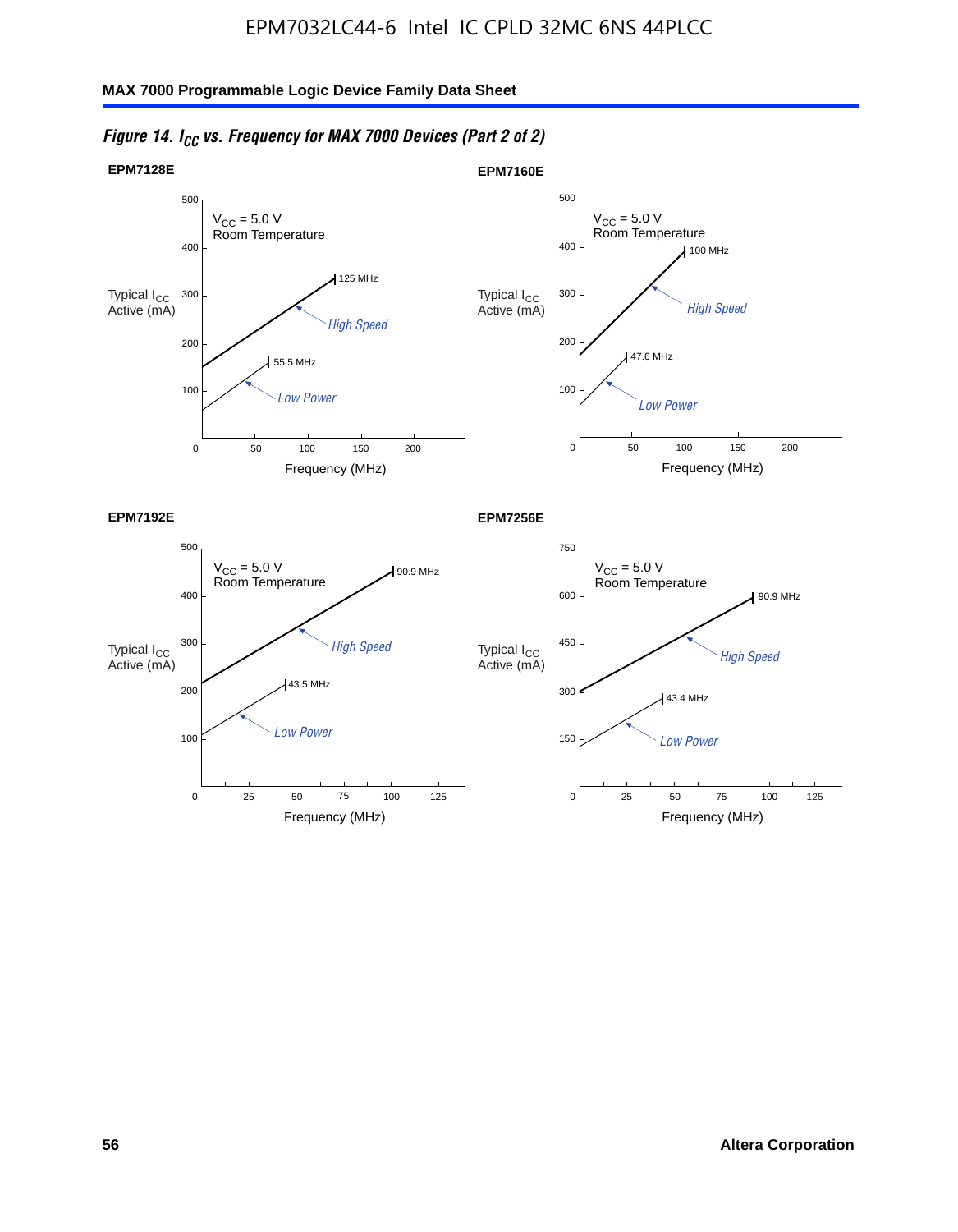#### **MAX 7000 Programmable Logic Device Family Data Sheet**

Figure 15 shows typical supply current versus frequency for MAX 7000S devices.

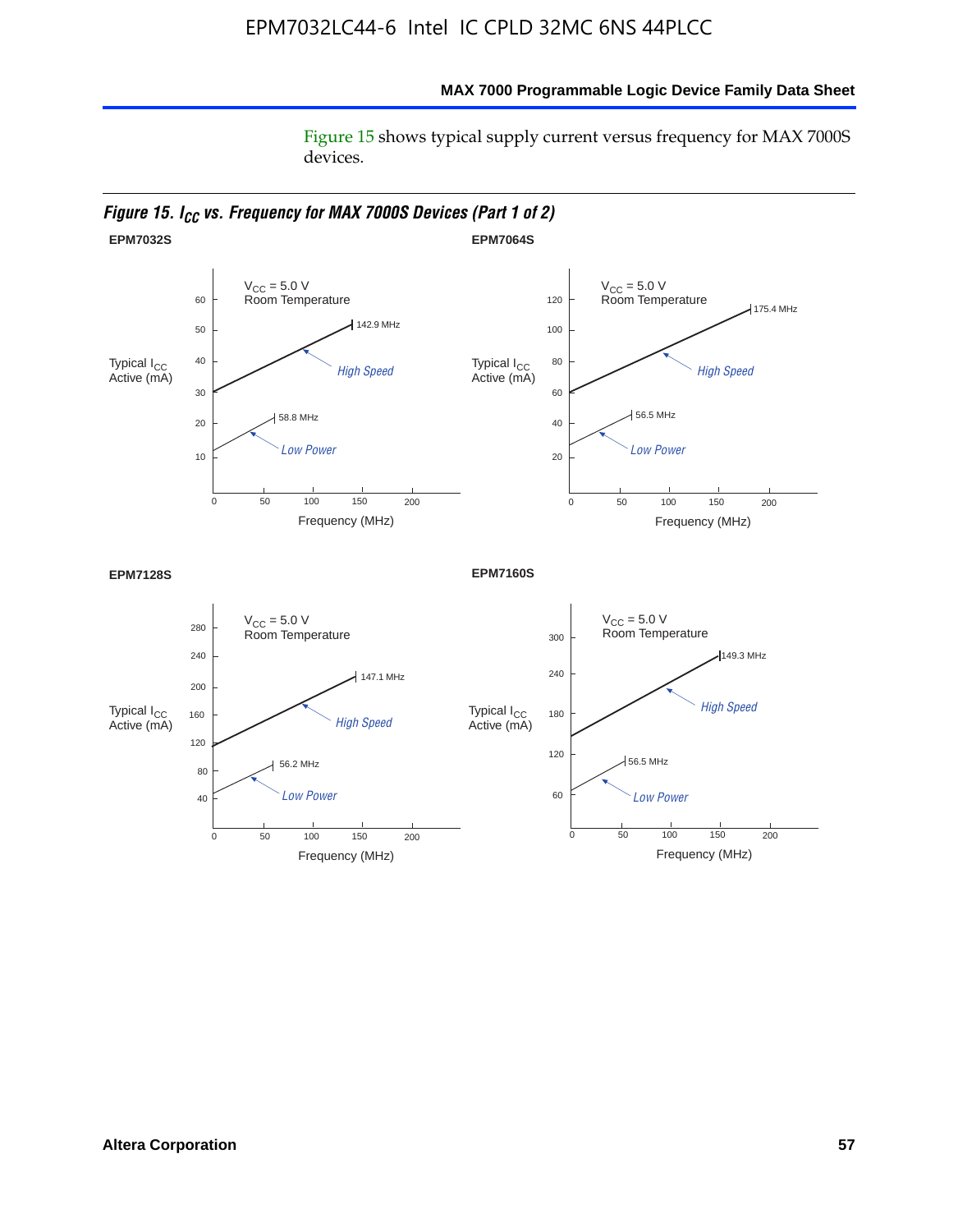#### **EPM7192S** V<sub>CC</sub> = 5.0 V<br>Room Temperature 0 Frequency (MHz) High Speed Low Power 25 100 125 125.0 MHz 55.6 MHz 60 120 180 240 300 50 75 **EPM7256S** V<sub>CC</sub> = 5.0 V<br>Room Temperature 0 Frequency (MHz) High Speed Low Power 25 100 125 128.2 MHz 56.2 MHz 100 200 300 400 50 75 Typical I<sub>CC</sub><br>Active (mA) Typical I<sub>CC</sub> Typical I<sub>CC</sub> Typical I<sub>C</sub> Typical I<sub>C</sub> Typical I<sub>C</sub> Typical I<sub>C</sub> Typical I<sub>C</sub> Typical I<sub>C</sub> Typical I<sub>C</sub> Typical I<sub>C</sub> Typical I<sub>C</sub> Typical I<sub>C</sub> Typical I<sub>C</sub> Typical I<sub>C</sub> Typical I<sub>C</sub> Typical I<sub>C</sub> Typical I<sub>C</sub> Typical I<sub>CC</sub><br>Active (mA)

#### *Figure 15. I<sub>CC</sub> vs. Frequency for MAX 7000S Devices (Part 2 of 2)*

## **Device Pin-Outs**

See the Altera web site (**http://www.altera.com**) or the *Altera Digital Library* for pin-out information.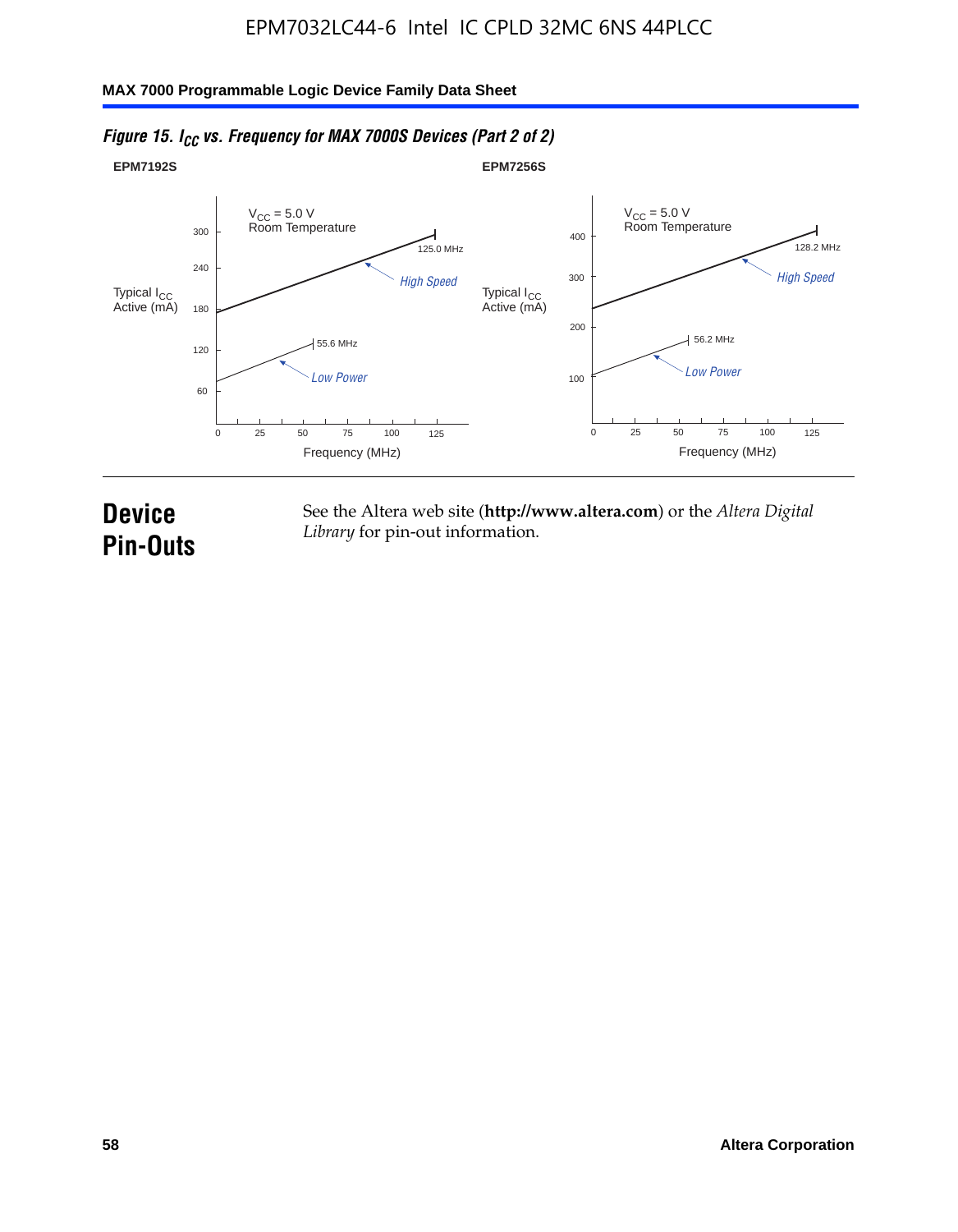#### **MAX 7000 Programmable Logic Device Family Data Sheet**

Figures 16 through 22 show the package pin-out diagrams for MAX 7000 devices.



#### *Notes:*

- (1) The pin functions shown in parenthesis are only available in MAX 7000E and MAX 7000S devices.
- (2) JTAG ports are available in MAX 7000S devices only.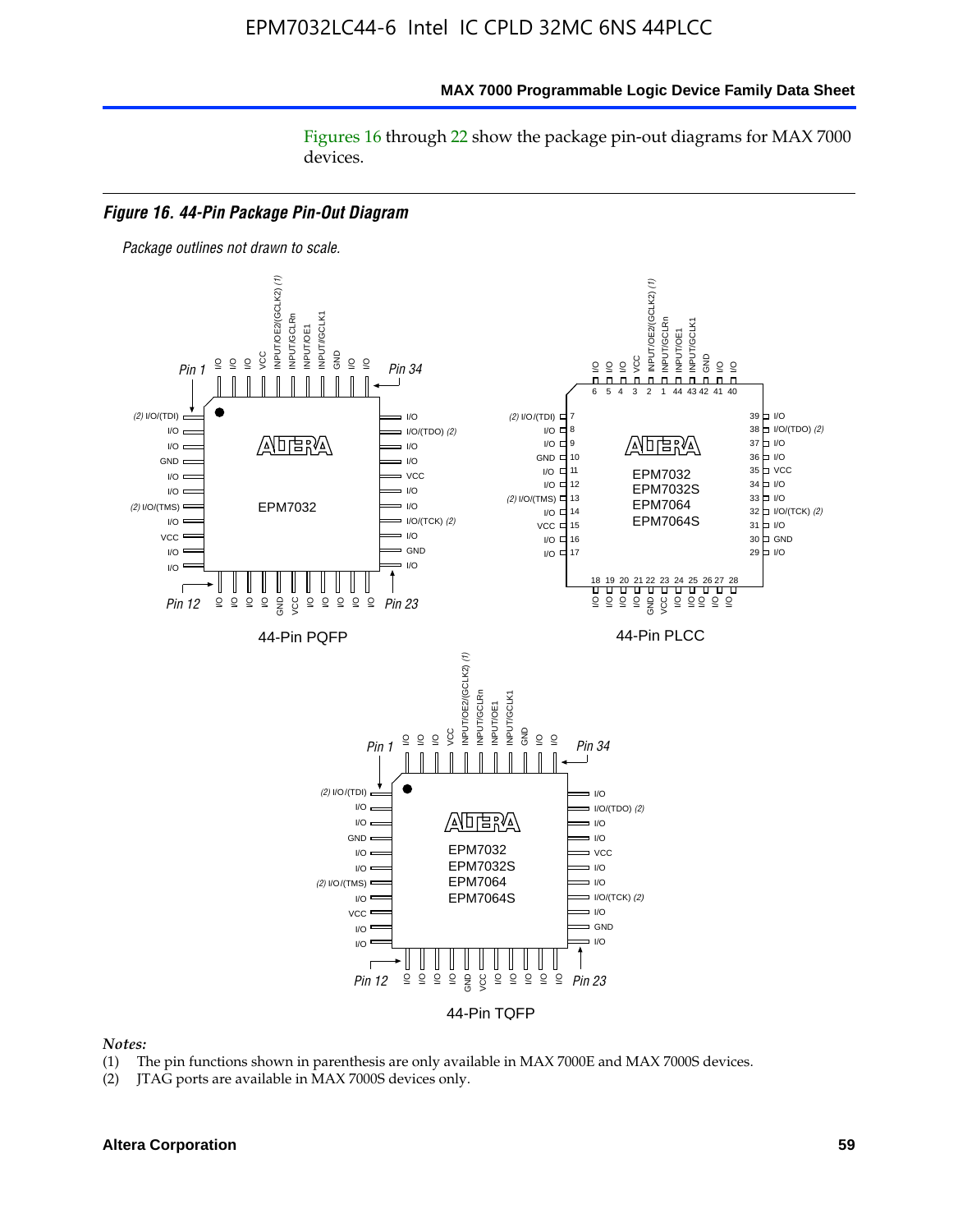#### *Figure 17. 68-Pin Package Pin-Out Diagram*

*Package outlines not drawn to scale.*



## *Notes:*<br>(1) T

- The pin functions shown in parenthesis are only available in MAX 7000E and MAX 7000S devices.
- (2) JTAG ports are available in MAX 7000S devices only.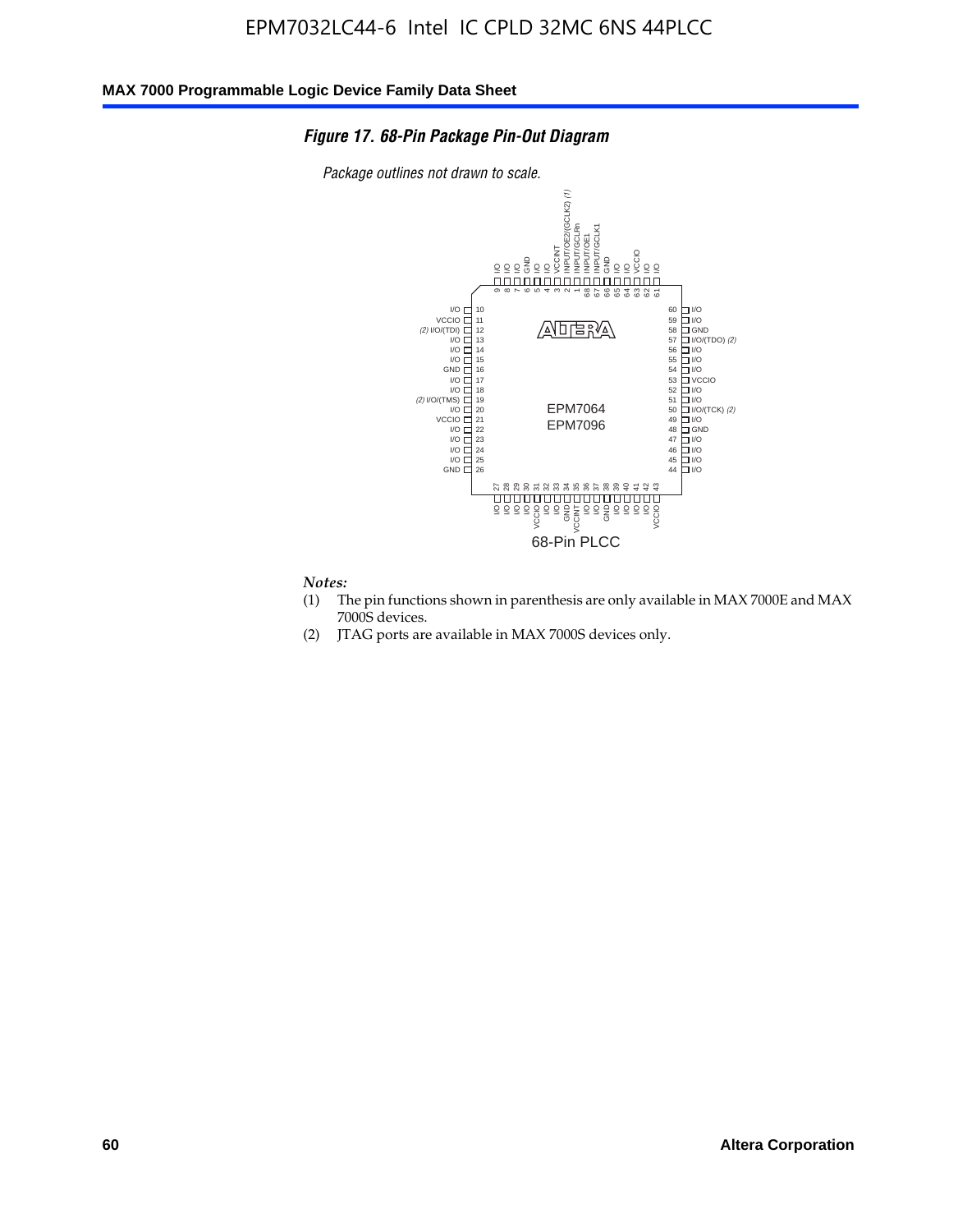#### *Figure 18. 84-Pin Package Pin-Out Diagram*

*Package outline not drawn to scale.*



84-Pin PLCC

*Notes:*

- (1) Pins 6, 39, 46, and 79 are no-connect (N.C.) pins on EPM7096, EPM7160E, and EPM7160S devices.
- (2) The pin functions shown in parenthesis are only available in MAX 7000E and MAX 7000S devices.
-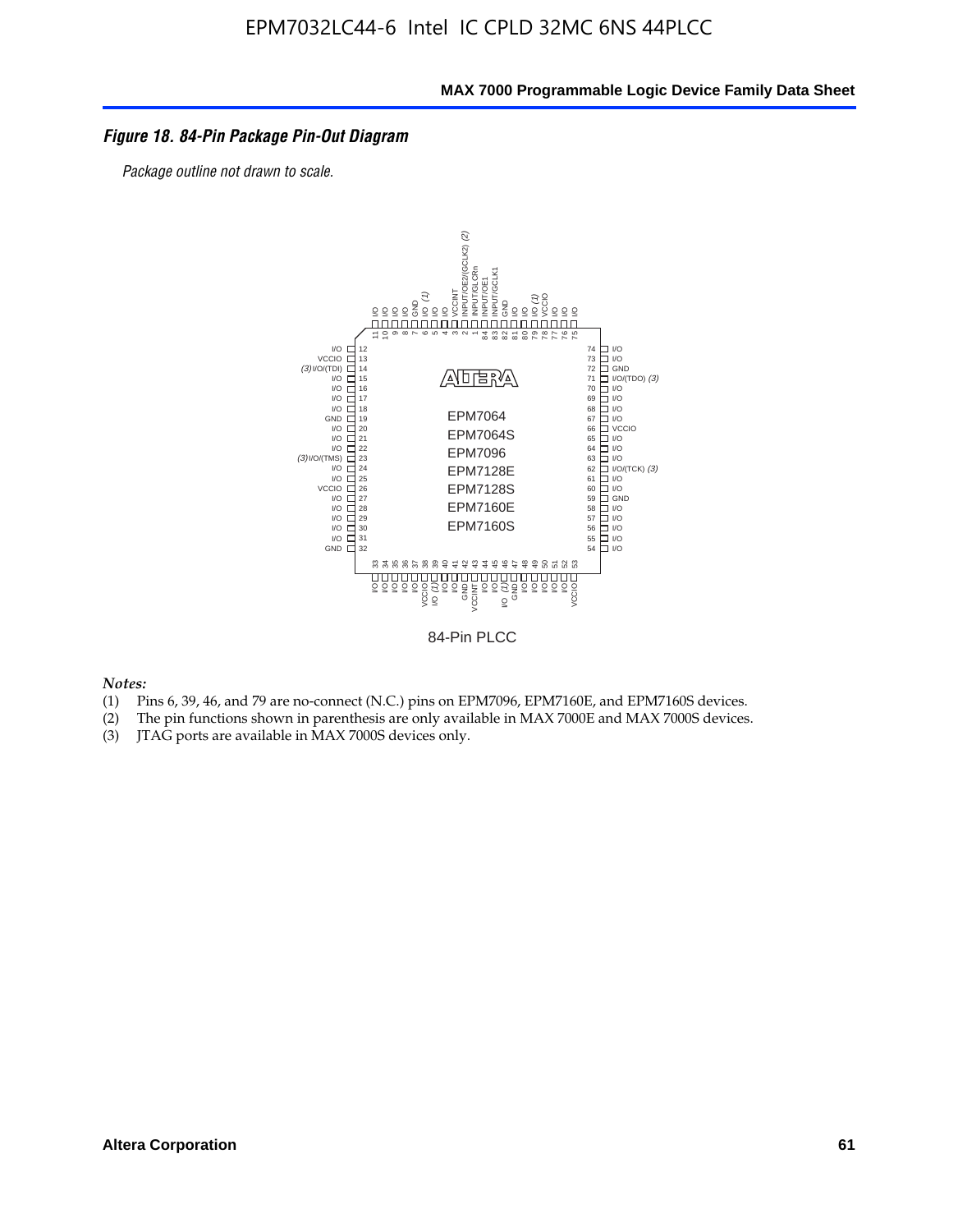#### *Figure 19. 100-Pin Package Pin-Out Diagram*

*Package outline not drawn to scale.*



#### *Figure 20. 160-Pin Package Pin-Out Diagram*

*Package outline not drawn to scale.*

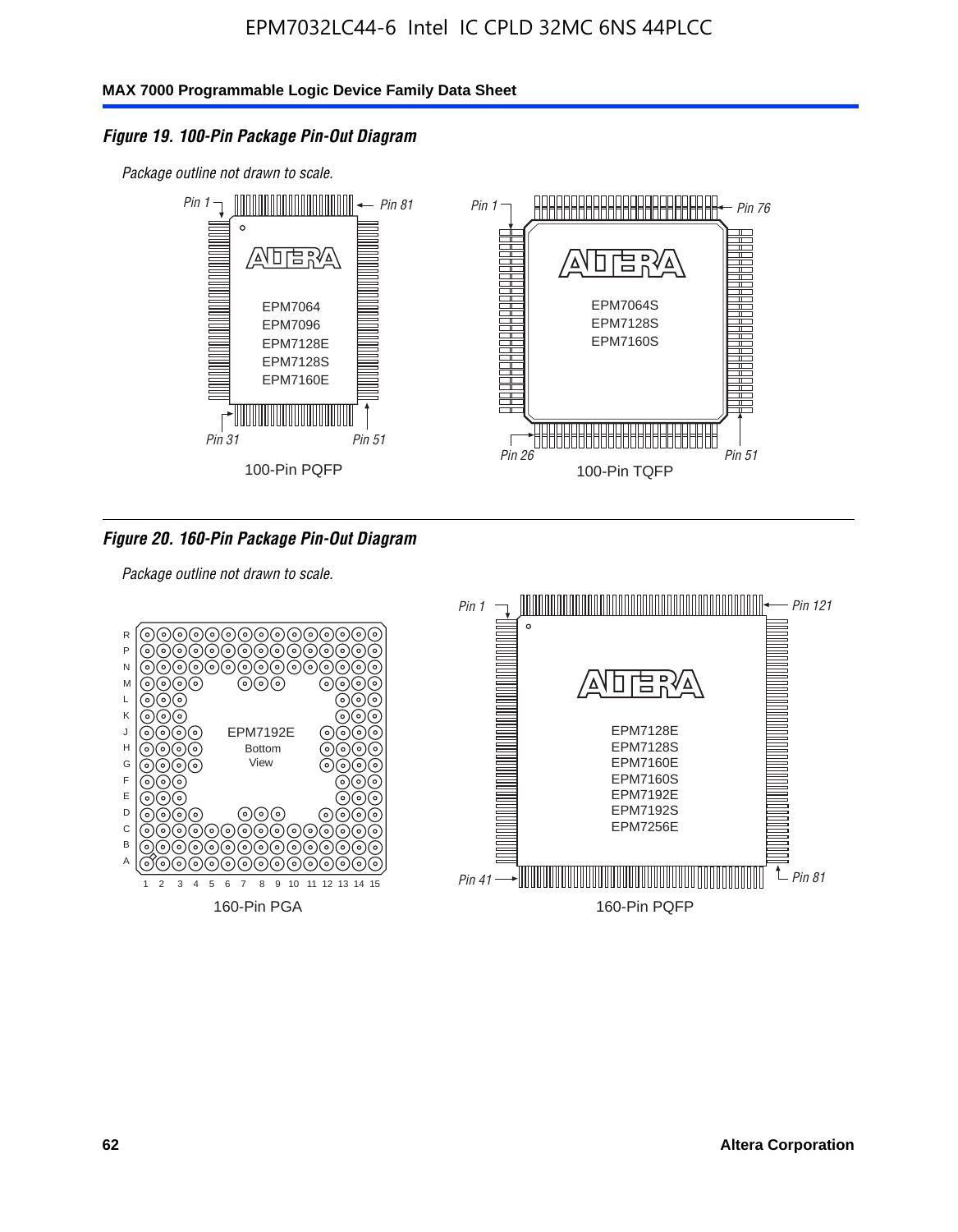#### *Figure 21. 192-Pin Package Pin-Out Diagram*

*Package outline not drawn to scale.*



*Figure 22. 208-Pin Package Pin-Out Diagram*

*Package outline not drawn to scale.*

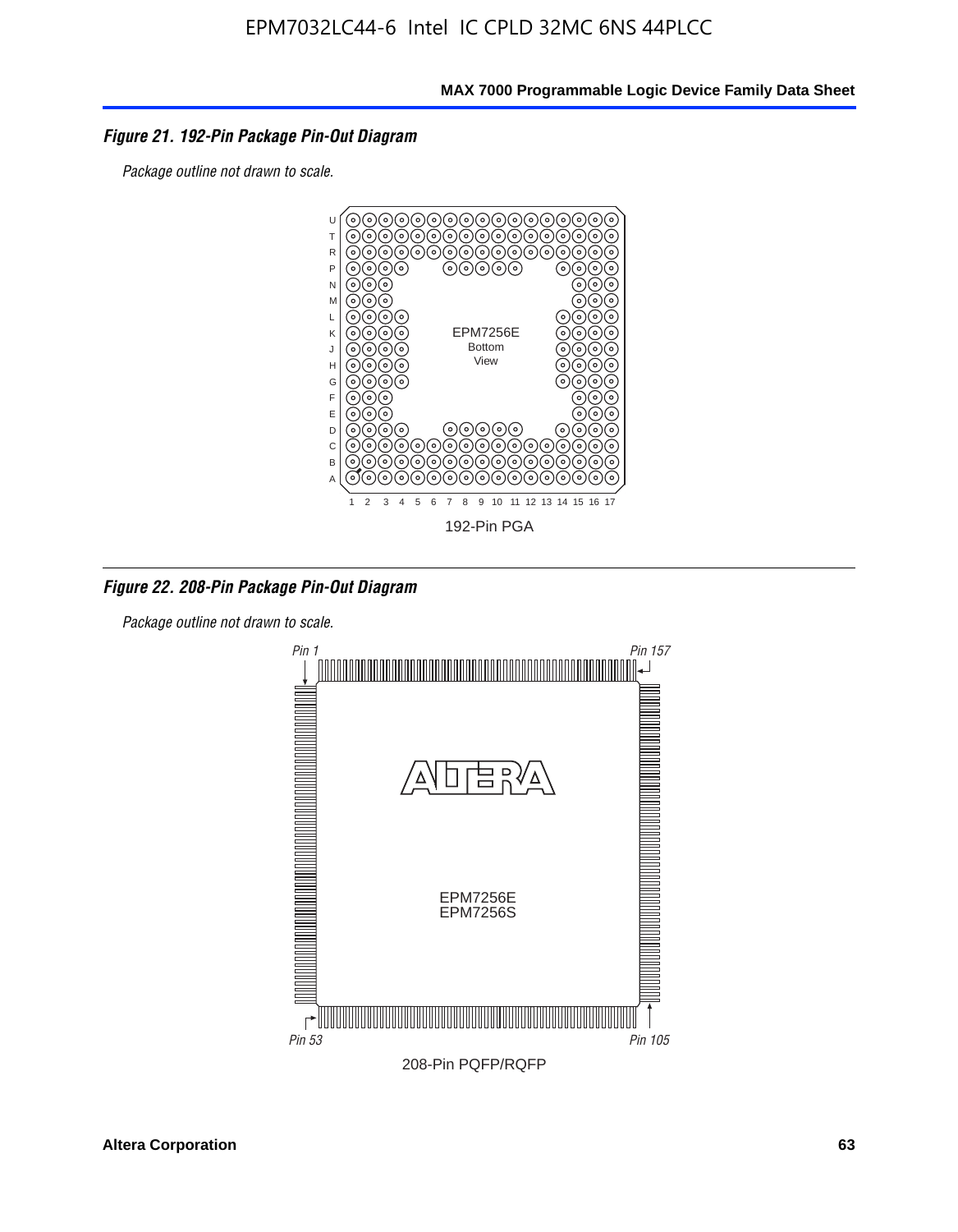#### **MAX 7000 Programmable Logic Device Family Data Sheet**

### **Revision History**

The information contained in the *MAX 7000 Programmable Logic Device Family Data Sheet* version 6.7 supersedes information published in previous versions. The following changes were made in the *MAX 7000 Programmable Logic Device Family Data Sheet* version 6.7:

#### **Version 6.7**

The following changes were made in the *MAX 7000 Programmable Logic Device Family Data Sheet* version 6.7:

■ Reference to *AN 88: Using the Jam Language for ISP & ICR via an Embedded Processor* has been replaced by *AN 122: Using Jam STAPL for ISP & ICR via an Embedded Processor*.

#### **Version 6.6**

The following changes were made in the *MAX 7000 Programmable Logic Device Family Data Sheet* version 6.6:

- Added Tables 6 through 8.
- Added "Programming Sequence" section on page 17 and "Programming Times" section on page 18.

#### **Version 6.5**

The following changes were made in the *MAX 7000 Programmable Logic Device Family Data Sheet* version 6.5:

Updated text on page 16.

#### **Version 6.4**

The following changes were made in the *MAX 7000 Programmable Logic Device Family Data Sheet* version 6.4:

■ Added *Note (5)* on page 28.

#### **Version 6.3**

The following changes were made in the *MAX 7000 Programmable Logic Device Family Data Sheet* version 6.3:

■ Updated the "Open-Drain Output Option (MAX 7000S Devices Only)" section on page 20.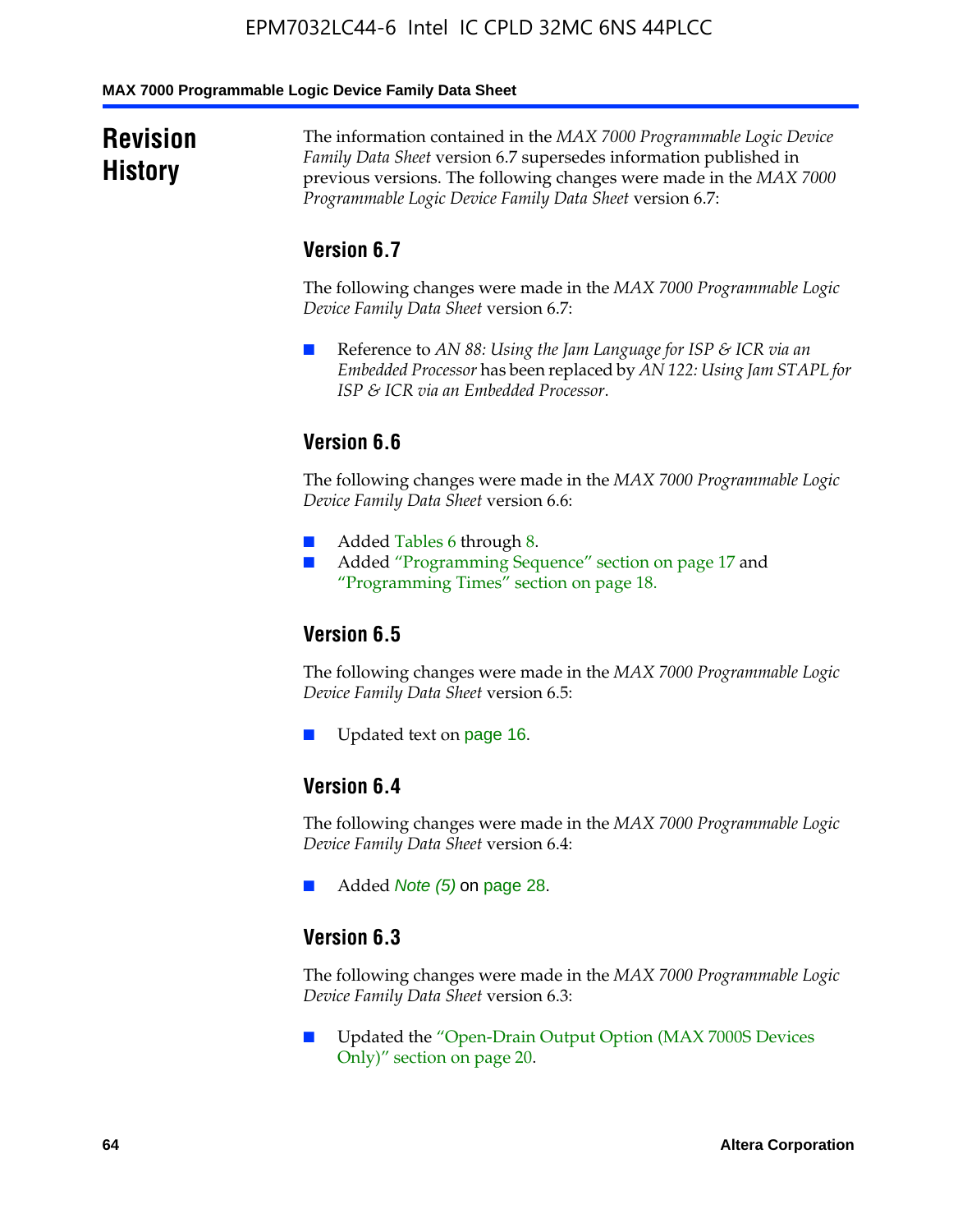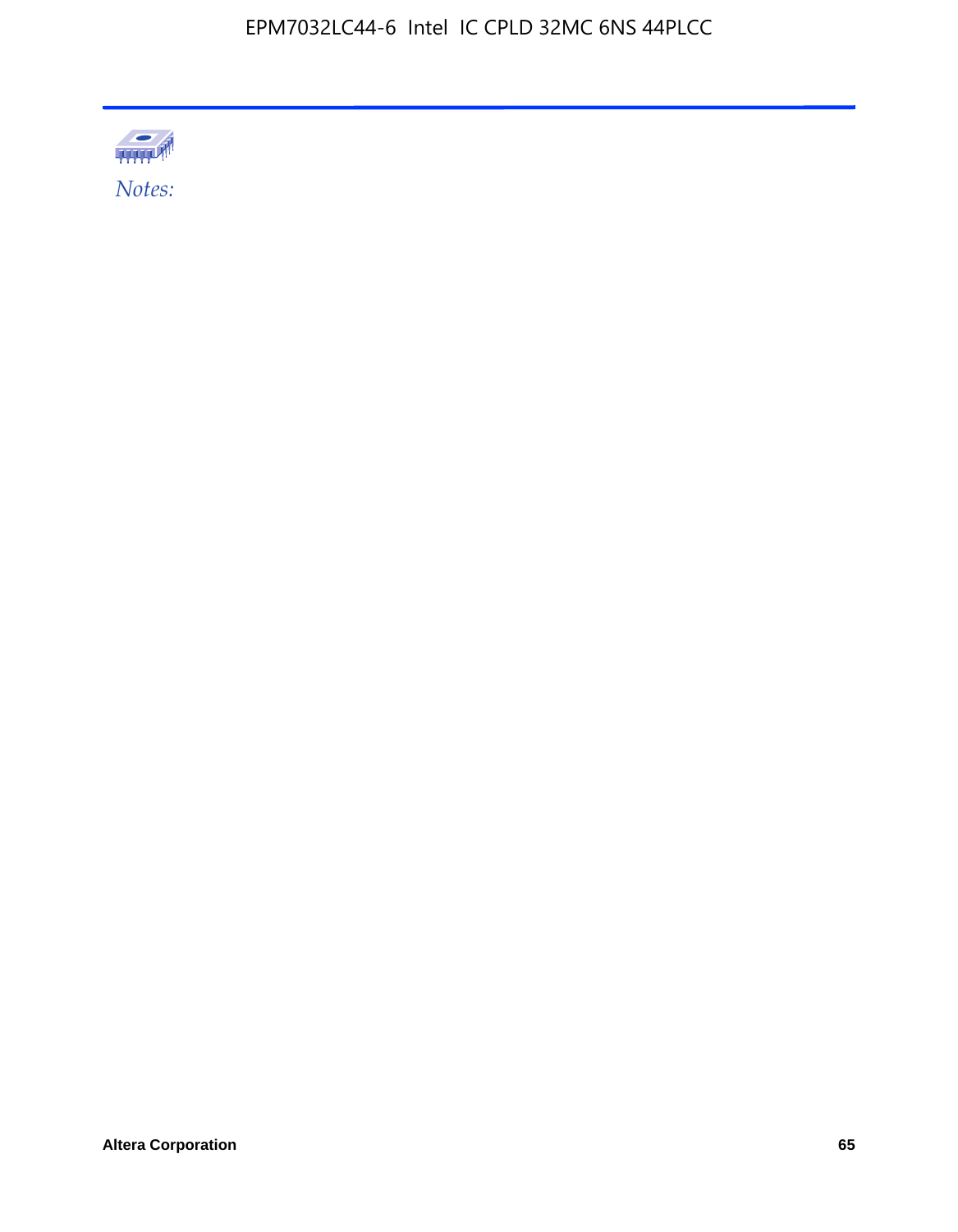

101 Innovation Drive San Jose, CA 95134 (408) 544-7000 www.altera.com Applications Hotline: (800) 800-EPLD Literature Services: literature@altera.com

Copyright © 2005 Altera Corporation. All rights reserved. Altera, The Programmable Solutions Company, the stylized Altera logo, specific device designations, and all other words and logos that are identified as trademarks and/or service marks are, unless noted otherwise, the trademarks and service marks of Altera Corporation in the U.S. and other countries. All other product or service names are the property of their respective holders. Altera products are protected under numerous U.S. and foreign patents and pending applications, maskwork rights, and copyrights. Altera warrants performance of its semiconductor products to current specifications in accordance with Altera's standard warranty, but reserves the right to make changes to any products and services at any time without notice. Altera assumes no responsibility or liability

arising out of the application or use of any information, product, or service described herein except as expressly agreed to in writing by Altera Corporation. Altera customers are advised to obtain the latest version of device specifications before relying on any published information and before placing orders for products or services.



**66 Altera Corporation**